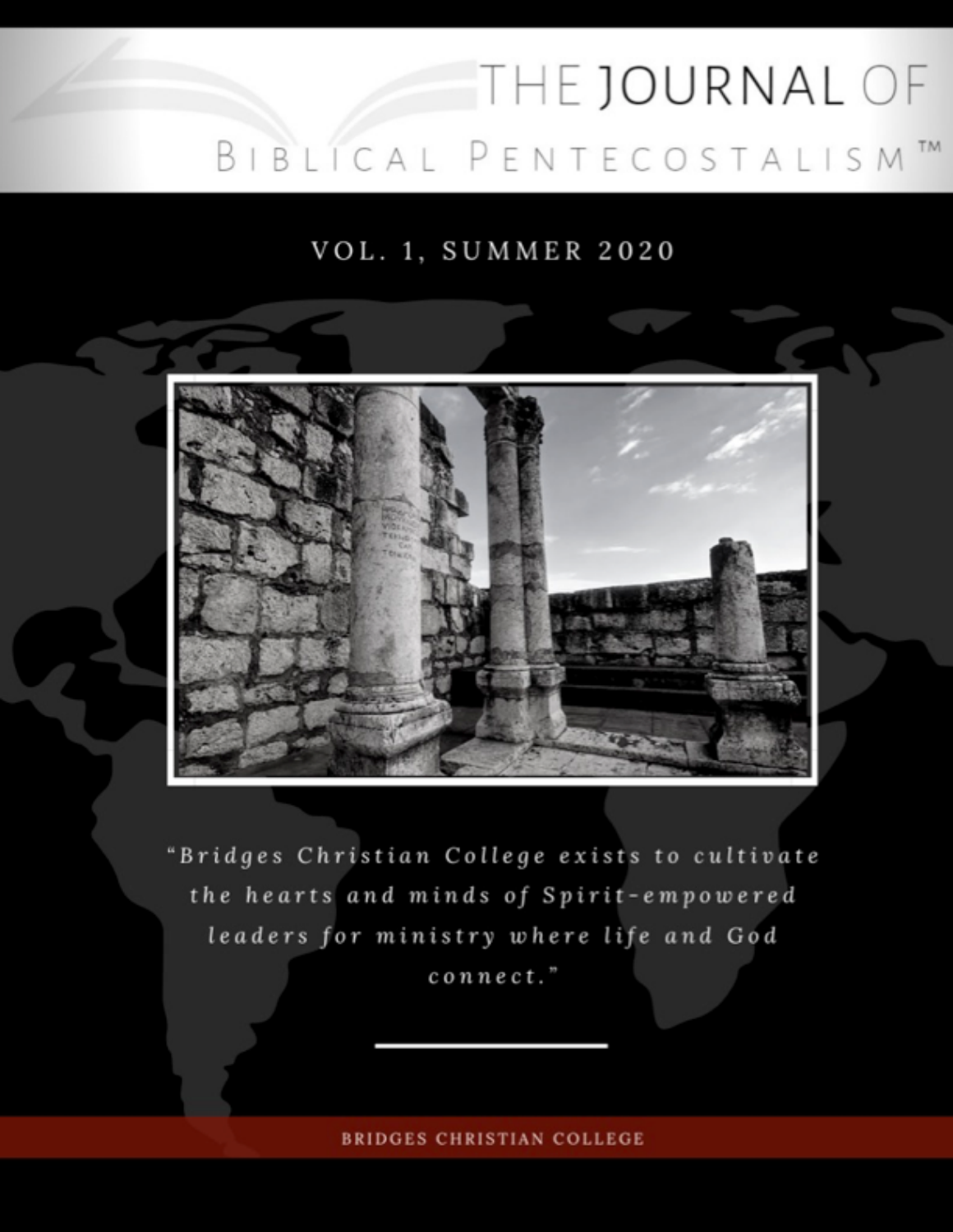Copyright © 2020 BCC Academic Press

New Orleans, LA, United States of America

All rights reserved.

Except for brief quotations in academic papers, critical articles, or reviews, no part of this journal may be reproduced in any manner without prior written permission from BCC Academic Press.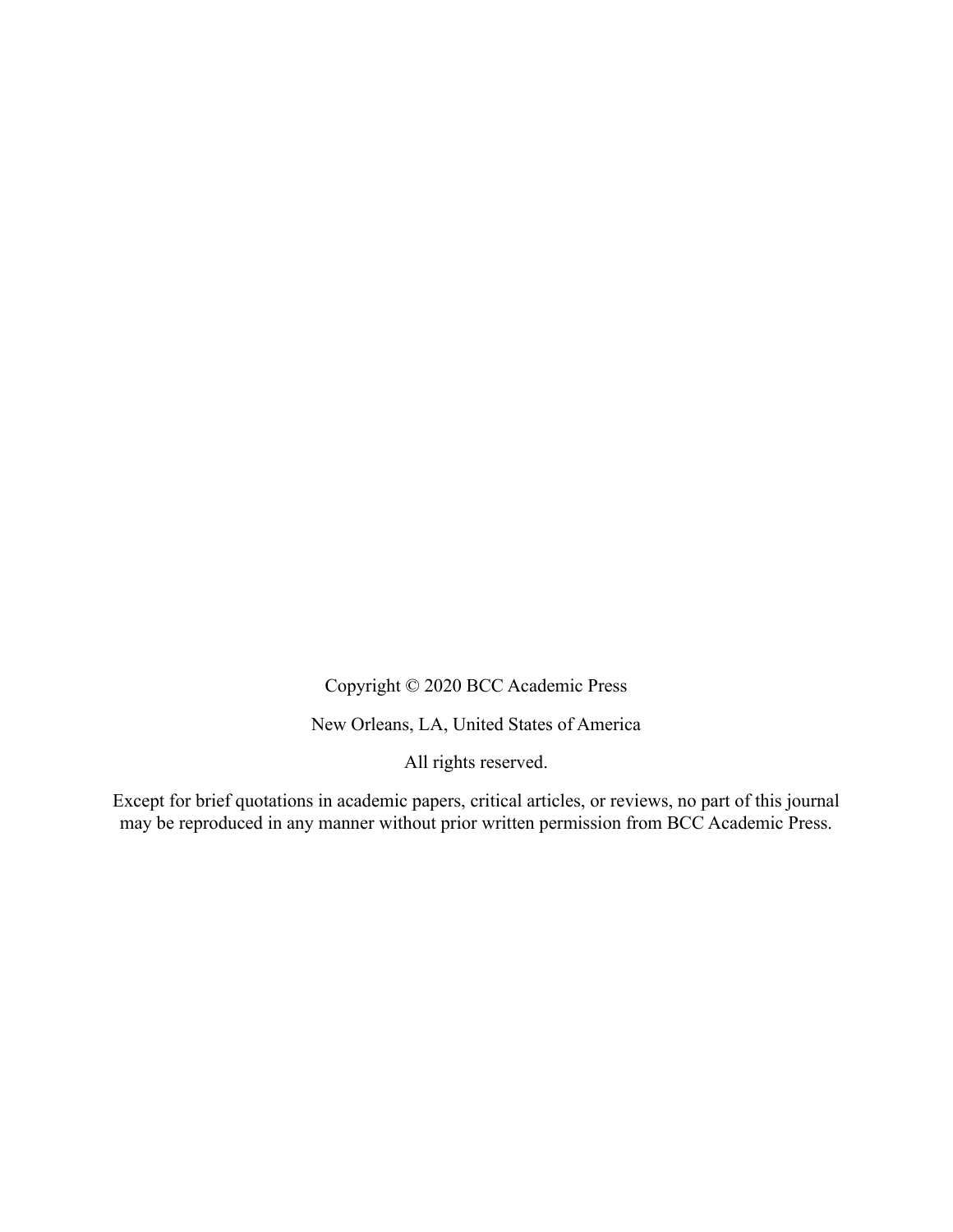*Journal of Biblical Pentecostalism Volume 1 Issue 1 Summer 2020*

Editors Richard Miller, Ph.D. Justus Freeman, Ph.D. Candidate

> Artwork by Joshua Evans, M.S.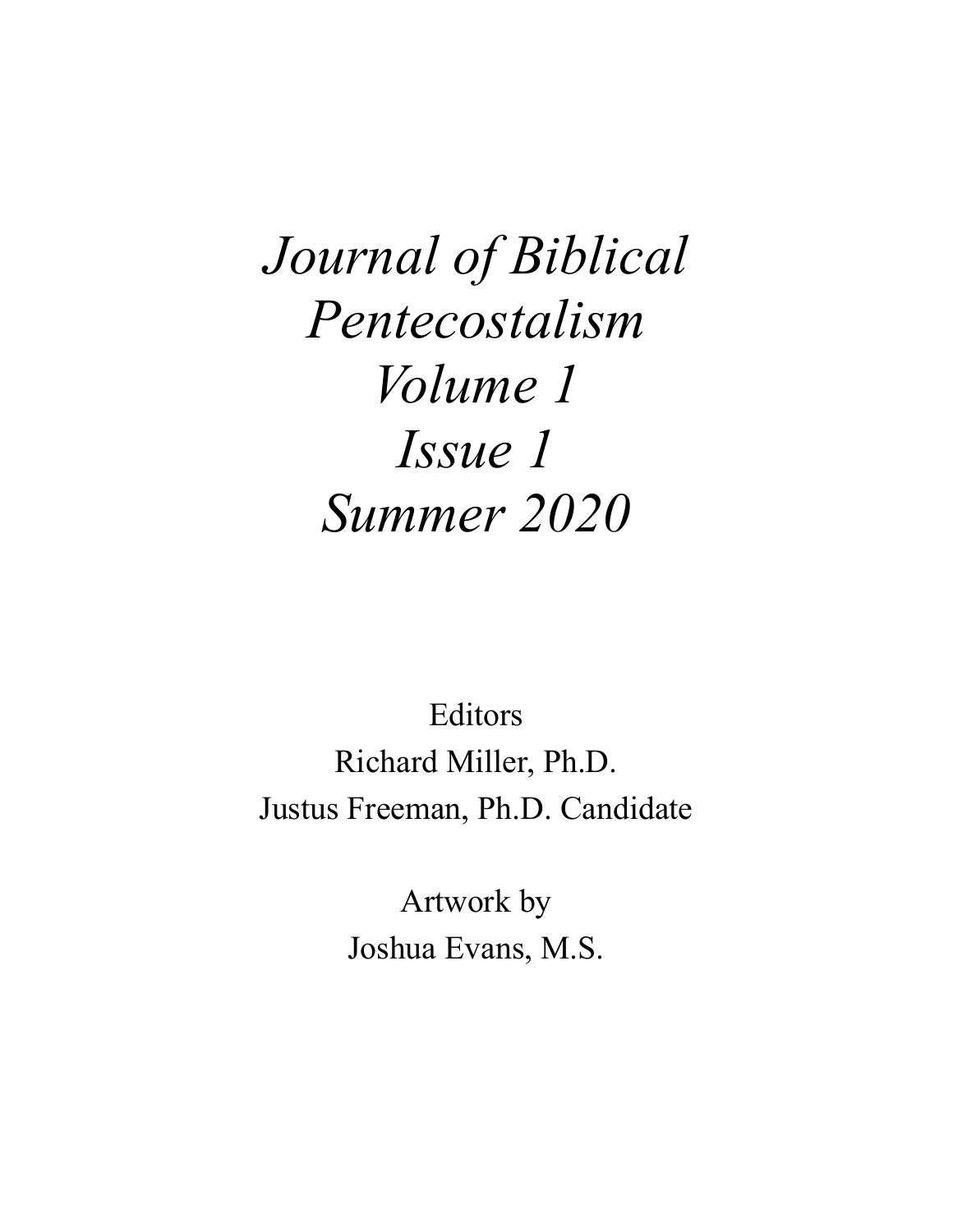## **Table of Contents**

#### **Biblical Theology**

THE IDENTITY OF THE "LITTLE ONES" AND "LEAST OF THESE" IN MATTHEW: AN EVALUATION OF µικρῶν AND ἐλαχίστων IN MATTHEW 10, 18, AND 25. Justus A. Freeman, Ph.D. Candidate - Page 6

A CRITICAL EVALUATION OF RICHARD N. LONGENECKER'S COMMENTARY ON ACTS 2:1-21 IN THE EXPOSITOR'S BIBLE COMMENTARY SERIES, VOL 9: A PENTECOSTAL PERSPECTIVE Stephen H. Williams, M.T.S - Page 19

#### **Spirit-Empowered Ministry**

FORGIVENESS IN FIRST CENTURY JUDAISM Gary L. Pickens, D.Min - Page 35

WIND IN THE FIRE David L. Craun, M.R.E., Ed.D. (ABD) - Page 44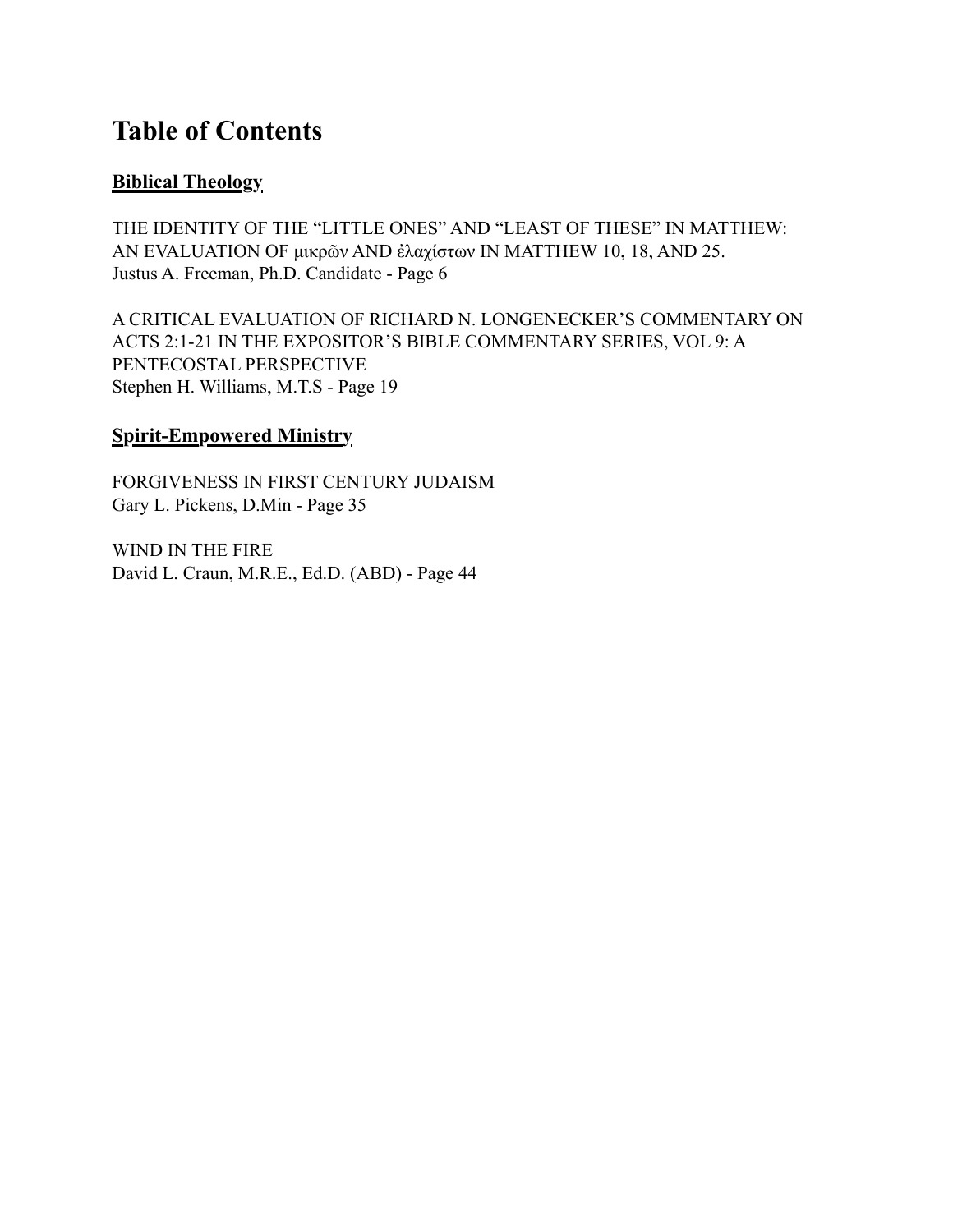### **Introduction to the Journal**

The purpose of the Journal of Biblical Pentecostalism is to bless the church with pentecostal scholarship from the faculty of Bridges Christian College. One part of the journal is exegetical and the other part is more practical in nature. The rational for such a broad scope is so that there will be literature for the biblical researcher and the ministerial practician.

#### **Mission of the Journal**

The *Journal of Biblical Pentecostalism* presents biblical exegesis, ministerial training literature, and research of church history through a Pentecostal hermeneutic.

#### **Goals of the Journal**

This Journal has the following goals.

- 1. To present exegesis of the Scriptures with a Pentecostal hermeneutic to help the church understand the Bible and its theological principles.
- 2. To demonstrate the unity of the Scriptures through intertextual interpretation of the Old Testament and New Testament.
- 3. To apply Scriptural principles to a Pentecostal, practical ministry environment.
- 4. To present research of the roots and traditions of the Pentecostal movement throughout church history.

#### **Journal Categories**

This Journal will present articles that are separated into the following categories:

- 1. Biblical Theology
	- This category presents interpretation of the biblical text with a Pentecostal perspective. Various themes and theological principles in the Old and New Testaments will be presented.
	- This section is primarily focused on research on the biblical text.
- 2. Spirit-Empowered Ministry
	- This category presents articles that provide guidance in modern-day, Pentecostal ministry topics.
	- ⁃ The biblical text, historical concerns, and Pentecostal doctrines are taken into consideration. The emphasis in this section is on application of the biblical principles to Pentecostal ministry.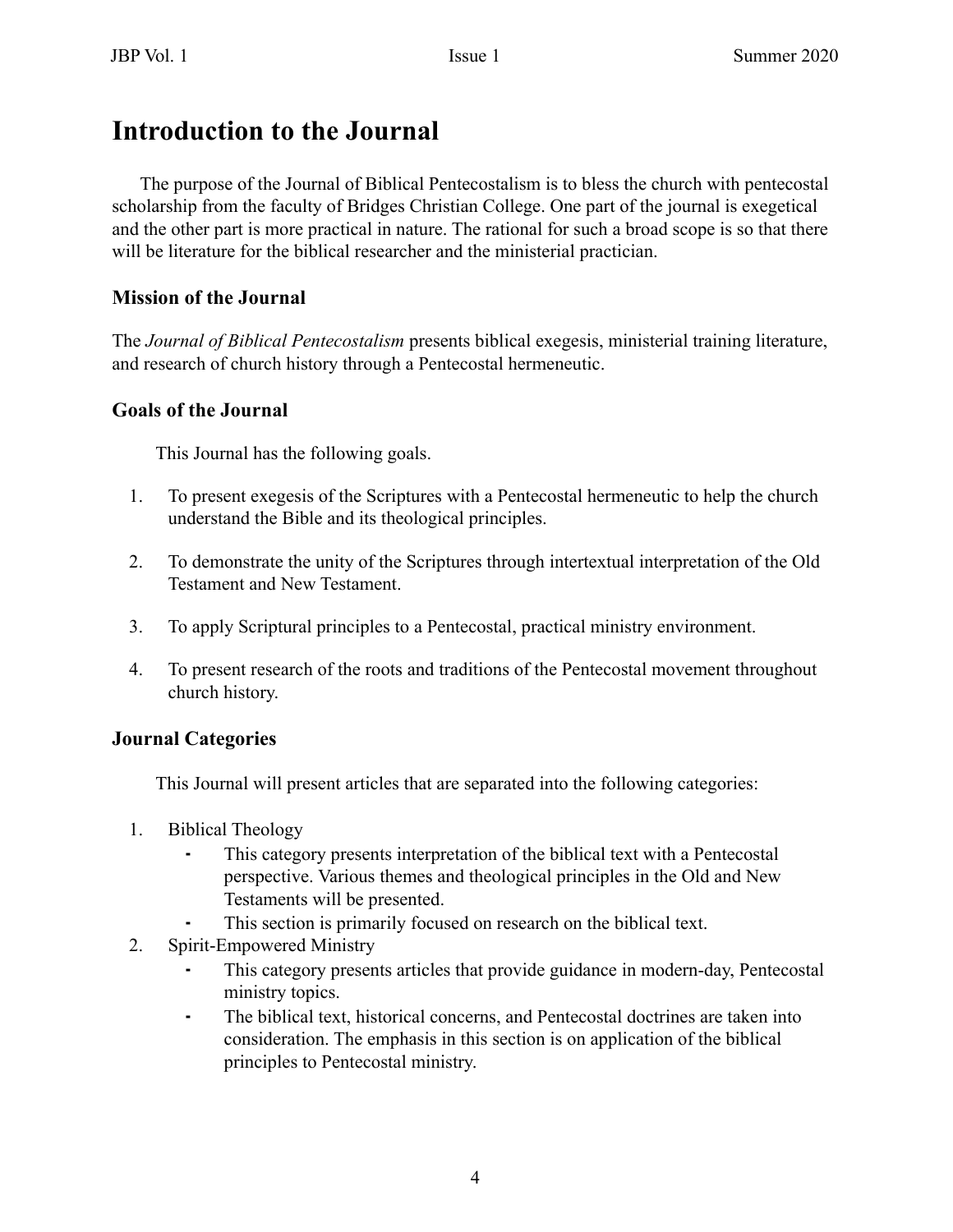## Biblical Theology

- The following section will present articles that exegete the biblical text with a Pentecostal perspective.
	- ⁃ Various themes and theological principles in the Old and New Testaments will be presented.
	- ⁃ This section is primarily focused on research of the biblical text.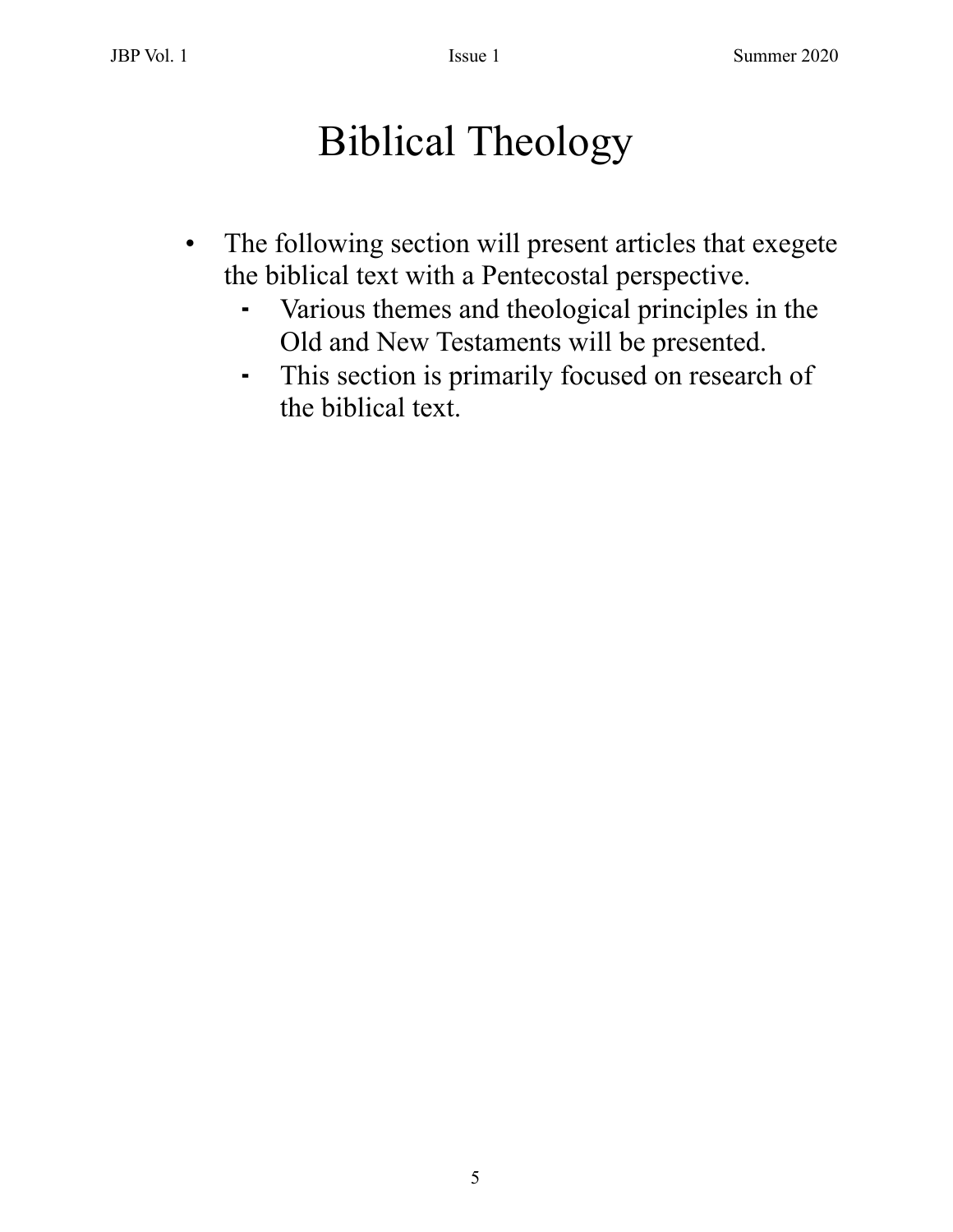#### **THE IDENTITY OF THE "LITTLE ONES" AND "LEAST OF THESE" IN MATTHEW: AN EVALUATION OF** µικρῶν **AND** ἐλαχίστων **IN MATTHEW 10, 18, AND 25**.

#### Justus A. Freeman, Ph.D. Candidate jfreeman@bridgeschristiancollege.com

#### **Introduction**

The terms "little ones" and "least of these" are in three passages of the Gospel of Matthew. These terms are used in the following Matthean passages: (1) Matthew 10:40-42, (2) Matthew 18:6-10, and (3) Matthew 25:31-46. Jesus uses these terms in two contexts: of persecuted disciples and of church relationships. When one reads the phrases in Matthew 10:40-42, and compares them with Matthew 25:31-46, he or she will see the similarity between the two. The research question of this paper is to explore who the "little ones" and "least of these" in the text are? And what thematic implications result for Matthew? After an examination of the evidence, the terms in both passages refer to disciples who are downtrodden by persecution and difficulty. Furthermore, a theme of how the church is to operate during times of trouble potentially comes to light. This thesis will be shown through a presentation of the following sections: (1) the intertextual link between the "little ones" and "least of these," (2) how the terms are used in the rest of the Synoptics, and (3) how the patristic fathers understood the terms.

#### **1. Intertextual Link Between "Least of These" and "Little Ones"**

There is a similarity in the language of Matthew 10:40-42 and Matthew 25:31-46. The context of both passages has to do with the mission of the disciples, and the persecution that they would face. The images that seem to tie both passages together include the phrase "cup of cold water" and the terms "disciple" or "brothers."

1.1 The ἀδελφός (*adelphos*) of Matthew

The usage of the term  $\hat{\alpha} \delta \epsilon \lambda \varphi \tilde{\omega} v^1$  by Jesus when describing these "least of these" is indicative of a close relationship. This is a relationship that Craig Keener<sup>2</sup> has pointed out as close to the same usage of ἀδελφός in other places like Matthew 12:10 and 28:10. Some scholars like Klyne Snodgrass<sup>3</sup> contend that ἀδελφός in some places of Matthew cannot always refer to Christ's followers, and cites Matthew 5:22 as an example. Joachim Jeremias also furthers this notion by

<sup>&</sup>lt;sup>1</sup> This is the plural, genitive, and masculine form of ἀδελφός.

<sup>2</sup> Craig S. Keener, *A Commentary on the Gospel of Matthew* (Grand Rapids, MI: W.B. Eerdmans, 1999), 604, http:// www.questia.com/read/119907233/a-commentary-on-the-gospel-of-matthew.

<sup>&</sup>lt;sup>3</sup> Klyne R. Snodgrass, *Stories with Intent: A Comprehensive Guide to the Parables of Jesus* (Grand Rapids, MI: Eerdmans, 2008). Snodgrass also notes that ἀδελφός is used in Matthew thirty-eight times; while twenty times it is used when designating literal "brothers."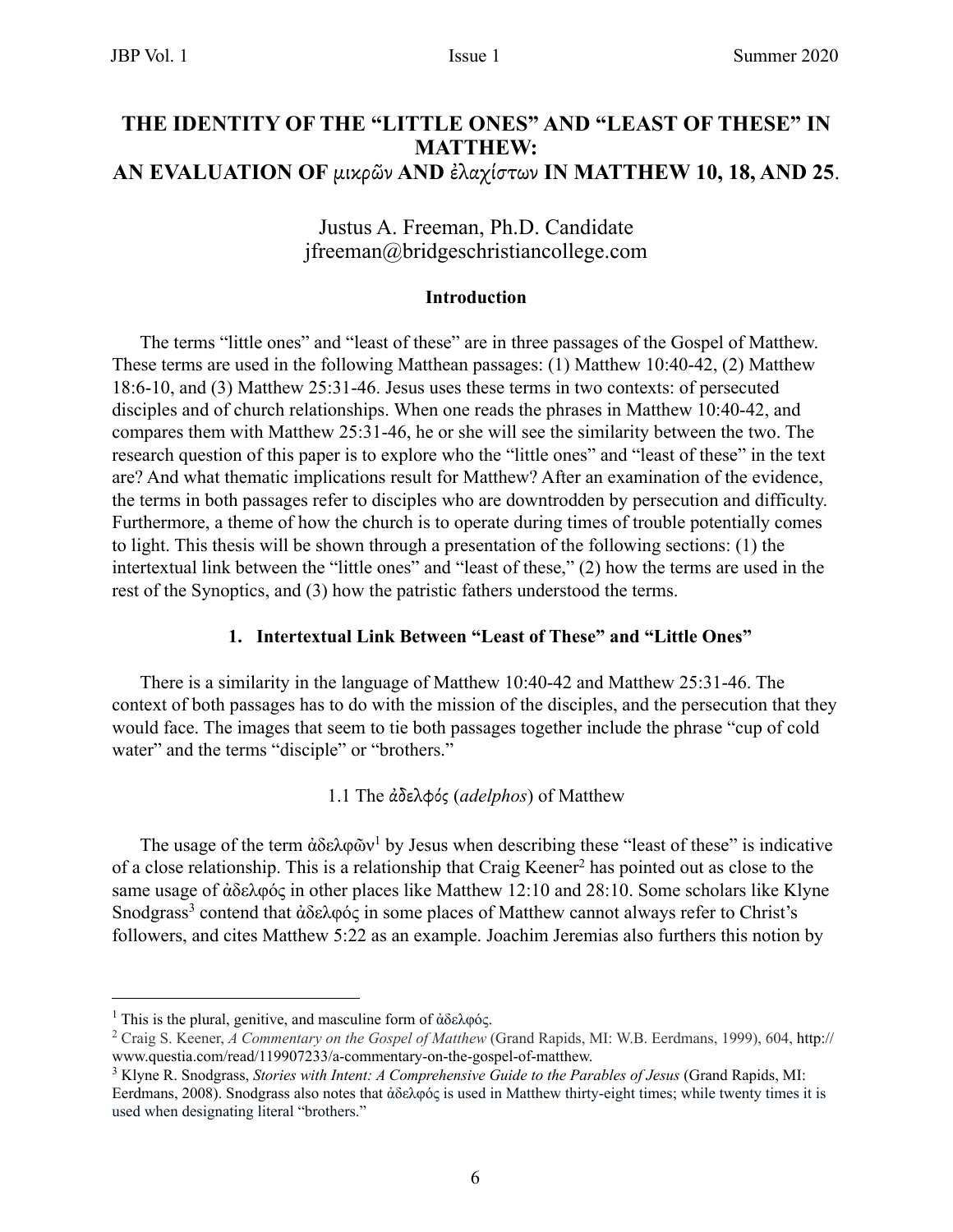emphasizing that the term implies a "neighbor" rather than Christian brother.<sup>4</sup> While there is merit in interpreting the principle of one's treatment of their ἀδελφός in Matthew chapter 5:22 in a generalized way,<sup>5</sup> it is hard to ignore the usage of ἀδελφός in other places, like Matthew 12:48-50, where Jesus says, "48 He replied to him, 'Who is my mother, and who are my brothers?' 49 Pointing to his disciples, he said, "Here are my mother and my brothers. 50 For whoever does the will of my Father in heaven is my brother and sister and mother" (NIV). Verse 50 qualifies what it means to be an ἀδελφός in the kingdom of God. As in the case of Matthew 7:21,6 it is those who do the will of the Father who enjoy this type of relationship with Christ. In a similar manner, those who do the will of the Father in Matthew 25 are the ones who are granted eternal life. The term is used in other places of the New Testament in reference to brethren of Christ (e.g., Romans 8:29). Furthermore, there is a contrast between the title of ἀδελφός in Matthew 5 and 25. In Matthew 5:22 Jesus is discussing one's ἀδελφῷ, while in Matthew 12:49 and 25:40, Jesus is discussing his own ἀδελφοὶ. In other words, the context of Matthew 25:40 concerns the treatment of Jesus' ἀδελφοὶ in a way that is more specific than the ἀδελφοὶ of Christ's followers.

#### 1.2 "The Cup of Cold Water"

The other link between Matthew 10:40-42 and 25:31-46 has to do with the phrase "cup of cold water" in 10:42 and the giving of something to drink in 25:35. Both passages use this phrase in connection with receptivity or hospitality. According to verse 42, the "cup of cold water" is offered to the person "because he is my (Christ's) disciple;" thus indicating that the one who offers hospitality is evidently predisposed towards the message of the Gospel.

Offering a cup of water was a common practice of hospitality by the host in the east and implies a reception of the messenger or traveler.<sup>7</sup> In addition, the Old Testament also teaches the importance of receiving the messenger of the Lord (1 Kings 17:9-24; 2 Kings 4:8-37). This idea also reflects early Mishnaic teaching where it says, "a man's deputy is like the man himself."8 This identification of Christ with his followers is also illustrated in other passages like the conversion narrative of Paul in Acts 9:1-5.9 The *Didache* also teaches this same principle when it says, "Let every apostle who comes to you be welcomed as if he were the Lord."<sup>10</sup>

<sup>4</sup> Joachim Jeremias, *The Parables of Jesus*, Revised ed. (New York: Charles Scribner's Sons, 1963), 109, http:// www.questia.com/read/6464339/the-parables-of-jesus.

 $<sup>5</sup>$  The command to love one's enemies in Matthew 5:43-48 also generalizes the term in the context of the Sermon on</sup> the Mount. This point is furthered when one notices that Lot called the Sodomites ἀδελφός in the LXX (Septuagint) version of Genesis 19:7. See Verlyn D. Verbrugge ed., *New International Dictionary of New Testament Theology* (Grand Rapids, MI: Zondervan, 2004), 15-16.

<sup>&</sup>lt;sup>6</sup> Jesus said, "Not everyone who says to me, 'Lord, Lord,' will enter the kingdom of heaven, but only the one who does the will of my Father who is in heaven" (NIV).

<sup>7</sup> R. T. France, *Matthew: An Introduction and Commentary,* Tyndale New Testament Commentaries (England: IVP Academic, 2008), 190.

<sup>8</sup> D. A. Sola and M. J. Raphall, trans., *Eighteen Treatises from the Mishna* (2012), *Berachoth* 5:5.

<sup>&</sup>lt;sup>9</sup> Christ identified Paul's (or Saul's) persecution of believers with himself on the road to Damascus in Acts 9.

<sup>10</sup> Michael W. Holmes trans., *The Didache* in *The Apostolic Fathers: Greek Texts and English Translations* (Grand Rapids, MI: Baker Books, 2007), 363.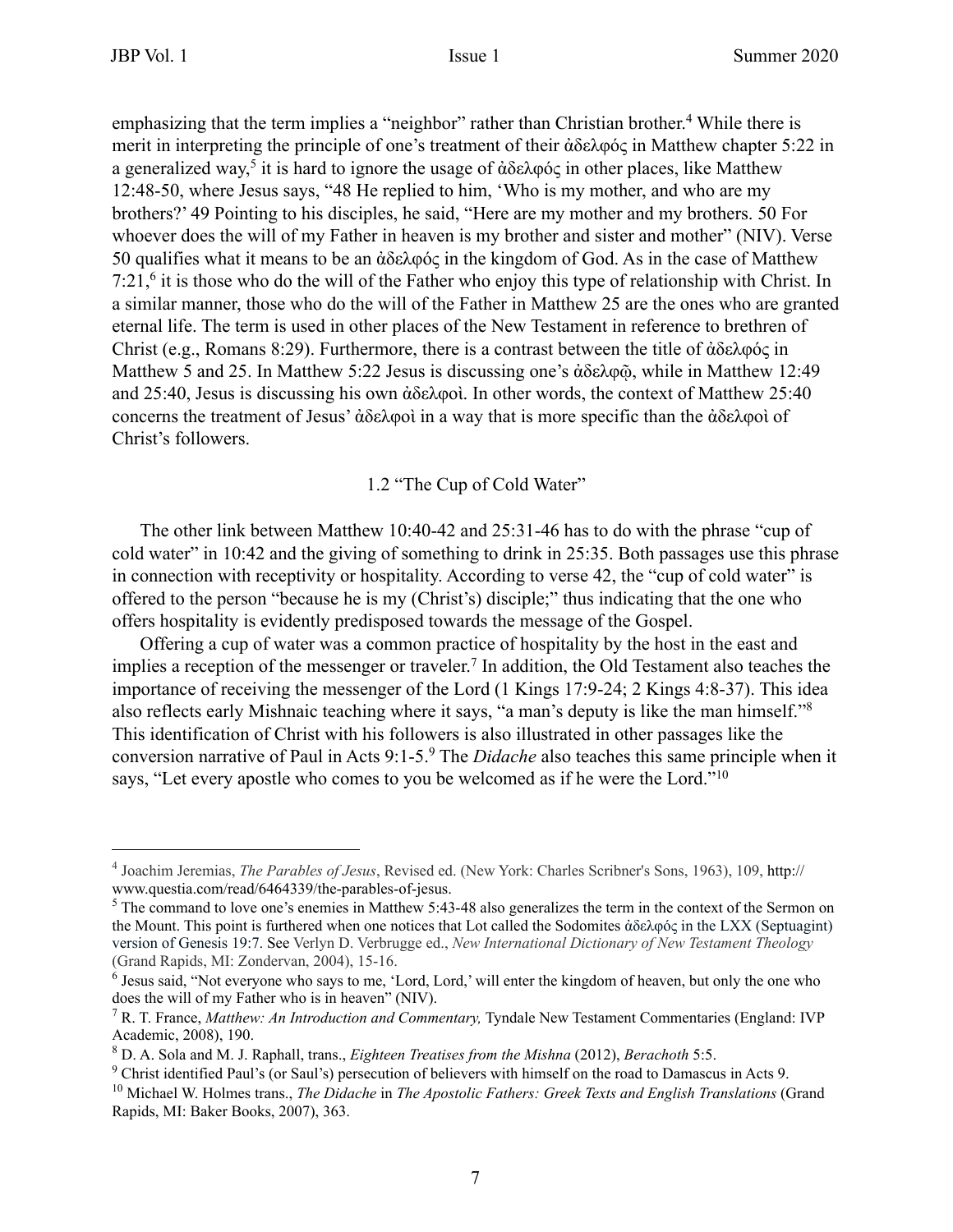Moreover, 1 Clement spoke of how Abraham, Lot, and Rahab were honored for their hospitality to others;<sup>11</sup> hospitality that in some cases (Lot and Rahab's), was offered in the face of potential persecution. Ancient hospitality, at least principally, was supposed to be more than just mere tolerance; it was peaceable identification with the other person(s).

#### 1.3 Those Imprisoned and the Epistle to the Hebrews

The next point of focus is the visitation of those "imprisoned" in Matthew 25:36, with whom Christ identifies himself. The giving of hospitality to the hungry, thirsty, and homeless (e.g., Mark 8:3; John 6:35); the visitation and care for the sick (e.g., Acts 9:36-43; 28:8; James 5:14-16); and the clothing of the poor (e.g., Matthew 6:30; James 2:15-17) are all taught as principles in the New Testament. However, the visitation of those in prison presents an anomaly. Jeremias states that the visitation of prisoners is not in a known Jewish list of good works.12

However, other scholars, like Arland Hultgren, believe that visitation of those in prison would be a necessary act of benevolence to prisoners in the Greco-Roman world.<sup>13</sup> This, according to Hultgren, would be a necessary practice due to the poor conditions of the prisons.<sup>14</sup> In order to bolster this view, Hultgren goes on to explain the story of how a Rabbi named Akiba<sup>15</sup> in the Babylonian Talmud was imprisoned and needed water from one of his friends.16 This information is influential in Hultgren's view that the "least of these" in the text cannot just refer to believers, but to the poor in general.<sup>17</sup> While Hultgren's idea is certainly merited, it overlooks the fact that Rabbi Akiba was probably visited by one of his close disciples named Joshua HaGarsi during his imprisonment.<sup>18</sup>

Certainly there is New Testament textual evidence that the Jews viewed each other already in an ἀδελφός type of relationship as Paul does in Romans 9:3.19 As a result, Hultgren's evidence does not lend weight to the argument that the "least of these" refers to the poor in general. The evidence presented for the benevolent practice of the visitation of prisoners fails to account for why this good work is not mentioned in Jesus' ministry. Matthew 11:1-4 (also Matthew 4:12; Mark 6:14-29; Luke 3:19-20; John 3:24) mentions Jesus' interaction from a distance with John the Baptist who was in prison, but other than that, the places where Jesus speaks of imprisonment or hints at it in non-parabolic fashion, are in passages where he predicts future persecution of his disciples (Matthew 10:16-23; Matthew 24:9; Luke 12:1-12; 21:12). Imprisonment or persecution

 $11$  Ibid., 57-61.

<sup>12</sup> Jeremias, *The Parables of Jesus,* 207.

<sup>13</sup> Arland J. Hultgren, *The Parables of Jesus: A Commentary* (Grand Rapids, MI: William B. Eerdmans, 2000), 316, http://www.questia.com/read/102538795/the-parables-of-jesus-a-commentary.

 $14$  Ibid.

<sup>&</sup>lt;sup>15</sup> Akiba was a Jewish rabbi who was imprisoned possibly around AD 133 during the Bar Kochba revolts of the second century. See Reuven Hammer, *Akiva: Life, Legend, Legacy* (Lincoln, NE: University of Nebraska Press, 2015), 160, http://www.questia.com/read/124912955/akiva-life-legend-legacy.

<sup>16</sup> Hultgren, *The Parables of Jesus,* 317.

 $17$  Ibid., 320.

<sup>18</sup> Hammer, *Akiva,* 161.

<sup>19</sup> Paul called the people of Israel his "ἀδελφῶν." See Nestle-Aland, *Novum Testamentum Graece* (Deutsche Bibelgesellschaft). Accessed October 28th, 2016. http://www.nestle-aland.com/en/read-na28-online/text/bibeltext/ lesen/stelle/55/90001/99999/.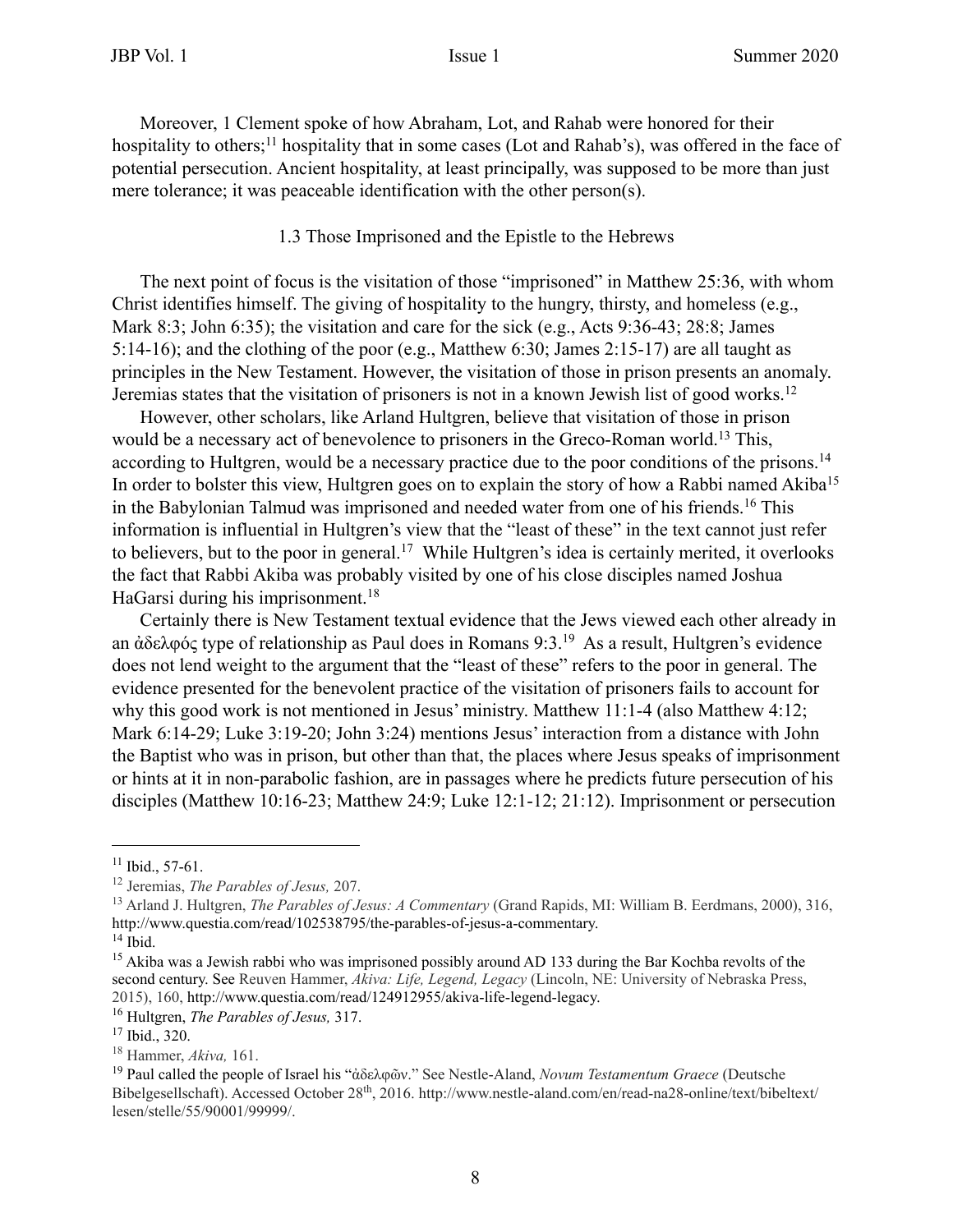of these forms is exactly what took place in the early church (e.g., Acts 4:1-22; 5:17-22; 6:8-15; 21:27-36). It is also important to note that the discussion of the "little ones" and "least of these" are within these contexts of future persecution predictions. D. A. Carson describes this predicted church as a "witnessing and suffering church."20 The good work of visiting those in prison seems to fit better within the context of a persecuted church.

Possibly one of the clearest examples of the early church practicing this good work is found in Hebrews 13:1-3 where it says, "1 Keep on loving one another as brothers and sisters. 2 Do not forget to show hospitality to strangers, for by so doing some people have shown hospitality to angels without knowing it. 3 Continue to remember those in prison as if you were together with them in prison, and those who are mistreated as if you yourselves were suffering (NIV)." Once again, one sees the special identification that the church is supposed to have with each other through the use of the word  $\phi \iota \lambda \alpha \delta \epsilon \lambda \phi \iota \alpha^{21}$  in verse 1. The language in verse 3 is very similar to that of Matthew chapters 10 and 25. In addition, Leon Morris<sup>22</sup> points out that this passage reminds the reader of what Paul says in 1 Corinthians 12:26, "If one part suffers, every part suffers with it; if one part is honored, every part rejoices with it (NIV)." Morris further points to the theme of hospitality in verse 2 and believes the principle to be a possible reference to itinerant Christian preachers.23 Moreover, the text continues to say in Hebrews 13:5, "Keep your lives free from the love of money and be content with what you have, because God has said, 'Never will I leave you; never will I forsake you (NIV).'" David DeSilva argues that the emphasis placed on the care for the marginalized in the church in this text is clear.<sup>24</sup>

Likewise, the context of Hebrews reveals a consistent theme of concern for imprisoned followers of Christ. For example, the author reminds the church in Hebrews 10:34 that, "34 You suffered along with those in prison and joyfully accepted the confiscation of your property, because you knew that you yourselves had better and lasting possessions." When commenting on Hebrews 13:1-3, Paul Ellingworth explains that, "the author's repeated insistence on care for prisoners (Heb. 10:34) is clearly related to a situation of persecution for the faith."25 Thus, Hebrews 13:3 was addressing the current plight of imprisoned believers, while 10:34 served as a reminder to the church of their past struggles. No doubt, the reminder was intended to serve as an impetus for empathy on the church's part for the imprisoned believers of 13:3.

How does this relate to the "little ones" and "least of these"? Other places in the New Testament indicate the close relationship that Christ has with his "body" and church family (e.g.,

<sup>20</sup> D. A. Carson, "Matthew" in *The Expositor's Bible Commentary: Volume 8* (Grand Rapids, MI: Zondervan, 1984), 248.

<sup>&</sup>lt;sup>21</sup> Walter Bauer understands this term to be representative of "love to a brother in the Christian faith." See William F. Arndt et al., *A Greek-English Lexicon of the New Testament and Other Early Christian Literature: A Translation and Adaptation of the Fourth Revised and Augmented Edition of Walter Bauer's Griechisch-deutsches Wörterbuch Zu Den Schriften Des Neuen Testaments Und Der übrigen Urchristlichen Literatur* (Chicago: University of Chicago Press, 1979), 858.

<sup>22</sup> Leon Morris, "Hebrews" in *The Expositor's Bible Commentary: Volume 12* (Grand Rapids, MI: Zondervan, 1981), 146.

<sup>23</sup> Ibid.

<sup>24</sup> David A. DeSilva, *Perseverance in Gratitude: A Socio-Rhetorical Commentary on the Epistle "to the Hebrews"* (Grand Rapids, MI: W.B. Eerdmans, 2000), 489, http://www.questia.com/read/123238443/perseverancein-gratitude-a-socio-rhetorical-commentary.

<sup>&</sup>lt;sup>25</sup> Paul Ellingworth, *The Epistle to the Hebrews: A Commentary on the Greek Text*, New International Greek Testament Commentary (Grand Rapids, MI; Carlisle: W.B. Eerdmans; Paternoster Press, 1993), 695.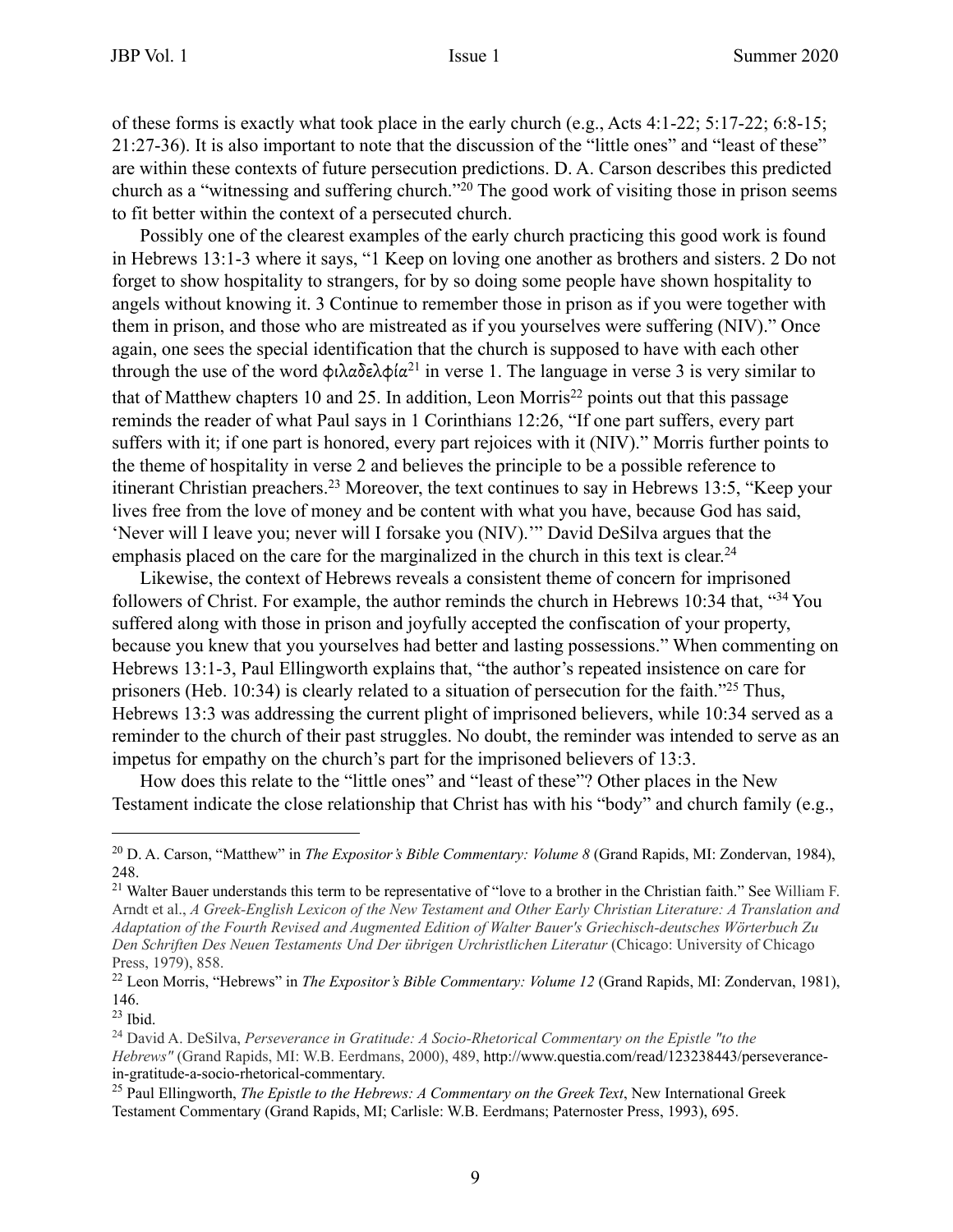Romans 8:29; 1 Corinthians 12:27; Ephesians 4:1-16). Being that the "least of these" are a part of the church community, then they are to be treated like a member of Christ's body. The previous point will be elaborated on in more detail later.

Evidently even the church can forget their own members who are impoverished. Donald Guthrie says of Hebrews 13:3, "…prisoners are out of sight and apt to be forgotten, hence the exhortation to remember."26 Likewise Paul encourages the church of Collossae to "Remember my chains (Colossians 4:18, NIV)." The common thread of instruction for both passages is to identify with the suffering disciples of Christ. The pericope of Matthew 25:31-46 provides the backdrop for how the treatment of downtrodden disciples affects one's eternity.

Therefore, the context of future predictions of persecution by Jesus in Matthew chapters 10 and 24, the lack of the mention of the good work of prison visitation in the Gospels, and the mention of imprisonment and prison visitation being practiced in the early church, indicate that the good work of visiting those in prison refers to a future fulfillment in Matthew 25:36. This idea also supports the argument that the "least of these" of Matthew 25 are Christians. Hence the common theme throughout these texts is identity with Christ and His body.

#### 1.4 The ἐλαχίστων and µικρῶν

A brief note must be mentioned concerning the terms ἐλάχιστος ("least") and µικρός ("little"). The terms that shall be discussed in the following section, namely, έλαχίστων and μικρῶν, are plural and in the genitive case in Matthew 10:40-42, 18:6-10, and 25:45. The terms are in the singular forms ἐλάχιστος (*elachistos*) and µικρός (*mikros*) in a Greek lexicon or dictionary. Thus, the following section will present the forms of the words as they are presented in certain Scriptures, or as it relates to how they are expressed in the dictionary.

Regarding the use of these terms in Matthew, it is true that in Matthew 5:19 where ἐλάχιστος is used, it is used in a negative sense for disciples who teach others to disobey the commandments of Christ in the Sermon on the Mount. The term ἐλάχιστος is closely tied with the term µικρός (Matthew 10:42; 18:6, 10, 14); with ἐλάχιστος being the superlative. Walter Bauer understands ἐλάχιστος also to be a superlative of μικρός, and interprets it to mean those who are "unimportant"<sup>27</sup> in Matthew 25:40. John Nolland sees it as "... almost impossible to not find an echo of 'one of these little ones' in 'one of the least of the least of these brothers and sisters."<sup>28</sup>

So why is the term ἐλαχίστων used in Matthew 25 and not µικρῶν? One reason could be that ἐλαχίστων refers to the very least of Christ's disciples and µικρός the disciples in general. In texts where "little ones" is used, the disciples are to be viewed as "little ones" who humble themselves to a state of vulnerability and trust in Christ's provision (Matthew 10:42; 18:6, 10, 14). Yet,

<sup>26</sup> Donald Guthrie, *Hebrews: An Introduction and Commentary* (Nottingham: IVP Academic, 2008), 268.

<sup>27</sup> William F. Arndt et al., *A Greek-English Lexicon of the New Testament and Other Early Christian Literature: A Translation and Adaptation of the Fourth Revised and Augmented Edition of Walter Bauer's Griechisch-deutsches Wörterbuch Zu Den Schriften Des Neuen Testaments Und Der übrigen Urchristlichen Literatur*, 248.

<sup>28</sup> John Nolland, *The Gospel of Matthew: A Commentary on the Greek Text* (Grand Rapids, MI: W.B. Eerdmans Pub., 2005), 1032.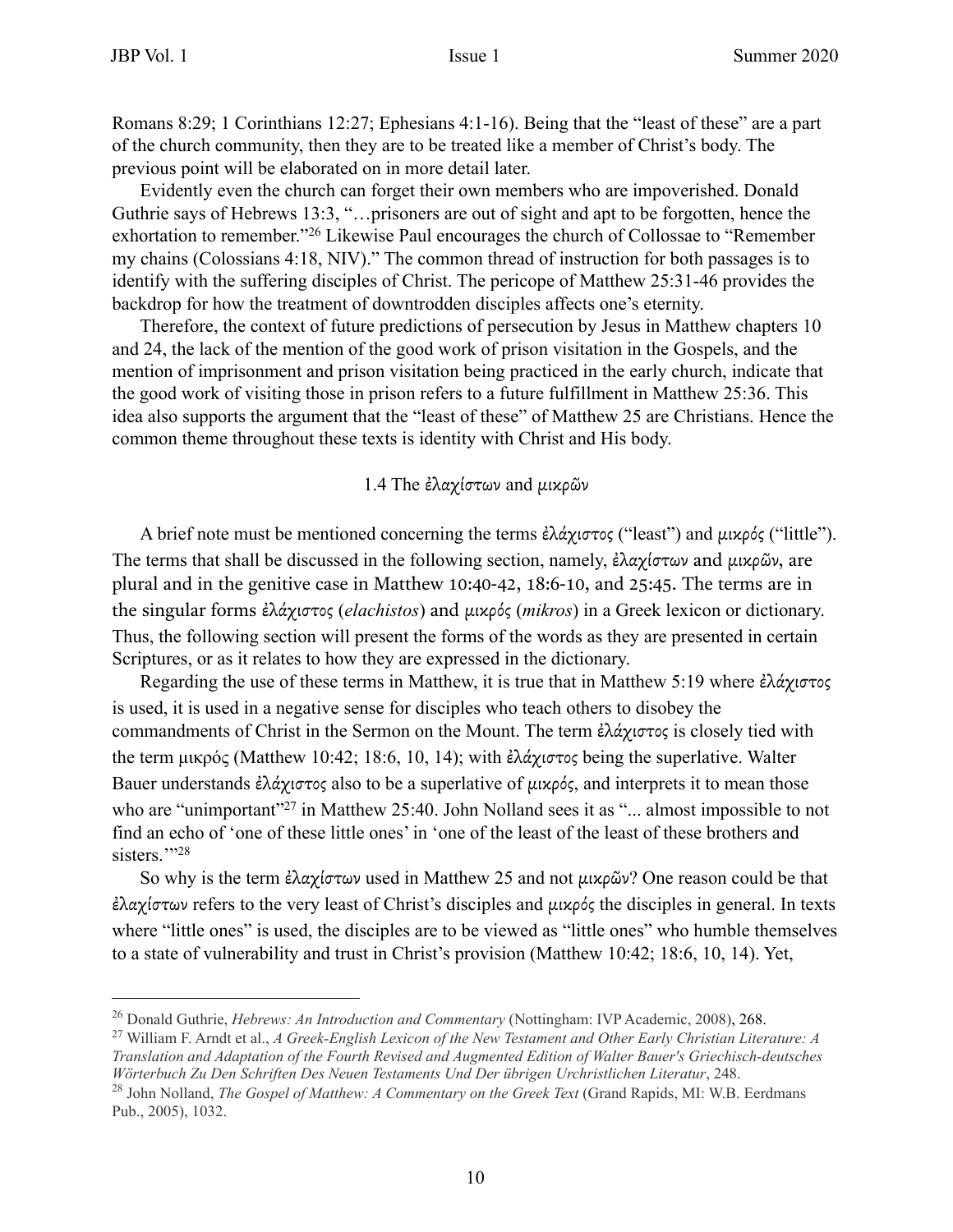Origen (a.d. 185-a.d. 254) in one of his homilies, quotes Matthew 18:10 in the following way: "Do not despise one of these least ones in the church."29 Whether or not Origen was utilizing a textual variant seems unclear, but it is more likely that he is quoting Matthew 18:10 from either memory or how he understood the text. The latter is even more likely since in his *Commentary on the Gospel of Matthew, he used the terms "little ones" when discussing Matthew 18.*<sup>30</sup>

Another point of interest is how Clement of Alexandria (AD 150-215) quotes Matthew 10:41-42. In his *Stromata,* Clement uses the terms "least of these" in place of "little ones" in Matthew 10:42.<sup>31</sup> Could it be that Clement passed down his understanding of the terms "little" ones" and "least of these" to Origen?32 Evidently, Origen understood the terms "little ones" and "least of these" to be synonymous. However, it is better to understand ἐλαχίστων in a superlative sense compared with μικρῶν. This is especially true if the righteous sheep of Matthew 25 are given eternal life because of how they treated the ἐλαχίστων of Christ's brethren. Thus, the humility of the "little ones" leads them to live a lifestyle that cares for the ἐλαχίστων of Christ's downtrodden disciples.

The term ἀδελφῶν that was used by Christ to describe the "least of these" in Matthew 25:40 is used in other Matthean contexts when referencing His disciples. The idioms that are used in Matthew 25:41-46 are almost identical to that of Matthew 10:40-42, and both are in contexts where Christ predicts future persecution of his disciples. The anomaly of the good work for visiting those in prison points to a future fulfillment in the life of the church. Finally, the term ἐλάχιστος is more than likely a superlative of µικρός in the context that indicates a group of disciples who are downtrodden by persecution or other maladies. Therefore, the terms "least of these" indicate a group that is even more downtrodden then the "little ones."

#### **2. The Usage of the Terms "Little Ones" in the Synoptics**

The terms "little ones" is also used in other parts of the Synoptics; namely Matthew 18, Mark 9:42, and Luke 17:2. While the terms are very identical to Matthew 10:42, the context lacks a persecution theme.

#### 2.1 "Little Ones" in Matthew 18:1-6, 10-14

The context of Matthew 18 emphasizes the necessity for humility in Christ's disciples. Verses 1-6 says:

<sup>29</sup> Origen, *Homilies on Luke: Fragments on Luke*, trans. Joseph T. Lienhard (Washington, DC: Catholic University of America Press, 1996), 18, http://www.questia.com/read/88940844/homilies-on-luke-fragments-on-luke.

<sup>30</sup> Origen, *Commentary on the Gospel of Matthew,* trans. John Patrick, chap. 16, accessed November 1, 2016, http:// www.sacred-texts.com/chr/ecf/009/0090457.htm.

<sup>31</sup> Clement of Alexandria, *Stromata: Book IV* in *The Ante-Nicene Fathers,* eds. Alexander Roberts and James Donaldson, 47, accessed November 1, 2016, http://www.ccel.org/ccel/schaff/anf02.vi.iv.iv.v.html? highlight=least,of,these#highlight. This may not be enough evidence to support the view that Clement influenced

Origen's interpretation of the "little ones" and "least of these," but the connection is nonetheless striking. 32 Origen evidently spent some time as a pupil under the tutelage of Clement of Alexandria. See *Eusebius'* 

*Ecclesiastical History,* trans. C. F. Cruse (Peabody, MA: Hendrickson Publishers, 1998), 197.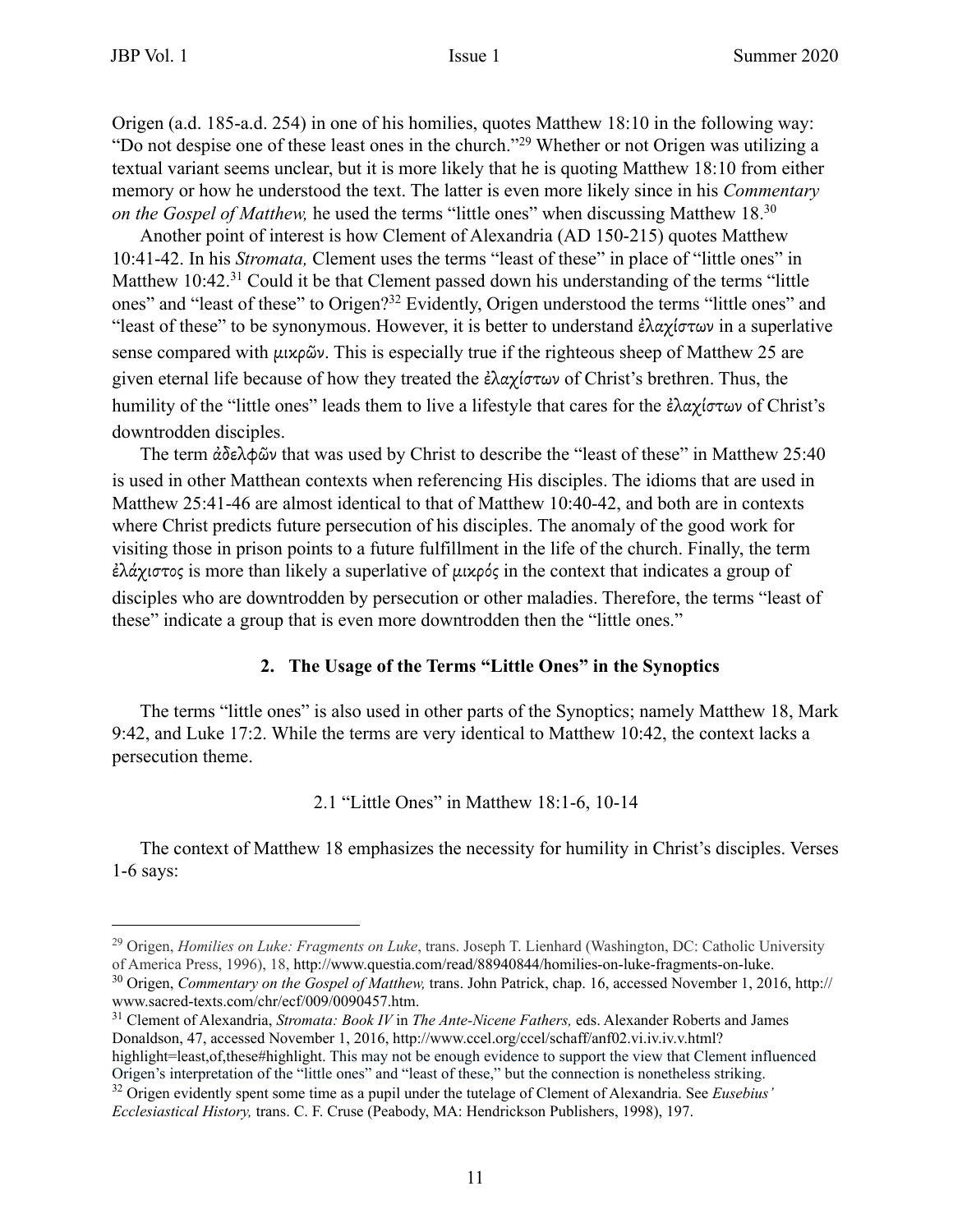At that time the disciples came to Jesus and asked, "Who, then, is the greatest in the kingdom of heaven?" 2 He called a little child to him, and placed the child among them. 3 And he said: "Truly I tell you, unless you change and become like little children, you will never enter the kingdom of heaven. 4 Therefore, whoever takes the lowly position of this child is the greatest in the kingdom of heaven. 5 And whoever welcomes one such child in my name welcomes me. 6 "If anyone causes one of these little ones—those who believe in me—to stumble, it would be better for them to have a large millstone hung around their neck and to be drowned in the depths of the sea (NIV).

The cause for Christ's teaching is indicated in verse 1 where the disciples' inquired about who the greatest is. Jesus responds in verses 3-4 by teaching the principle of humility. Because a child was not seen as important in Jewish society,<sup>33</sup> the theme of humble servitude among Christ's followers becomes clear. J. D. Kingsbury says, "…they were also 'little ones,' for they understood themselves to be totally dependent on their heavenly Father."34 Though the context lacks a persecution theme, it does contain similar phrases. Verse 5 echoes the same principle as Matthew 10:40-42. Those who receive Christ's followers because they are predisposed towards the message of the Gospel are receiving Christ himself. Verse 6 continues to explain that those who cause these "little ones" or followers of Christ to stumble are guilty of a grave offense.

Verses 10-14 of Matthew 18 continues the teaching of humility among Christ's followers. Verses 10-14 says:

10 "See that you do not despise one of these little ones. For I tell you that their angels in heaven always see the face of my Father in heaven. 12 "What do you think? If a man owns a hundred sheep, and one of them wanders away, will he not leave the ninety-nine on the hills and go to look for the one that wandered off? 13 And if he finds it, truly I tell you, he is happier about that one sheep than about the ninety-nine that did not wander off. 14 In the same way your Father in heaven is not willing that any of these little ones should perish (NIV).

To despise one of the "little ones" is to miss the point of verses 2-3. Christ values all of his disciples and so should the rest of his followers. While the same terms are used in Matthew 18 as in chapter 10, the context determines the emphasis, and the emphasis here is on church relationships, rather than how disciples operate in the midst of persecution or difficulty.

#### 2.2 "Little Ones" in Mark 9:42

The context of Mark 9:42<sup>35</sup> is a parallel of Matthew chapter 18. Once again, one sees the language of "the cup of cold water" repeated in Mark 9:41 which emphasizes the reception of

<sup>33</sup> France, *Matthew: An Introduction and Commentary,* 270.

<sup>34</sup> Jack Dean Kingsbury, *Matthew as Story*, 2nd ed. (Minneapolis: Fortress Press, 1988), 156, http://

www.questia.com/read/123740979/matthew-as-story.

<sup>&</sup>lt;sup>35</sup> "If anyone causes one of these little ones—those who believe in me—to stumble, it would be better for them if a large millstone were hung around their neck and they were thrown into the sea" (NIV).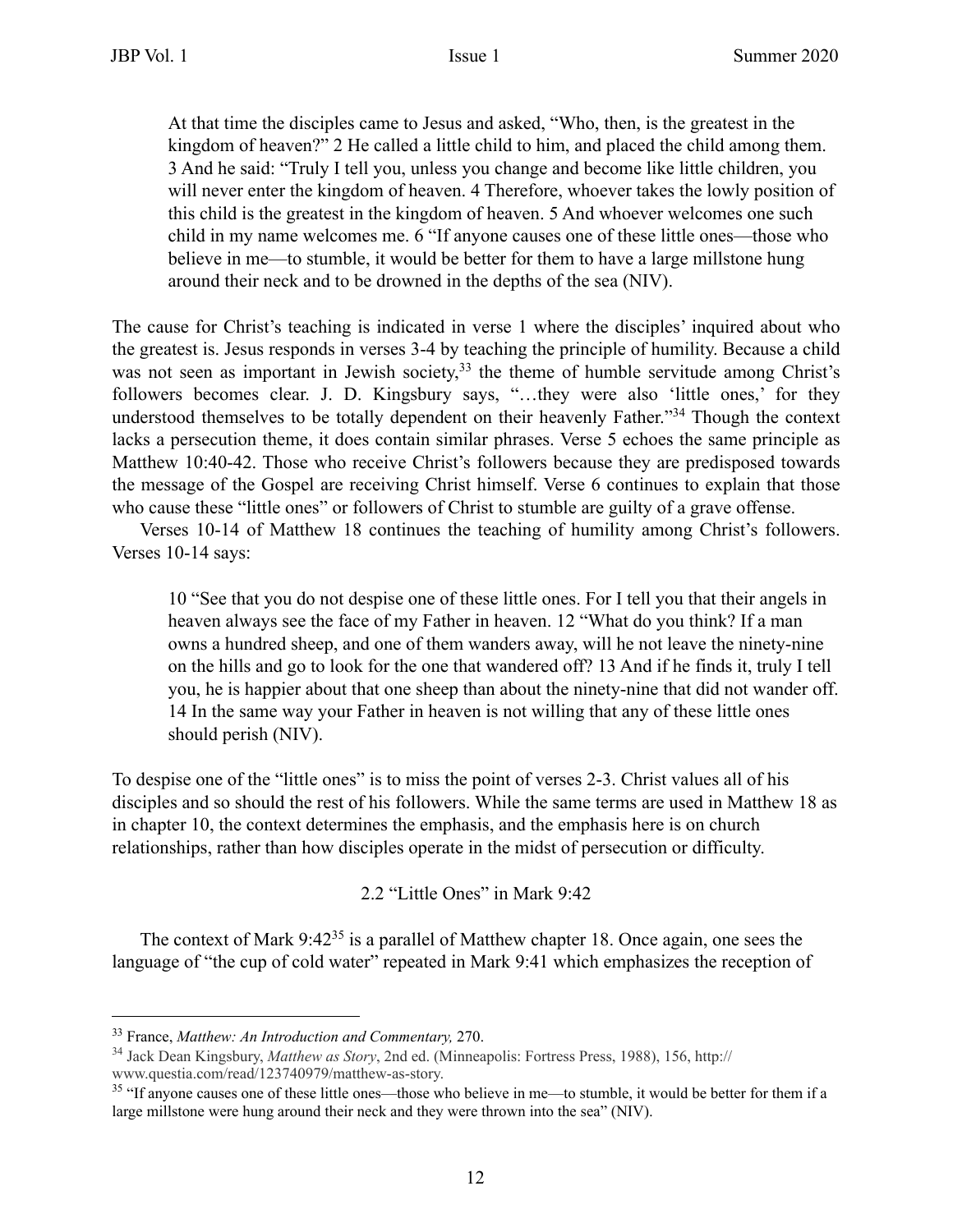Christ's message. In this case, the command to receive those because they are the followers of Christ is directed towards the disciples. Verses 38-41 illustrates this point when it says:

38 "Teacher," said John, "we saw someone driving out demons in your name and we told him to stop, because he was not one of us." 39 "Do not stop him," Jesus said. "For no one who does a miracle in my name can in the next moment say anything bad about me, 40 for whoever is not against us is for us. 41 Truly I tell you, anyone who gives you a cup of water in my name because you belong to the Messiah will certainly not lose their reward (NIV).

According to R. Alan Cole, the reason for the instruction seems to be that the disciples are opposing the work of the Spirit, much like the scribes had in Mark 3:22.36 Connecting 9:42 with the preceding verses parallels the command to not "despise" the "little ones" in Matthew 18:10. The disciples are not to prevent Christ's followers from operating according to His will.<sup>37</sup> Like Matthew 18, the context lacks any persecution theme with the warnings against causing the "little ones" to stumble directed at the disciples. While the "cup of cold water" phrase is present in this passage, the difference between it and Matthew 10:40-42 is that it lacks a persecution narrative.

2.3 "Little Ones" in Luke 17:2

The final place where the term "little ones" is used in the Synoptics is in Luke 17:2. Walter Liefeld believes that the terms "little ones" in this context refers to new Christians or those of low repute.<sup>38</sup> Leon Morris believes that it refers to Christians of any age, and those who are "helpless as they are apart from God's aid."39 The connection of verses 1 through 2 to verses 3 through 10 indicates that the context is dealing with relationships within the church community. Verses 3-4 follows verse 2 by saying, "So watch yourselves. If your brother or sister sins against you, rebuke them; and if they repent, forgive them. 4 Even if they sin against you seven times in a day and seven times come back to you saying 'I repent,' you must forgive them (NIV)." The remainder of the passage to verse 10 recapitulates this same principle. As in the case of Mark 9 and Matthew 18, the persecution predictions are lacking in this section as well; thus indicating that the terms are used differently here due to context.

The terms "little ones" are used to designate disciples in the rest of the Synoptics, but the context of each of these terms deal primarily with inter-church relationships. Though the language of the "cup of cold water" is used in Mark 9:41, it is used in a context where Christ is teaching the principle of receiving all of His "little ones" among his followers. While the contexts lack predictions of persecution, they certainly can contribute to understanding what is taught in Matthew 10:40-42 and Matthew 25:31-46 through the use of the terminology. What

<sup>36</sup> R. Alan Cole, *Mark,* Tyndale New Testament Commentaries (IVP Academic, 2008), 151-152.

<sup>37</sup> See Walter W. Wessel, "Mark" in *The Expositor's Bible Commentary: Volume 8* (Grand Rapids, MI: Zondervan, 1984), 707.

<sup>38</sup> Walter L. Liefeld, "Luke" in *The Expositor's Bible Commentary: Volume 8* (Grand Rapids, MI: Zondervan, 1984), 994.

<sup>39</sup> Leon Morris, *Luke* (Nottingham, England: Inter-Varsity Press, 2008), 279.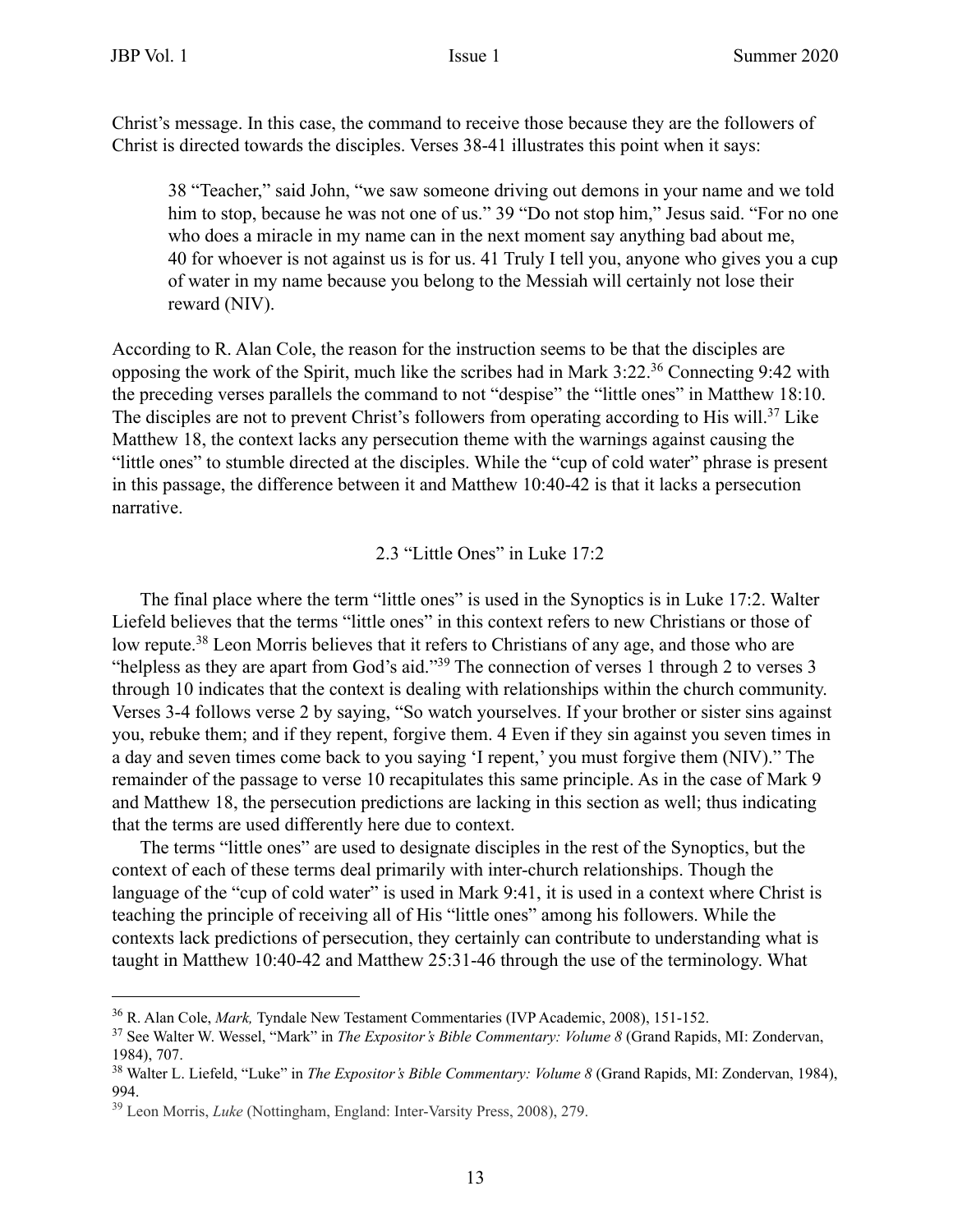may be these passages are that: (1) the "little ones" refer to disciples who are to serve Christ and others in humility, and (2) those who receive the followers of Christ are evidently aligned with His message. The "little ones" then would refer to disciples in general, while "least of these" would be more specific.

#### **3. The Downtrodden Ones**

Given this treatment of the passages above, how are the "least of these" to be understood in Matthew 25? Based on observation, they would be disciples who are downtrodden by physical difficulty or persecution. The sheep or righteous ones would be admitted into the kingdom of God based upon their alignment with such disciples. This is indicative of their reception of the Gospel message. In contrast, those who are goats, or not admitted, are the ones who fail to identify themselves with such a group. This is illustrated by looking at how some of the patristic fathers interpreted the "least of these" and how one further examines the surrounding contexts of Matthew 10 and 25.

3.1 "Least of These" in the Patristic Fathers

The phrase "least of these" was understood in multiple ways by the patristic or early church fathers. Epiphanius the Latin comments on Matthew 25:31-46 by saying:

What then, my most beloved? Does our Lord hunger and thirst? Is he who himself made everything in heaven and on earth, who feeds angels in heaven and on earth, who feeds angels in heaven and every nation and race on earth, who needs nothing of an earthly character, as he is unfailing in his own nature, is this one naked? It is incredible to believe such a thing. Yet what must be confessed is easy to believe. For the Lord hungers not in his own nature but in his saints; the Lord thirsts not in his own nature but in his poor. The Lord (who) clothes everyone is not naked in his own nature but in his servants. The Lord who is able to heal all sicknesses and has already destroyed death itself is not diseased in his own nature but in his servants. Our Lord, the one who can liberate every person, is not in prison in his own nature but in his servants. Therefore, you see, my most beloved, that the saints are not alone. They suffer all these things because of the Lord. In the same way, because of the saints the Lord suffers all these things with them.<sup>40</sup>

Epiphanius identified the "least of these" as the Lord's servants or disciples. Epiphanius's final statement paints a picture of the Lord's close relationship with disciples who are downtrodden by difficulty or persecution.

Origen also identified the "least of these" as disciples of Christ. He said in his *Commentary on John*, "Now it is clear that the things done to Jesus' disciples (also) happen to him. Therefore,

<sup>40</sup> Epiphanius the Latin, "The Lord Hungers in His Saints," in *Ancient Christian Commentary on Scripture: Matthew 14-28,* ed. Manlio Simonetti (Downers Grove, IL: InterVarsity Press, 2002), 234.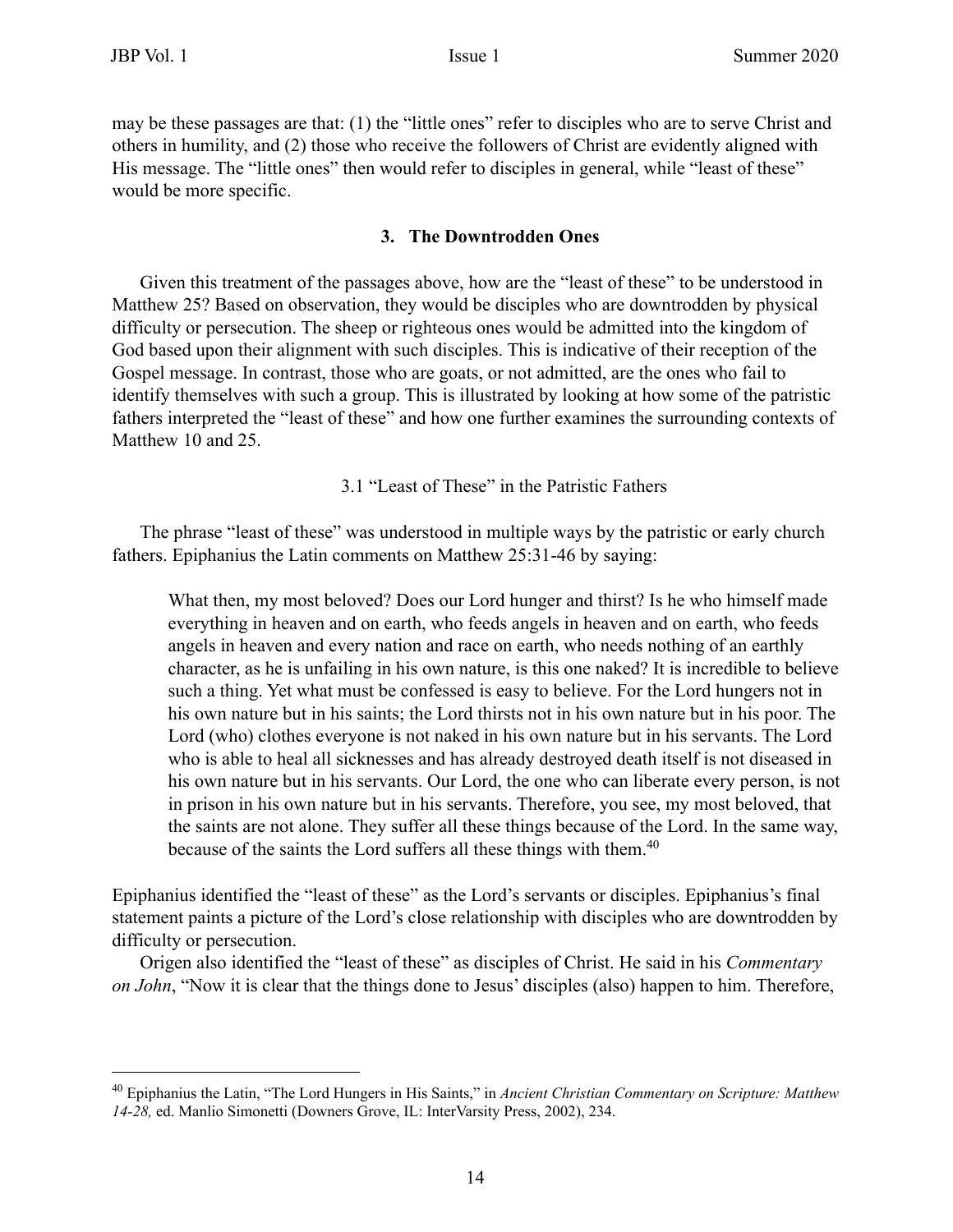when he points out those who have received benefits, he says to those who have done the beneficial deeds, 'what you did to these, you did to me.'"41

Although, Pope Pontianus (AD c. 200-c. 236) generalized the terms "least of these" when he stated:

Most dearly beloved, study to lift up the oppressed, and always help the necessitous; for if a man relieves an afflicted brother, delivers a captive, or consoles a mourner, let him have no doubt that that will be recompensed to him by Him on whom he bestows it all, and who says: "Inasmuch as ye have done it unto one of the least of my brethren, ye have done it unto me." Strive, then, unceasingly to do what is good in such wise that ye may both obtain the fruit of good works here, and enjoy the favour of God in the future, to the intent that hereafter ye may be worthy to enter the court of the heavenly kingdom.<sup>42</sup>

Though Pope Pontianus (also known as Saint Pontian) condemned Origen as a heretic at a Roman Synod,<sup>43</sup> it seems unlikely that this had any bearing on his decision to quote Matthew 25:41 in the way that he did. What this shows is that there was some varying opinion among the early church fathers as to the interpretation of the "least of these."

After examining some of the patristic fathers, it is evident that there were multiple understandings of the terms "little ones" and "least of these." It is unlikely that the environment influenced these interpretations since Pope Pontianus underwent persecution during the reign of the Roman emperor Maximinus in AD 235.<sup>44</sup> This evidence illustrates that the interpretation of the "least of these" has been debated throughout time, and the discussion has not currently changed. Even though there are some who interpreted the "least of these" as downtrodden disciples, the best approach to discovering the interpretation still lies with the intertextual use of the terms and phrases in Matthew.

#### 3.2 "Least of These" within the Context of the Sheep and the Goats

The context of the parable of the sheep and goats further indicates that the "least of these" are downtrodden disciples who have experienced persecution or trouble. In the context of the parallel passages of the Matthew 10 and 25, Jesus teaches the disciples to expect persecution, and that alignment with him will result in salvation. This is evidenced by other scriptures, like Matthew 10:22 where he says, "22 You will be hated by everyone because of me, but the one who stands firm to the end will be saved (NIV)." Warnings against fear and denial of Christ are prominent throughout chapter 10 (Matthew 10:26-33). Jesus echoes the same predictions to his disciples in Matthew 24:9 where he says, "Then you will be handed over to be persecuted and

<sup>41</sup> Origen, trans., Ronald E. Heine. *Commentary on the Gospel According to John, Books 1-10* (Washington, D.C.: Catholic University of America Press, 2001), 48.

<sup>42</sup> Pope Pontianus, *The Epistles of Pope Pontianus,* in *Ante-Nicene Fathers Volume 8: The Twelve Patriarchs, Excerpts and Epistles, The Clementia, Apocrypha, Decretals, Memoirs of Edessa and Syriac Documents, Remains of the First Age,* Philip Schaff (Grand Rapids, MI: Christian Classics Ethereal Library, 2005), 1046.

<sup>43 &</sup>quot;Saint Pontian," Britannica Encyclopedia*,* accessed November 2, 2016, https://www.britannica.com/biography/ Saint-Pontian.

<sup>&</sup>lt;sup>44</sup> Ibid. Pope Pontianus was exiled to the mines of Sardinia with his contemporary, Hippolytus (AD 170-235).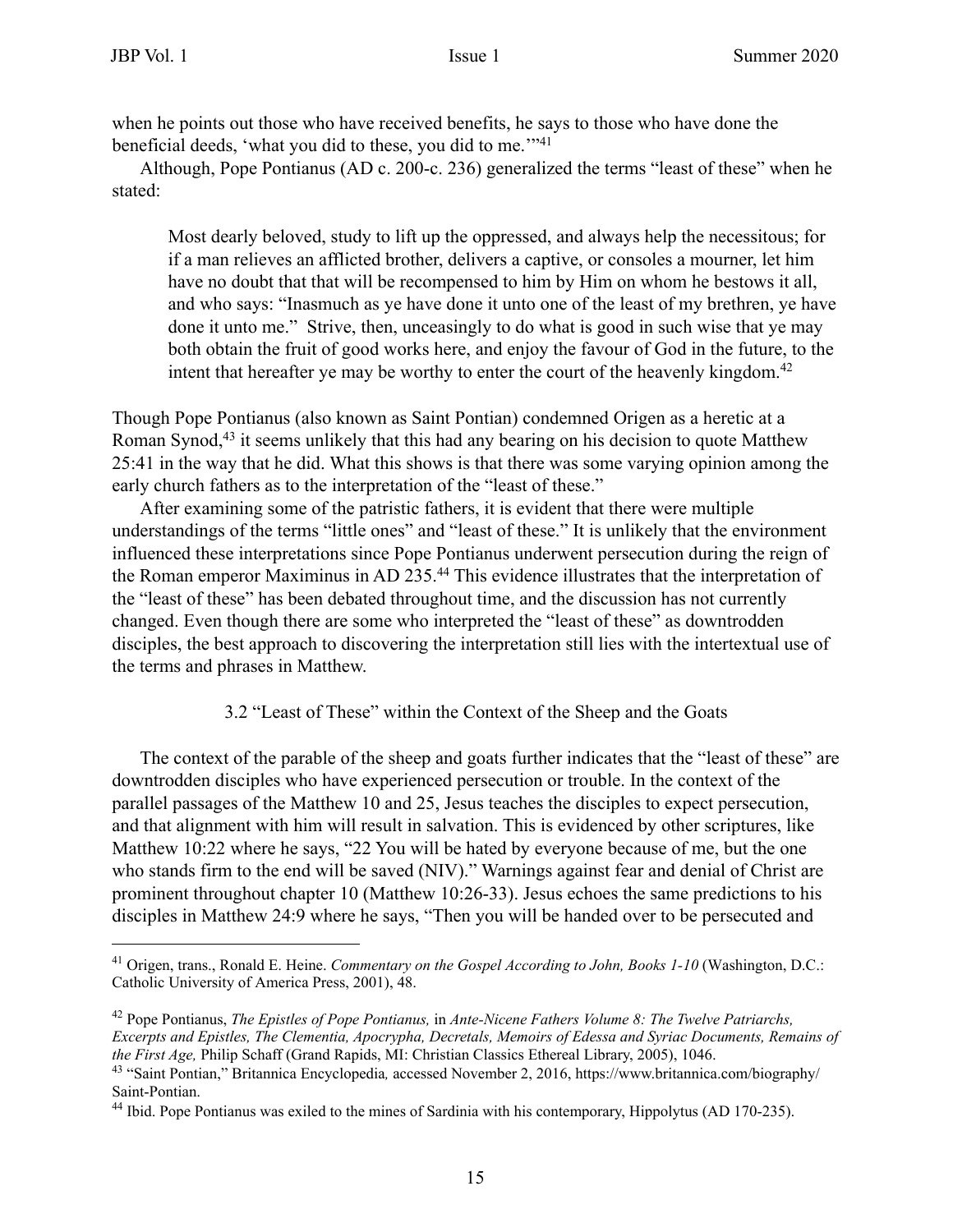put to death, and you will be hated by all nations because of me (NIV)." Because this type of context is absent in other places where the term "little ones" is used, it seems more likely that Christ is using the terms to emphasize the need for his disciples to be entirely committed to aligning themselves with Him, even if it means unpopularity.

#### 3.3 "Least of These" in the Alignment of the Righteous

The context of the sheep and goats pericope determines that the "least of these" are downtrodden disciples. Even though the New Testament teaches the care for all who are downtrodden, Keener notes that sickness and poor clothing were common occurrences among the apostles (Philippians 2:27-30; 2 Timothy 4:20; Romans 8:35; 1 Corinthians 4:11).<sup>45</sup> If the "least of these" are disciples, then this would include all of Christ followers who are downtrodden by trouble or persecuted. The willingness of the righteous (the sheep) to align themselves with this group of disciples who are the "least of these" evidently shows that they are operating in the will of God.

On the other hand, the lack of willingness to associate with the "least of these" by the unrighteous leads them to eternal punishment. Why the unrighteous did not associate with the "least of these" remains unclear, but fear of persecution, forgetfulness, or refusal to help the lowly disciples in need are possibilities. Harkening back to Hebrews 13:3, Robert Smith says, "To avoid sharing the fate of those condemned to prison and maltreated, erstwhile friends often faded from sight at the first sound of the rattling of chains."46 Even those who were supposed to be aligned with Paul deserted him when he was imprisoned (2 Timothy 4:16).<sup>47</sup>

It is clear that this passage is teaching the disciples that when they align themselves with those within in their ranks who are persecuted or downtrodden by difficulty, then their allegiance to the Lord is truly revealed. Robert H. Gundry concurs with this interpretation when he explains that the "least of these" in Matthew 25, "refers to those who carried the gospel from place to place as they fled from persecution. To show hospitality of faith to such a disciple is to demonstrate the genuineness of one's own discipleship."48 Likewise, Carson rightly says, "As people respond to his (Christ's) disciples, or 'brothers,' and align themselves with their distress and afflictions, they align themselves with the Messiah who identifies himself with them."49

The righteous, who are surprised (Matthew  $25:37-39$ )<sup>50</sup> at the admission into the kingdom of God, are admitted because they are aligned and operating as true members of Christ's body. This harkens back to 1 Corinthians 12:26 where Paul teaches the Corinthian church about the importance of unity in the spiritual body of Christ. Suffering on the part of fellow Christ followers should be felt by the whole if they are truly a part of the body of Christ. Moreover, a

<sup>45</sup> Keener, *A Commentary on the Gospel of Matthew,* 605.

<sup>46</sup> Robert H. Smith, *Hebrews*, Augsburg Commentary on the New Testament (Minneapolis: Augsburg Pub. House, 1984), 169, http://www.questia.com/read/123682588/hebrews.

 $47$  Paul said in 2 Timothy 4:16, "At my first defense, no one came to my support, but everyone deserted me. May it not be held against them (NIV)."

<sup>48</sup> Robert H. Gundry, *Matthew: A Commentary on His Handbook for a Mixed Church under Persecution,* Second Edition (Grand Rapids, MI: William B. Eerdmans Publishing Company, 1994), 514.

 $49$  Carson, "Matthew," 522.

<sup>&</sup>lt;sup>50</sup> Carson clarifies that the righteous and unrighteous are not surprised at their destination after the judgment, but at the reason why they are judged in such ways. See Carson, "Matthew," 522.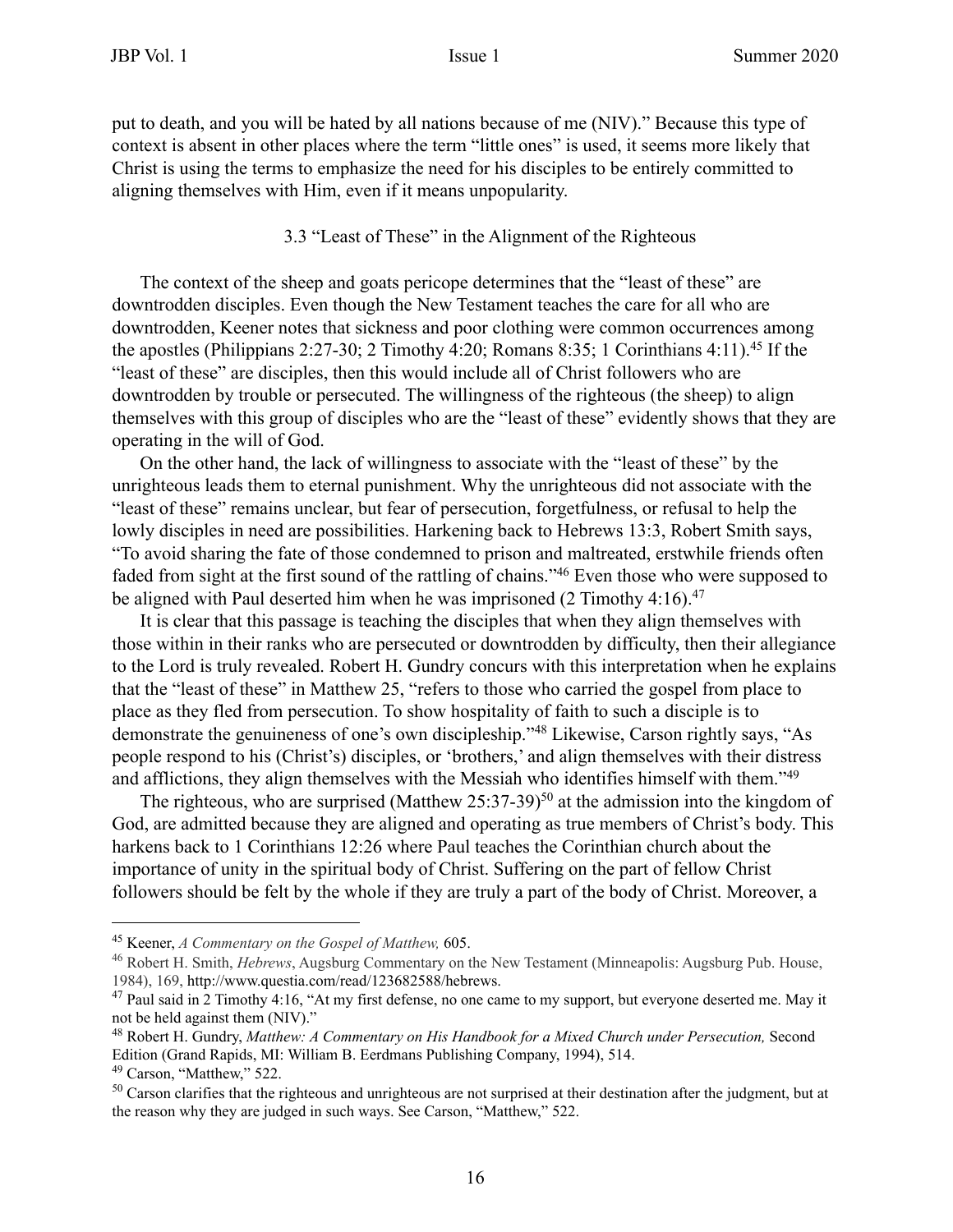few verses earlier (1 Corinthians 12:22-23),<sup>51</sup> Paul argues that if smaller parts of one's physical body are treated with care, then how much more should one care for the seemingly insignificant in the spiritual body of Christ. Therefore, the unrighteous are surprised because they are doing what only comes natural to them. For example, if a part of one's physical body hurts, he or she takes care of it without any thought. Thus, the pericope of Matthew 25:31-46 teaches the principle that true alignment of the body of Christ begins with one being completely submitted to the will of God (as in Matthew 7:21); so much so, that operating accordingly becomes natural.

#### **Conclusion**

In conclusion, there are multiple ways of understanding the meaning of the "least of these." Some say that the "least of these" are the poor in general, while others believe them to be disciples. The interpretation has evidently varied since the time of the patristic fathers; although there still can be a number of conclusions drawn from the intertextual study of Matthew 10:40-42 and 25:31-46.

First, the "least of these" are disciples as evidenced by the use of ἀδελφῶν in the text, and how the term is used in other places of Matthew where Jesus is referring to his own spiritual family. While it cannot be said with certainty that the "least of these" refers only to disciples who are persecuted, it does emphasize the need for the care of all downtrodden disciples. Therefore, these are disciples who are downtrodden by persecution or some other difficulties. The context of Matthew chapters 10 and 25 determines this by the similar use of phrases ("cup of cold water") and Christ's prediction of persecution.

Secondly, the imprisonment of the "least of these" presents a good work anomaly that is realized as a need in the future church. The further witness of the New Testament is evidence for this. The disciples did experience imprisonment, abandonment, and were instructed not to forget those who were experiencing such things. Due to the poor conditions of prisons in Jesus' day, there would be a need for the care of His disciples during their time of imprisonment.

This leads to the final conclusion that the sheep and goats pericope does not teach a mere Christian philanthropy, but rather an alignment with the will of God. This alignment is expected even when it is inconvenient or unpopular. How the church is supposed to operate in the context of relationships within its own community, is a common theme attributed to Matthew by scholars such as Merrill Tenney.<sup>52</sup> However, the fact that the treatment of the "least of these" in the other Synoptics leaves questions as to other themes in Matthew. Can one not only discern themes of church community in Matthew, but also of how the church is to operate in times of trouble? If anything, the importance of φιλαδελφία relationships in the New Testament church community comes to the forefront in Matthew 25:31-46.

On a final note, the author of this article wonders what the implications are concerning the relationship of Matthew and the Epistle to the Hebrews. Could the Jewish flavor of both writings have any bearing on their commonality of topics related to persecution of the church? Is the

<sup>51 1</sup> Corinthians 12:22-23, "22 On the contrary, those parts of the body that seem to be weaker are indispensable, 23 and the parts that we think are less honorable we treat with special honor. And the parts that are unpresentable are treated with special modesty (NIV)."

<sup>52</sup> Merrill Tenney, *New Testament Survey* (Grand Rapids, MI: Wm. B. Eerdmans Publishing Company, 1985), 158-159.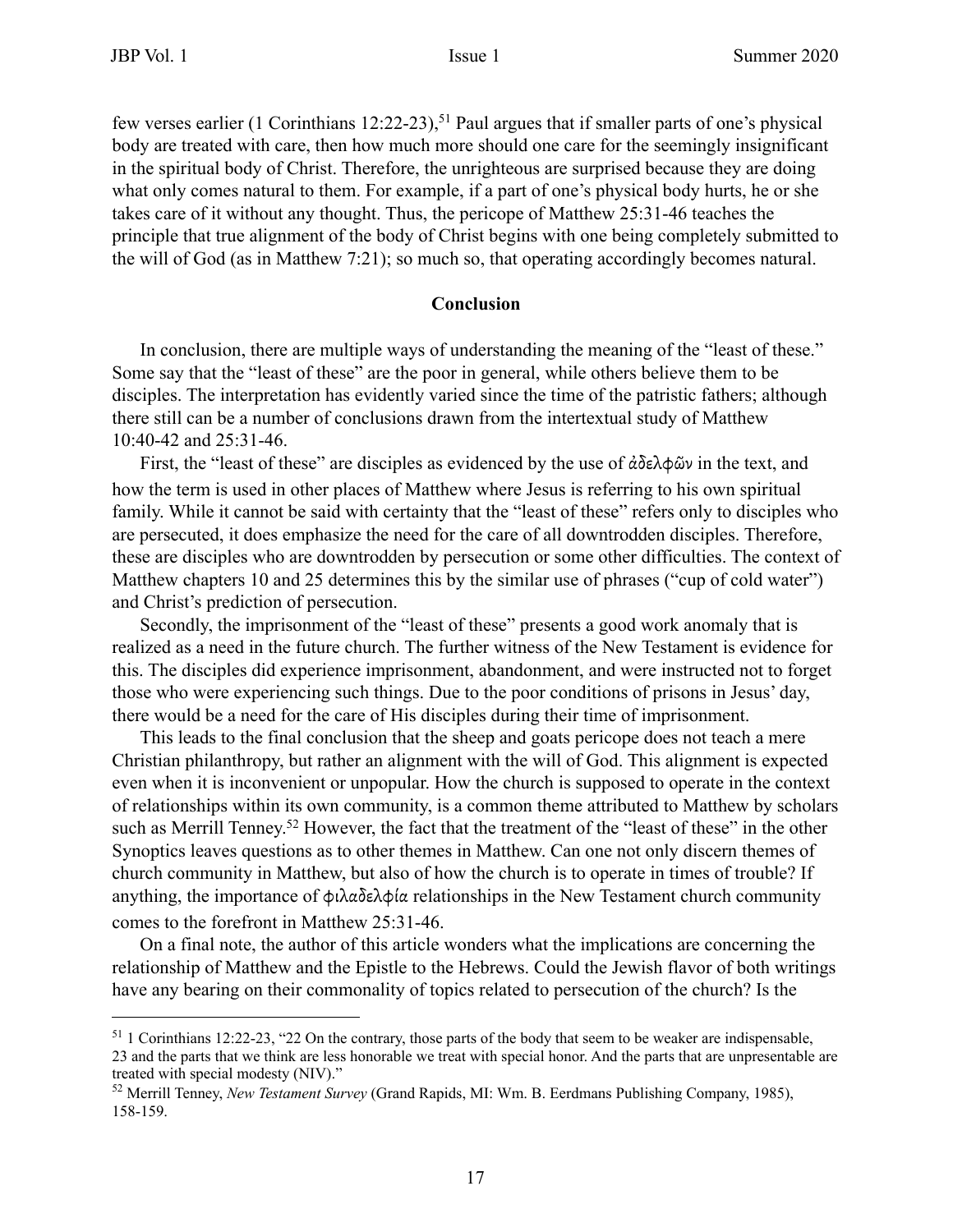persecution referenced in the Epistle to the Hebrews a practical example of what Jesus talked about in Matthew 25:31-46? The relationship that the Epistle to the Hebrews has with Matthew 25 in the context of the imprisonment of the believers could require more research and may be the subject of a future article.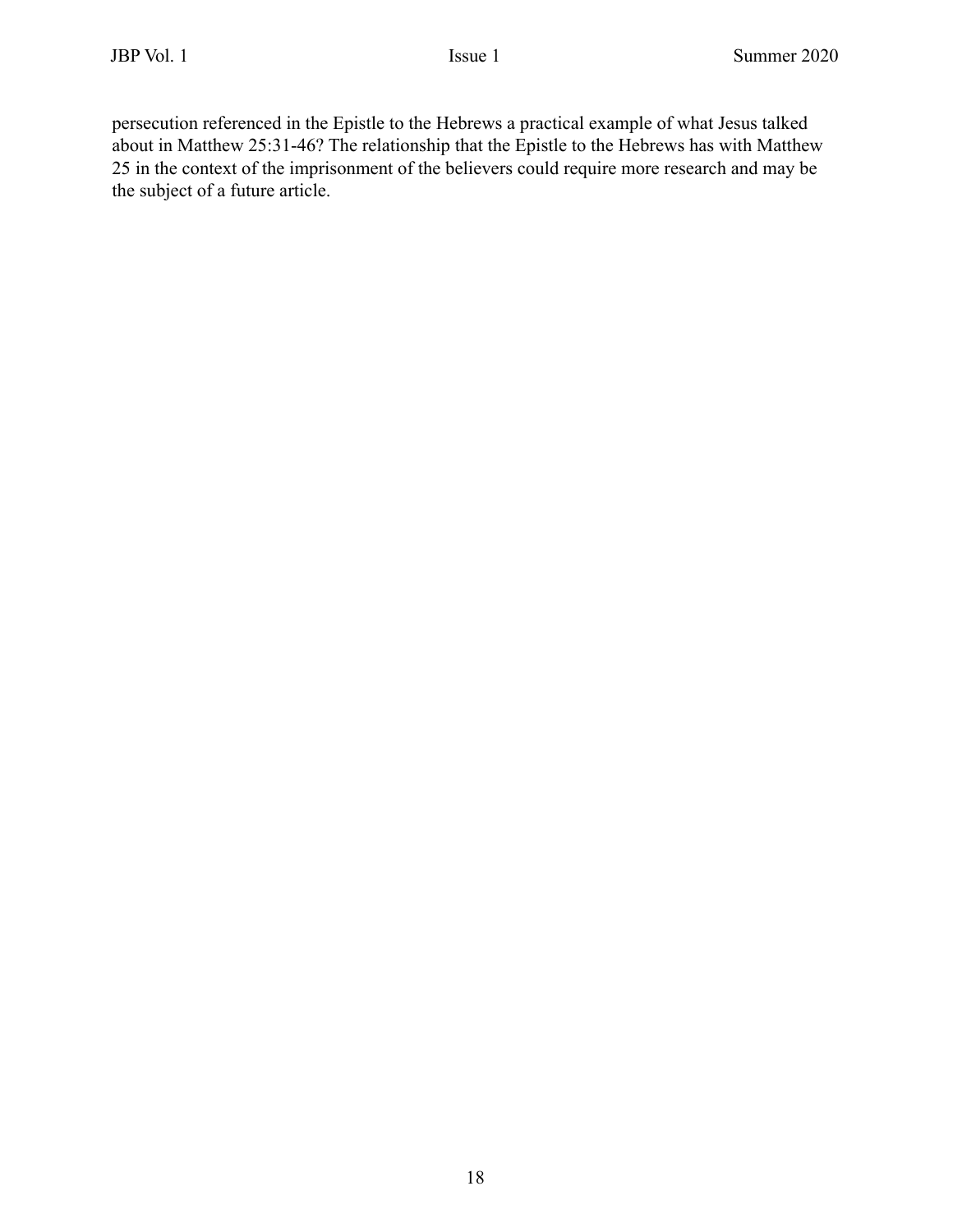#### **A CRITICAL EVALUATION OF RICHARD N. LONGENECKER'S COMMENTARY ON ACTS 2:1-21 IN THE EXPOSITOR'S BIBLE COMMENTARY SERIES, VOL 9: A PENTECOSTAL PERSPECTIVE**

Stephen H. Williams swilliams@bridgeschristiancollege.com

#### **1. Introduction**

According to Assemblies of God scholars Robert and William Menzies, "The Pentecostal bestowal of the Spirit recorded in Acts 2 has given definition to the movement."1 As such, Acts 2:1-21 is considered a foundational passage and the paradigm for contemporary Pentecostal experience. In that passage, Pentecostals have contended for their distinct doctrine of subsequence, initial evidence of tongues as the sign of the Baptism in the Holy Spirit, and a scriptural foundation for mission fueled by eschatological impulses. However, Pentecostalism has been heavily influenced by the hermeneutics and biblical scholarship of Evangelicalism. *The Expositor's Bible Commentary*, a popular conservative commentary series, can be found in the libraries of Pentecostal colleges, seminaries, and churches. The author of the commentary "The Acts of the Apostles," Richard N. Longenecker (PhD, University of Edinburgh), approaches Luke's second volume from the Baptist tradition. The purpose of this essay will be to attempt to provide a critical evaluation of Longenecker's commentary from a Pentecostal perspective. To do so, I will summarize Longenecker's exposition, compare, and contrast his commentary with the perspectives of Pentecostal commentators and contemporary scholars to find points of agreement and disagreement. I will also attempt to flesh out how Longenecker might affirm Pentecostal theology. Finally, I will conclude with my insights gained and my personal reflection.

#### **2. Summary of The Acts of the Apostles: Richard N. Longenecker**

2.1. Longenecker's Commentary on Acts 2:1-21

#### *2.1.2 Introduction*

Longenecker divides Acts into three main sections, each stressing Christian mission. He places Acts 2:1-21 within an introduction which he labels "The Constitutive Events of the Christian Mission;" Acts 2:1-21 placed into the fifth section titled "The Coming of the Holy Spirit." Longenecker further divides Acts 2:1-41 into two sections: "The Miracle of Pentecost" covering 2:1-13 and "Peter's Sermon at Pentecost" covering 2:14-41, with 2:14-21 labelled as the "Apologia section." In his introduction to "The Coming of the Holy Spirit," Longenecker notes that although all four gospels mention John the Baptist's preaching, only Luke makes the

<sup>&</sup>lt;sup>1</sup> Robert and William Menzies, *Spirit and Power: Foundations of Pentecostal Experience (Grand Rapids:* Zondervan, 2000), 9.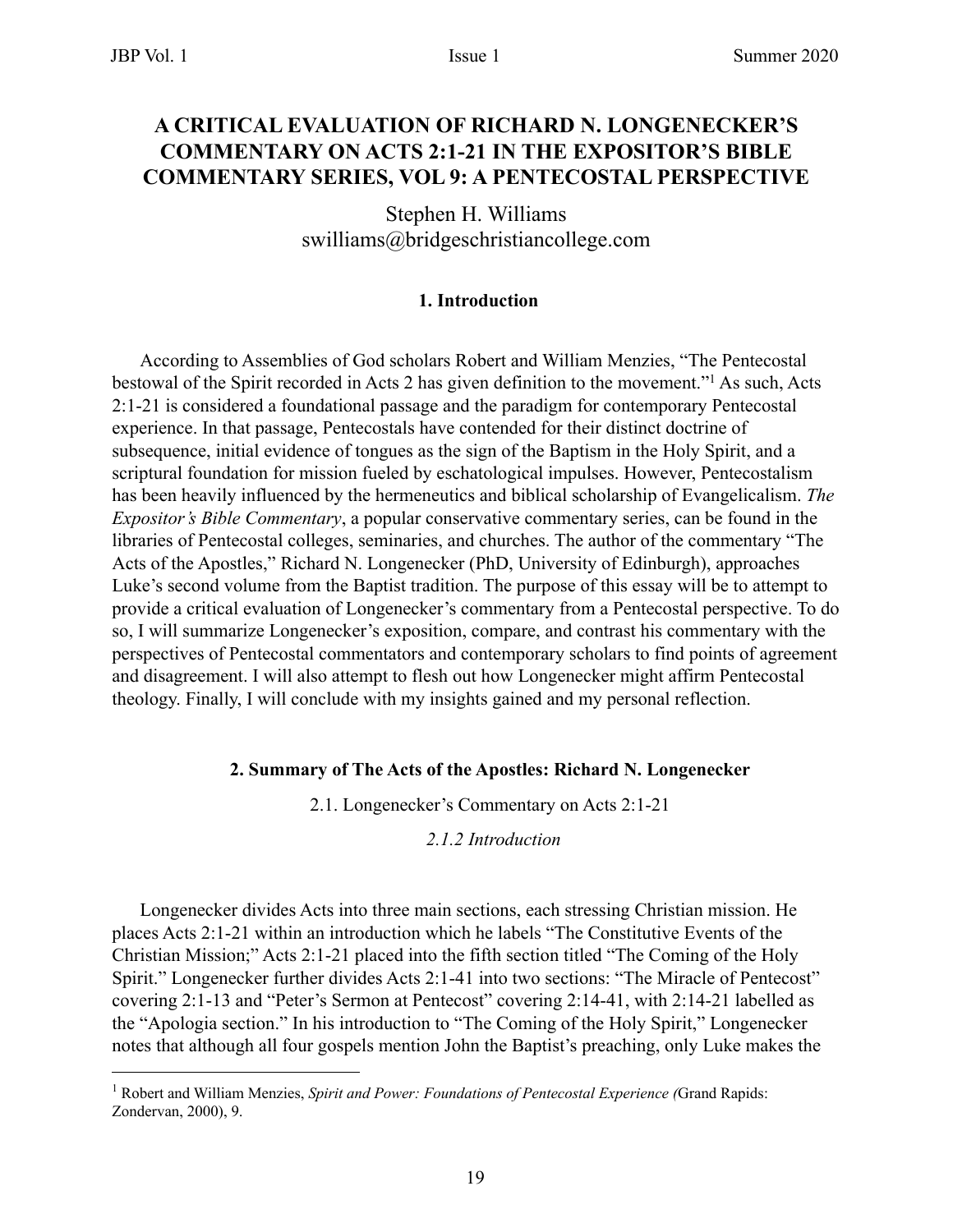connection between John's prophecy of a "baptism with the Holy Spirit and fire" with the Pentecost event. He asserts that Luke draws a parallel between Jesus' baptism by John in the Jordan River (Luke 3) with the Spirit baptism of the assembled believers at Pentecost (Acts 2) which is seen as the final constitutive factor for all that occurs in Jesus' ministry in Luke and in the church's mission in Acts.2

#### *2.1.3 Acts 2:1*

Longenecker begins his commentary section with a lengthy treatment of Acts 2:1 and the significance of the Spirit coming on the Day of Pentecost. He explains that the Spirit came during a festival known in late Judaism as Pentecost. Pentecost was celebrated on the 50<sup>th</sup> day after Passover, also known as the Feast of First fruits or Feast of Weeks (Ex 23:16; Lev 23:17-22; Num. 28:26-31). Longenecker draws attention to the fact that the Feast of Pentecost for first century Jews was the anniversary of the giving of the Law at Mount Sinai and a time for the renewal of the Mosaic Covenant. He asserts that Luke would have been "impressed by the fact it was on the Jewish festival of Pentecost that the Spirit came so dramatically upon the early believers in Jerusalem," and that significance was the contrast of the giving of the Law for Israel with the coming of the Spirit for Christians. Longenecker claims that Luke was more intentional about "when" the Spirit came as opposed to "where." Despite that other commentators suggest that the event occurred at the temple, the Greek grammar for Longenecker suggests the "upper room" as in 1:12-26 as the setting.<sup>3</sup>

#### *2.1.4 Acts 2:1-4*

In verses 2-4, the coming of the Spirit was accompanied by three signs: wind, fire, and tongues, the latter which Longenecker labels "inspired speech." The visible and audible signs signified God's presence.<sup>4</sup> Longenecker explains that in Ezekiel's vision of the valley of dry bones (Ez. 37:9-14), the wind of God brought new life by the Spirit and was anticipated to occur in the messianic age. Longenecker suggests that Luke's reference to "a *sound* like the blowing of a violent wind" may have had the purpose to echo the giving of the Law at Sinai where God caused a "sound" to arise. Regardless, Longenecker sees Luke's intent is to press home the point that God's Spirit was present among all of them at the house in a more intimate and powerful way than previously experienced.<sup>5</sup>

<sup>2</sup> Richard N. Longenecker, "The Acts of the Apostles" in Frank E. Gaebelein (gen.ed.), *The Expositor's Bible Commentary with the New International Version: John and Acts, Vol. 9* (Grand Rapids: Zondervan, 1981), 268.  $3$  Ibid, 269.

<sup>4</sup> Craig S. Keener, *Acts: An Exegetical Commentary: Introduction and 1:1–14:28*, Vol.1 (Grand Rapids: Baker Academic, 2012-2013), 800.

<sup>5</sup> Longenecker, 270.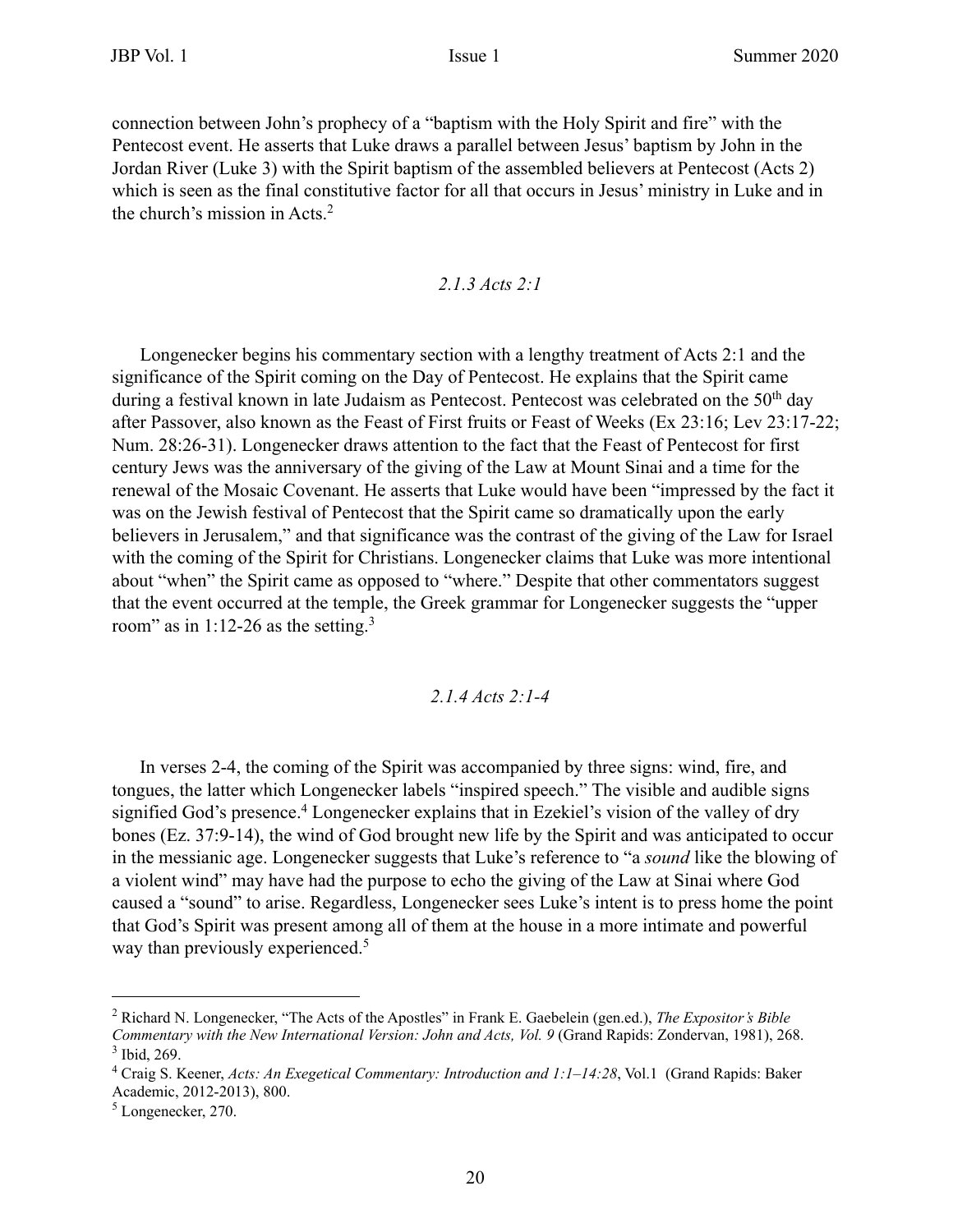Longenecker also sees the "fire" as a symbol of God's presence and reminiscent of the presence of fire in the OT (eg. Ex 3:2-5, 13:21, 24:17, 40:38) and of John the Baptist's prophecy of the Messiah baptizing with the Holy Spirit and fire (Matt 3:11; Luke 3:16). He makes a distinction between the "tongues of fire" in verse 3 and the "other tongues" of verse 4, suggesting that the "tongues of fire" were "visible representations" of the latter and as a sign of "the overshadowing presence of the Spirit of God". Longenecker finds significance in Luke's statement that the tongues of fire "separated and came to rest upon each of them." In this he sees the distinction between the Old Covenant with Israel and New Covenant that is inaugurated at Pentecost, meaning that rather than upon select leaders in the OT, now at Pentecost, "the Spirit rests upon each believer individually". He also suggests that from Pentecost onward, the emphasis of the proclamation of the gospel concerns the personal relationship with God, and communal life develops from there.<sup>6</sup>

In verse 4, Luke states, "All of them were filled with the Holy Spirit and began to speak with other tongues as the Spirit enabled them." Longenecker primarily deals with the precedent of prophecy as it relates to the Spirit in Judaism; the character and significance of "tongues," and the theological and practical significance of the coming of the Spirit as it relates to the Christian church. First, Longenecker affirms the connection between the Spirit's coming and prophetic speech by individuals in the OT for specific purposes, the cessation of prophecy during the postexilic period, and the anticipation of the restoration of prophecy in the Messianic Age. In Longenecker's view, 2:4 explicitly is a fulfillment of those OT expectations. Though others have identified "tongues" as ecstatic utterances such as those associated with pagans, Longenecker stresses that "tongues" in Acts 2:4 were Spirit-directed, recognizable languages by those who heard them. Finally, Longenecker comments concerning the significance of the Spirit's coming both theologically and practically. Was Pentecost the birthday of the Christian church? Longenecker seems to answer yes and no! No, because he sees that the church as the body of Christ existed prior to Pentecost; but yes, if we understand the church as an instrument of service, called to a global mission. In that regard, he connects Jesus' baptism with the disciples' experience at Pentecost as an empowering for mission. But he also sees that Luke's intent is to emphasize the new relationship between the Spirit and each believer that results in intimacy. This relationship fulfills John 14:17 while at the same time constitutes the church as a corporate entity.<sup>7</sup>

#### *2.1.5 Acts 2:5-13*

Longenecker asserts, based on the grammar, that the "God-fearing Jews" of verse 5 were "residents of Jerusalem who had returned from Diaspora lands at some earlier time to settle down in the homeland." They were "in bewilderment" (v.6) because they heard Galileans (v.7-8) speaking in their native languages, when Galileans had difficulty with gutturals and syllables and were considered provincial. Regarding the list of countries Luke records in verses 9-11, Longenecker questions why they and no others are named and why Luke records them in that

<sup>6</sup> Ibid, 270-271.

<sup>7</sup> Ibid, 271-272.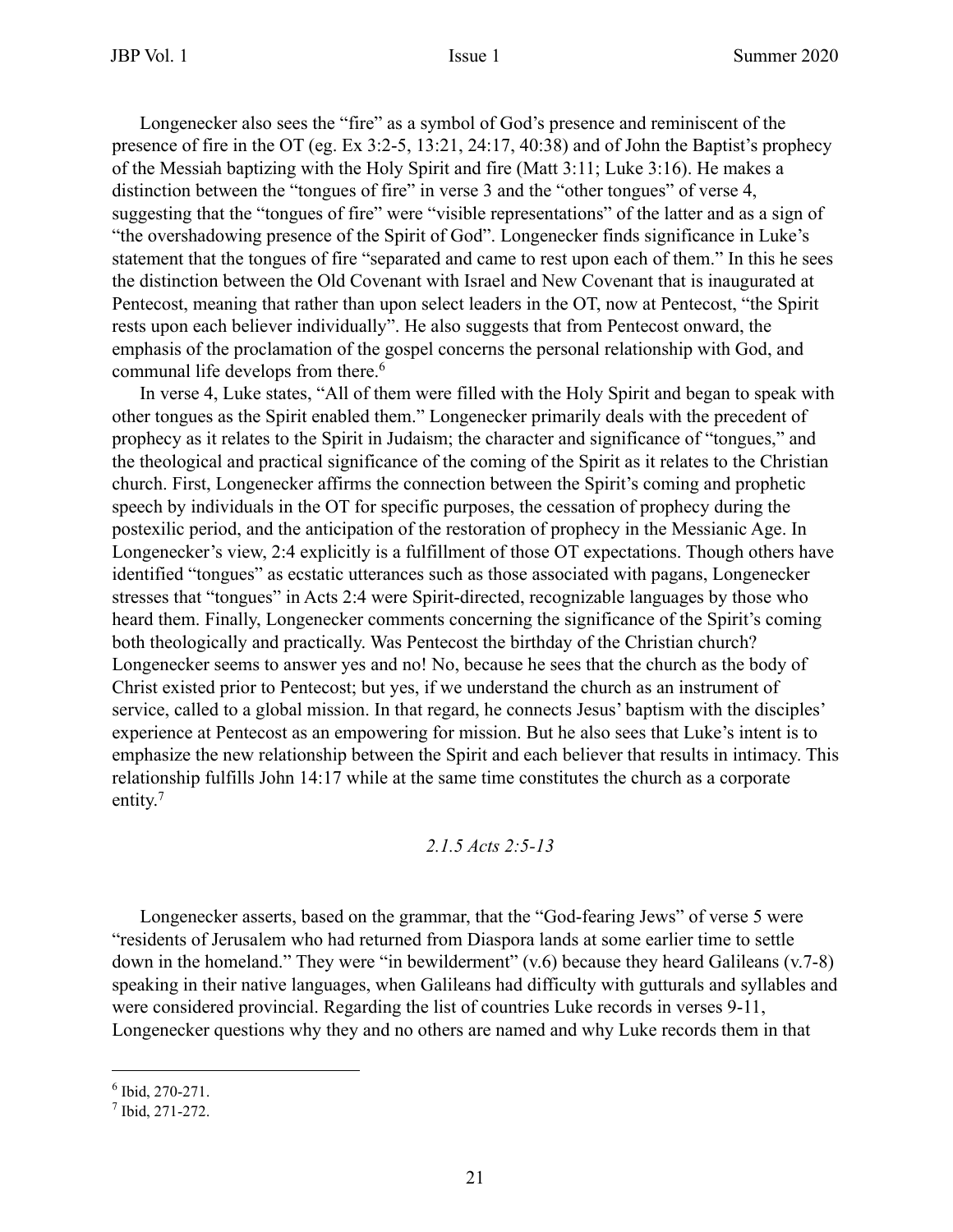order. He suggests that perhaps Luke was "using a literary convention of his day" for illustrative purposes in light of his statement in verse 5 that refers to "every nation under heaven."8 Commenting on verses 12-13, Longenecker points out that the miraculous proclamation in tongues only "amazed and perplexed" those who heard the Galileans praising God and declaring his wonders in their own languages. It did nothing to self- authenticate or supply significance, only speculation. The question, 'What does this mean?" provoked mocking and the accusation of drunkenness, yet, such an accusation staged the occasion for "Peter's sermon, which is the initial proclamation of the gospel message to a prepared people."9

#### *2.1.6 Acts 2:14-21*

For Longenecker, Peter's sermon in Acts 2:14-41 is divided into three sections: an apologia section, a kerygma section, a call to repentance, and a promise of blessing. For the purposes of this critical evaluation, only the apologia section will be summarized and evaluated. Thus, Peter begins his "sermon" by addressing "fellow Jews" and "all who are in Jerusalem," and Longenecker suggests that though natives to the city were amazed and perplexed, it was likely the "Diaspora contingent" that required an explanation as to what had transpired. In so doing, Peter is seen as debunking the accusation of drunkenness by noting the early hour of the day and subsequently explains that what they witnessed was the fulfillment of Joel 2:28-32.<sup>10</sup>

Longenecker notes that Peter uses a *pesher*: "this is that" emphasizes that what took place is a fulfillment of Joel's prophecy without offering explanation of the details. He also notes Peter's alterations of Joel's original prophecy from "afterwards" to "in the last days." The addition of "God says" signifies the importance of the prophecy as a promise from God. The additional "and they will prophecy" highlights the restoration of prophecy. With regards to verses 19-20, he briefly mentions the debate between realized and inaugurated eschatology, stating that some in the former camp interpret the physical signs of Joel's prophecy in either a spiritual way or that they occurred during the Lord's crucifixion. Peter does not offer an explanation for that part of the prophecy, only that he quotes the entire passage because of "its traditional messianic significance and because its final sentence leads logically to the kerygma section of his sermon." In sum, Peter's emphasis is that the restoration of prophecy is the sign that the last days, the Messianic Age, has arrived.<sup>11</sup>

#### **3. Critical Evaluation: A Pentecostal Perspective**

3.1.Similarities

*3.1.1. The Day of Pentecost: Acts 2:1*

<sup>8</sup> Ibid, 272-273.

<sup>&</sup>lt;sup>9</sup> Ibid, 273

<sup>10</sup> Ibid, 275.

 $11$  Ibid, 275.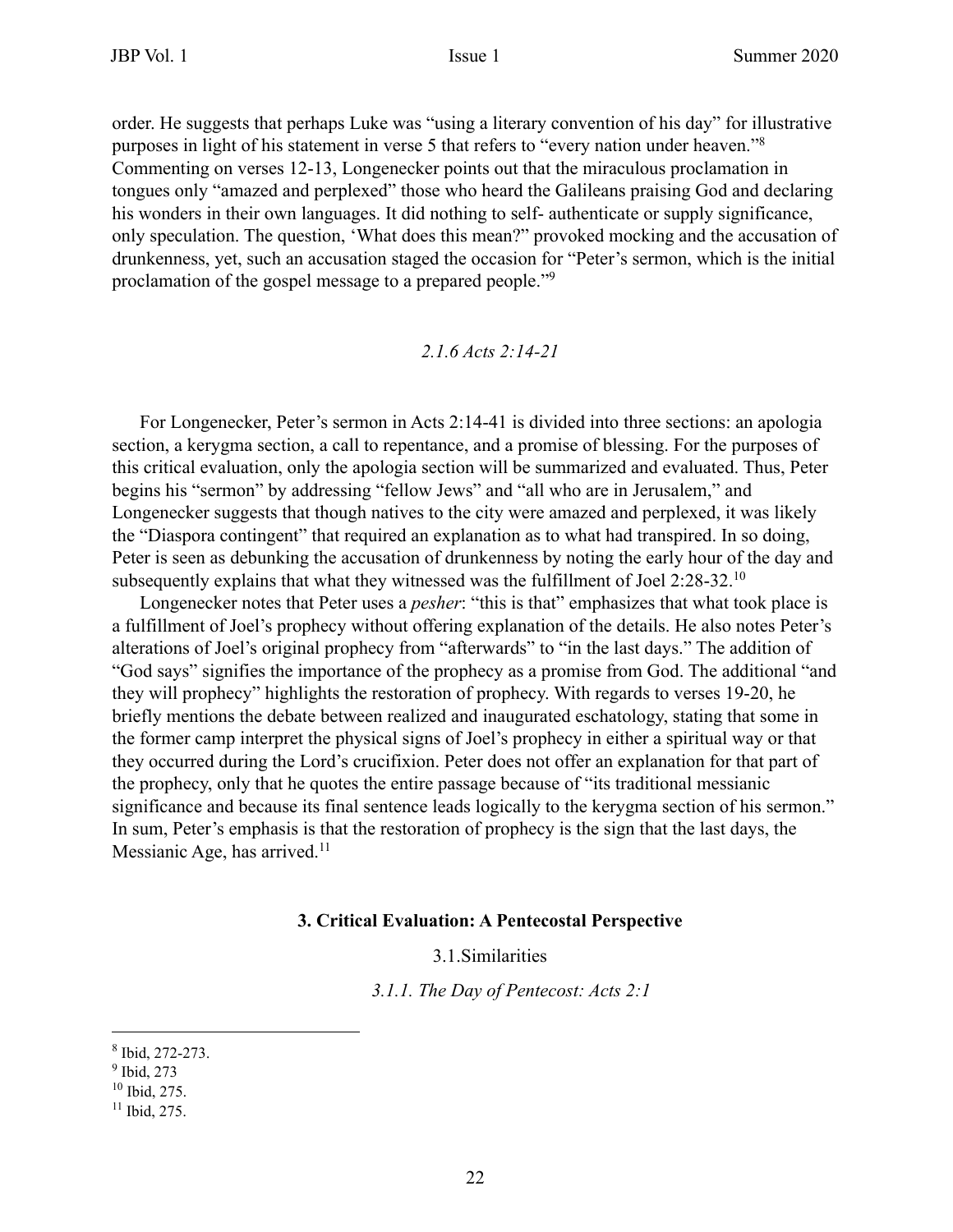Pentecostal commenters can agree with Longenecker regarding the historical data related to the Day of Pentecost as a harvest festival known as the Feast of Weeks (Deut. 16:9-10) which occurred at the end of the barley harvest, 50 days after Passover.12 Warrington, like Longenecker, sees as significant the contrast between the giving of the law for Israel at Sinai with the coming of the Spirit at Pentecost for Christians stating, "A new law-giver (the Spirit) and a new covenant established by Jesus and affirmed by the Spirit. A new age was being introduced (the church) and a new patron (the Spirit) were being announced to the world."13 It is also important to note the similarity between Longenecker's belief that those upon whom the Spirit came, were already believers,<sup>14</sup> a position shared by Pentecostals as they understand that Spirit Baptism is a distinct, post-conversion experience.15

*3.1.2. Where the Spirit Came: Acts 2:1*

As to the question of "where" the disciples were when the Spirit came, Longenecker finds affirmation in Robert Menzies. Menzies too believes that it was in the "upper room" of a house and prefers this location over the temple due to Luke's grammar. For Menzies, it was there that the disciples were filled with the Spirit, accompanied by heavenly signs and produced inspired speech."<sup>16</sup>

#### *3.1.3. Theophanic Signs: Acts 2:2-4*

Longenecker and some Pentecostal commentators $17$  find common ground regarding the meaning of the theophanic signs that accompanied the coming of the Spirit. For Longenecker, wind is a sign of God's Spirit, reminiscent of Ezekiel 37:9-14 where the Spirit brings new life,<sup>18</sup> and ushers in the messianic age. The "sound" echoes the sound at Mount Sinai where God established covenant with national Israel. He also notes that "fire" was a symbol of God's

<sup>12</sup> Stanley M. Horton, *Acts: A Logion Press Commentary* (Springfield, MO: Logion Press, 2001), 60. Keener, *Acts,*  797. Robert P. Menzies, *Empowered for Witness: The Spirit in Luke-Acts* (New York, T& T Clark International, 2004), 190. Anthony D. Palma, *The Holy Spirit: A Pentecostal Perspective* (Springfield: Logion Press, 2001), 115. Roger Stronstad, *The Prophethood of All Believers: A Study in Luke's Charismatic Theology* (Sheffield: Sheffield Academic Press, 1999), 54.

<sup>&</sup>lt;sup>13</sup> Keith Warrington, *The Message of the Holy Spirit: The Spirit of Encounter* (Downers Grove: Intervarsity Press, 2009), 133-134.

<sup>&</sup>lt;sup>14</sup> Longenecker, "The Acts of the Apostles", 268-269.

<sup>&</sup>lt;sup>15</sup> Keith Warrington, *Pentecostal Theology: A Theology of Encounter* (New York: T&T Clark, 2008), 108.

<sup>16</sup> Menzies, *Empowered for Witness*, 176.

<sup>17</sup> See Horton, *Acts*, 54-56; Keener, *Acts*, 798,800.

<sup>18</sup> Keener, Acts, 798.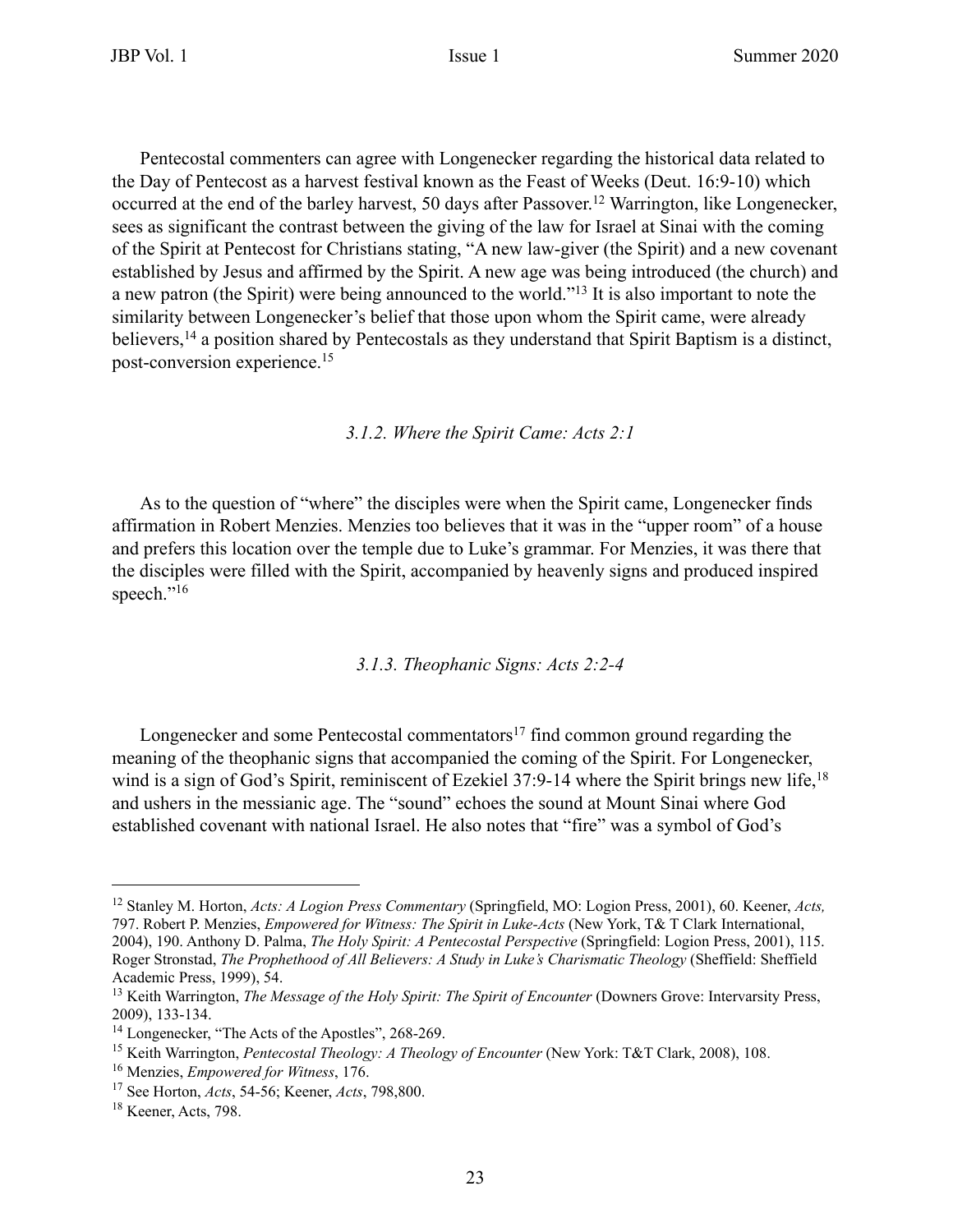presence, is reminiscent of the consuming fire on Mount Sinai, and echoes John the Baptist's prophecy of a baptism with the Holy Spirit and fire.

Anthony Palma concedes with Longnecker stating that "the wind and fire are sometimes called theophanies- visible manifestations of God." For Palma, "wind" is an emblem of the Holy Spirit (Ezk. 37:9, John 3:8) and "fire" was associated with the Holy Spirit in the OT (Judg. 15:14). Like Longenecker, Palma connects the wind and fire to the giving of the Law at Sinai, and the fire with John the Baptist's prophecy of a baptism with the Holy Spirit. Palma also finds common ground when he states that, "both signs *preceded* the infilling of the Spirit, and were one-time occurrences to mark the full inauguration of a new era in God's dealings with his people."19 The interpretative questions that remain are the following: (1) was it Luke's intent to press home the point that God was making His Spirit present in a more explicit way, and (2) did the theophany signal that God was inaugurating a new covenant with the Christian community in contrast to the old covenant with Israel at Sinai? To these questions we will later turn.

*3.1.4. Tongues as Prophetic Speech: Acts 2:4*

On Acts 2:4, Longenecker states that "In OT times prophetic utterances were regularly associated with the Spirit's coming upon persons for special purposes"20 and that Judaism expected, after a time of prophetic cessation, the inauguration of the Messianic Age would reinstate prophecy. He asserts that this is what Luke portrays when "All of them were filled with the Holy Spirit and began to speak in other tongues as the Spirit enabled them" (Acts 2:4). Pentecostal expositors such as Stronstad and Tyra agree.<sup>21</sup> For example, Stronstad tracks OT episodes of the charismatic activity of the Spirit of God, noting transfer, sign, and vocational motifs, concluding that the manifestations such as prophecy and charismatic empowerment served to equip those called to serve God in a specific way.<sup>22</sup> Stronstad also highlights a period of the cessation of prophecy during the intertestamental period and the anticipation of the restoration of prophecy, which he sees Luke is reporting after 400 years of silence.<sup>23</sup>

Longenecker, like Pentecostal commentators, understands "tongues" as prophetic speech and that "the words spoken at Pentecost under the Spirit's direction were immediately recognized by those who heard them."24 Robert Menzies succinctly states in relation to Acts 2:4 that "the gift of the Spirit [is] the source of prophetic inspiration."25 Palma agrees stating that the word translated

<sup>19</sup> Palma, *The Holy Spirit: A Pentecostal Perspective*, 137-139.

<sup>20</sup> Longenecker, "Acts of the Apostles", 271.

<sup>21</sup> Gary Tyra, *The Holy Spirit in Mission: Prophetic Speech and Action in Christian Witness* (Downers Grove: IVP Academic, 2011), 40-50. Tyra does a commendable job to highlight OT references of the Spirit providing prophetic empowerment, prophetic speech, and prophetic action. In so doing, he demonstrates that Pentecostals are not guilty of only leaning on Acts to make their case.

<sup>22</sup> Stronstad, *The Charismatic Theology of St. Luke*, 16-27. Stronstad concludes his survey stating, "The gift of the Spirit to Israel's leader often has an experiential dimension, such as the manifestation of prophecy, to serve as sign to confirm God's call. Not only is this charismatic activity experiential, but it is functional, for it bestows skills appropriate for this call." 27.

 $^{23}$  Ibid, 31-35.

<sup>24</sup> Longenecker, "Acts of the Apostles", 271.

<sup>25</sup> Menzies, *Empowered for Witness*, 177; Tyra, *The Holy Spirit in Mission*, 62.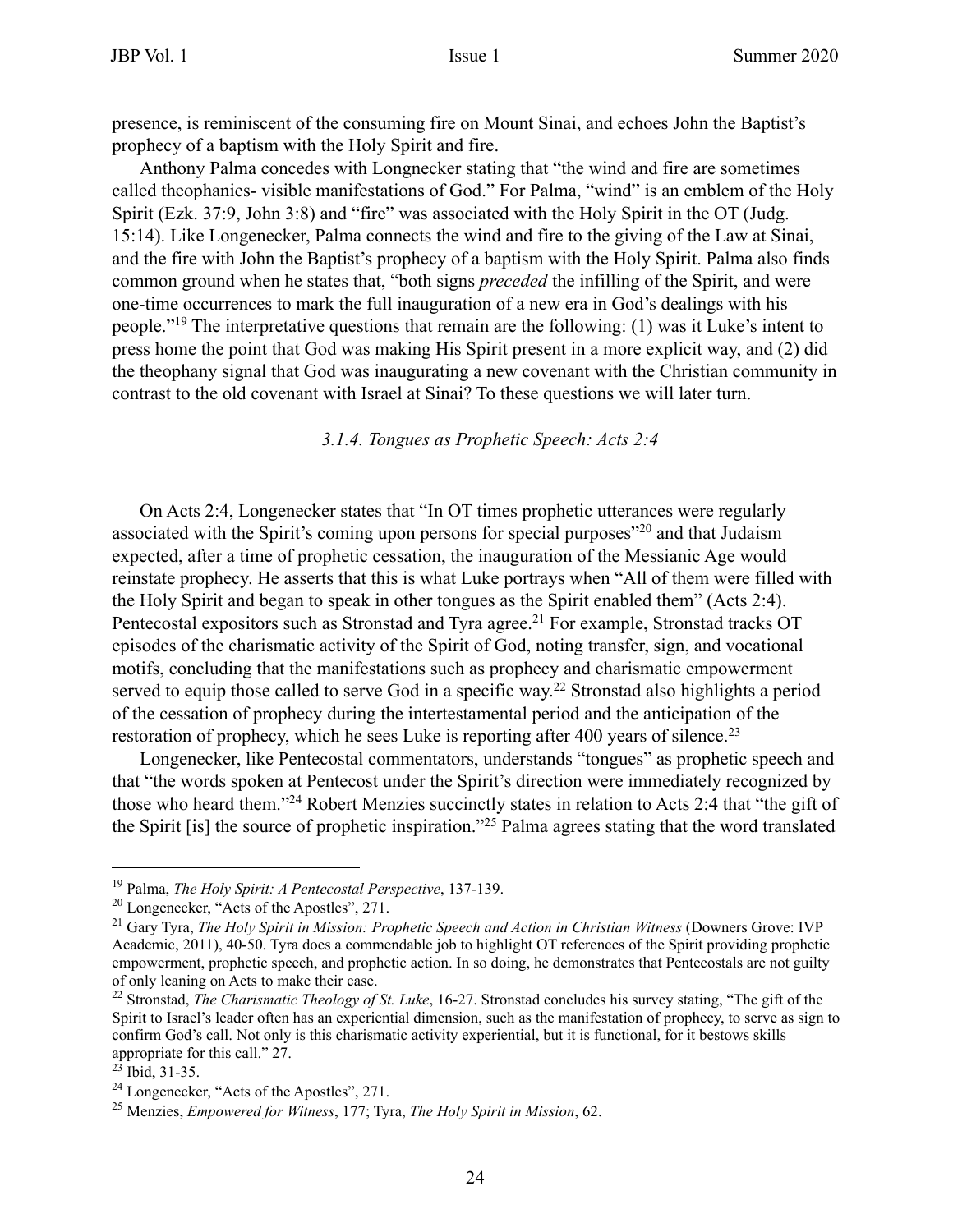"utterance" (Gk. *apophthengomai*), is used in the Septuagint for supernaturally inspired speech and the content thereof was the glorification of God.26

Second, Longenecker and Pentecostals see tongues as *real languages.*27 Keener states that, "Luke emphasizes tongues because inspired speaking in languages that one has not learned serves as a powerful theological sign and narrative confirmation of empowerment for crosscultural witness."28 Amos Yong labels the phenomena in Acts 2:4 as "intercultural or crosscultural communication,"29 a miracle by the Spirit that reconciles a humanity divided by language. He cogently argues that those present at the Festival of Pentecost were a vastly diverse crowd divided by language, culture, and religious adherence and customs. And though it is exegetically difficult to determine if Luke understood Pentecost as an intercultural event, he suggests "that Luke understood the universality of the gospel..."<sup>30</sup>

However, Longenecker only accomplishes two interpretive goals in his commentary regarding the significance of tongues. First, he establishes that prophetic speech is now widely reinstated; and second, that tongues, as with the two previous theophanic signs, serve to indicate God's presence, an idea he shares with Carl Brumback.<sup>31</sup> Longenecker fails to suggest reasons for tongues beyond implying missiological purposes.<sup>32</sup> In contrast, as we will see, Pentecostals have much to say.

#### *3.1.5. Peter's Sermon at Pentecost: Acts 2:14-21*

Longenecker's commentary covering Acts 2:14-21 shares much in common with Pentecostal perspectives. First, Peter's explanation of Pentecost by quoting Joel 2:28-32 uses a "*pesher*" interpretation.<sup>33</sup> Secondly, Longenecker notes alterations and additions in Peter's version of the passage (Acts 2:17, 18, 19), made to emphasize eschatological fulfillment, divine initiative, and the restoration of prophetic revelation and prophecy.<sup>34</sup> Althouse, Warrington, and Yong all agree that with the outpouring of the Spirit, the last days have arrived.<sup>35</sup> Keener sums it up when he states, "Peter adds to Joel's text at various points to bring out the implications, especially that this is the eschatological gift of prophecy and hence that the eschatological time

<sup>26</sup> Palma, *The Holy Spirit*, 148.

<sup>27</sup> William W. Menzies and Stanley M. Horton, *Bible Doctrines: A Pentecostal Perspective* (Springfield: Gospel Publishing House, 1993), 136; Horton, Acts, 62; Palma, *The Holy Spirit*, 147, although here Palma even suggests "angelic/heavenly languages".

<sup>28</sup> Keener, *Acts*, 806.

<sup>29</sup> Amos Yong, *The Spirit Poured Out on All Flesh*: *Pentecostalism and the Possibility of Global Theology,* (Grand Rapids: Baker Academic, 2005), 197.

<sup>30</sup> Ibid, 196-197.

<sup>31</sup> Carl Brumback qtd in Frank Macchia, "Sighs too Deep for Word: Toward a Theology of Glossolalia," *Journal of Pentecostal Theology,* 1992, 49,

<sup>32</sup> Ibid, 271-272.

<sup>33</sup> Longenecker, "The Acts of the Apostles", 275; Menzies, *Empowered for Witness*, 179.

<sup>34</sup> Palma, *The Holy Spirit*,149; Roger Stronstad, "The Charismatic Theology of St. Luke *Revisited*" in Steven M. Studebaker, *Defining Issues in Pentecostalism* (Eugene; Pickwick,2008), 109.

<sup>35</sup> Althouse, "Ascension, Pentecost, Eschaton", 226; Warringon, *Pentecostal Theology*, 59; Yong, *The Spirit Poured out on All Flesh*, 90.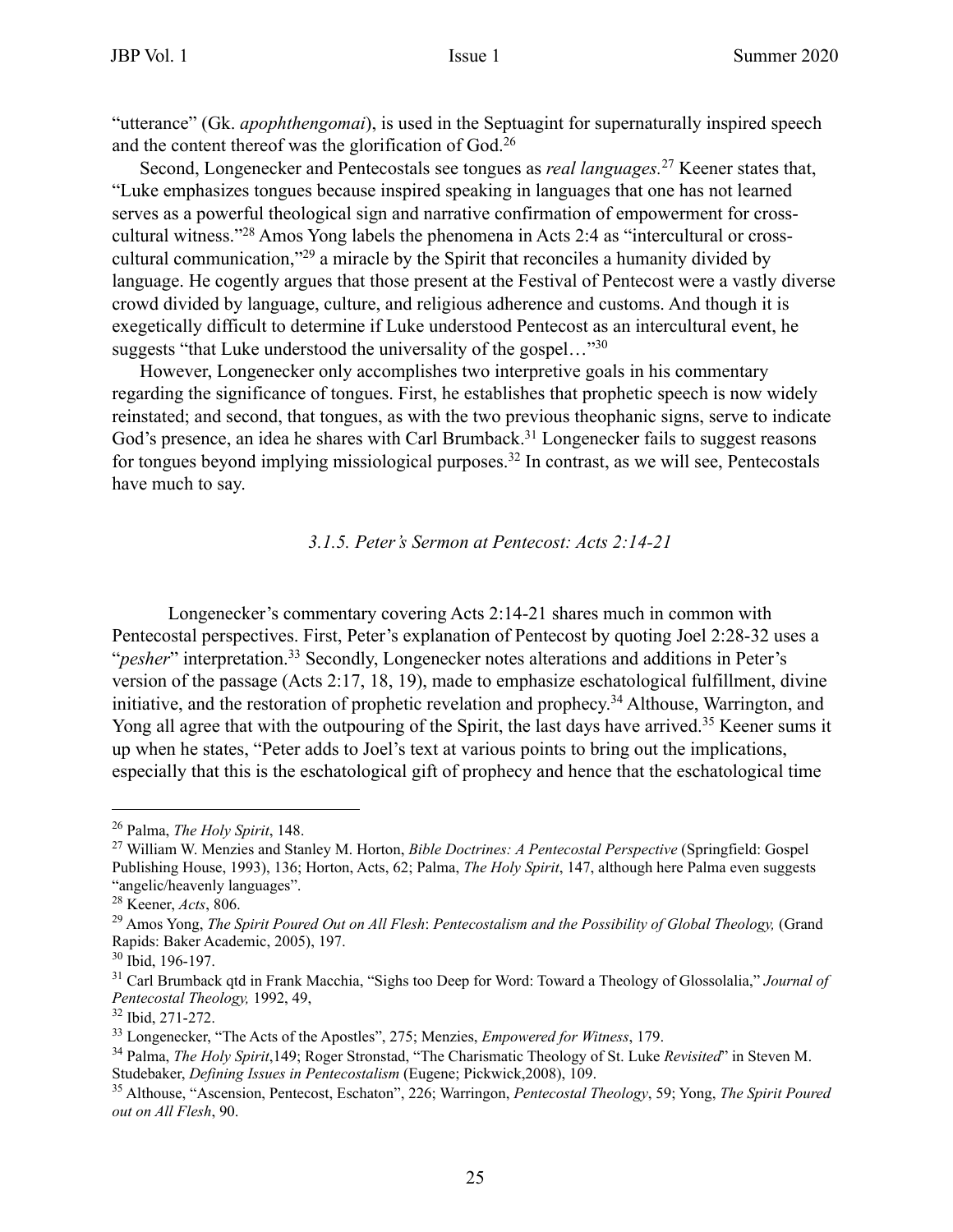of fulfillment of the promises has come."36 Third, Longenecker states that the reason why Peter quotes the Joel passage in its entirety, because of it emphasizes the inauguration of the Messianic Age. Numerous Pentecostal scholars agree that the arrival of the Spirit fulfills Joel's prophecy, marked the arrival of the Messianic Age.<sup>37</sup>

Finally, in his comments on Acts 2:20-21, Longenecker arrives at the conclusion that Peter may not have known what to make of the cosmic signs when the "sun will be turned to darkness and the moon to blood." But he suggests that Peter likely anticipated them to be soon and imminent.38 On this point, Menzies agrees stating "…together with the cosmic portents listed by Joel (vv.19b-20) as 'signs and wonders' which mark the end of the age…Luke stresses the *imminence* of the Day of the Lord: the miracles in Luke-Acts are precursors of those cosmic signs which shall signal the Day of the Lord."39

#### 3.2. Differences

#### *3.2.1 The Day of Pentecost: Acts 2:1*

Longenecker is silent concerning the repeatability or paradigmatic nature of the Pentecost event. Pentecostals not so. For Palma, the Day of Pentecost was unprecedented, unique, historic, and unrepeatable.<sup>40</sup> Of course, on that point we can concede. However, in terms of Pentecost as programmatic and paradigmatic, the empowering of the Spirit set in motion a Spirit-empowered witness starting in Jerusalem to the ends of the earth, and Luke reports episodes where other believers too received the gift of the Spirit enabling prophetic speech and inspiration.<sup>41</sup> Longenecker was more concerned about "when" the Spirit came than "where" the Spirit came. These are the only two issues to which he comments concerning Acts 2:1 He offers no comments about the believers being "all together in one place," which speaks to the unity of those gathered that day. Pentecostal authors tend to find this significant, as it highlights the importance of a visible communal life grounded in the unity of God.42 Perhaps the unity expressed in Acts 2:1 stands in contrast to a radically individualistic ecclesial life found in North American churches

<sup>36</sup> Keener, *Acts*, 875.

<sup>&</sup>lt;sup>37</sup> Simon Chan, "Jesus as Spirit-Baptizer: Its Significance for Pentecostal Ecclesiology" in John Christopher Thomas (ed), *Toward a Pentecostal Ecclesiology: The Church and the Fivefold Gospel* (Cleveland: CPT Press, 2010), 141; J. Ramsey Michaels, "Evidences of the Spirit or the Spirit of Evidence" in Gary B. McGee (ed), *Initial Evidence: Historical and Biblical Perspectives on the Pentecostal Doctrine of Spirit Baptism (Eugene: Wipf and Stock, 1991),* 205; Palma, *The Holy Spirit*, 148; Cynthia Long Westfall, "Paul's Experience and a Pauline Theology of the Spirit" in in Steven M. Studebaker, *Defining Issues in Pentecostalism* (Eugene; Pickwick,2008), 139

<sup>38</sup> Longenecker, "The Acts of the Apostles", 276.

<sup>39</sup> Menzies, *Empowered for Witness*, 186.

<sup>40</sup> Palma, *The Holy Spirit,* 110.

<sup>41</sup> Palma, *The Holy Spirit*, 111; Stronstad, *The Prophethood of All Believers*, 64; Stronstad, *The Charismatic Theolgoy of St. Luke*, 60-61.

<sup>&</sup>lt;sup>42</sup> See Daniela C. Augustine, "The Empowered Church: Ecclesiological Dimensions of the Event of Pentecost "in John Christopher Thomas, *Toward a Pentecostal Ecclesiology: The Church and the Fivefold Gospel* (Cleveland: CPT Press, 2010), 158. Simon Chan, "Mother Church: Toward a Pentecostal Ecclesiology" in *Pneuma: The Journal for the Society of Pentecostal Studies*, 22:2 (2000): 180-181. Stanley M. Horton, *Acts: A Logion Press* Commentary, 54. Amos Yong, *The Spirit Poured Out on All Flesh*, 171. Keith Warrington, *The Message of the Holy Spirit*, 135.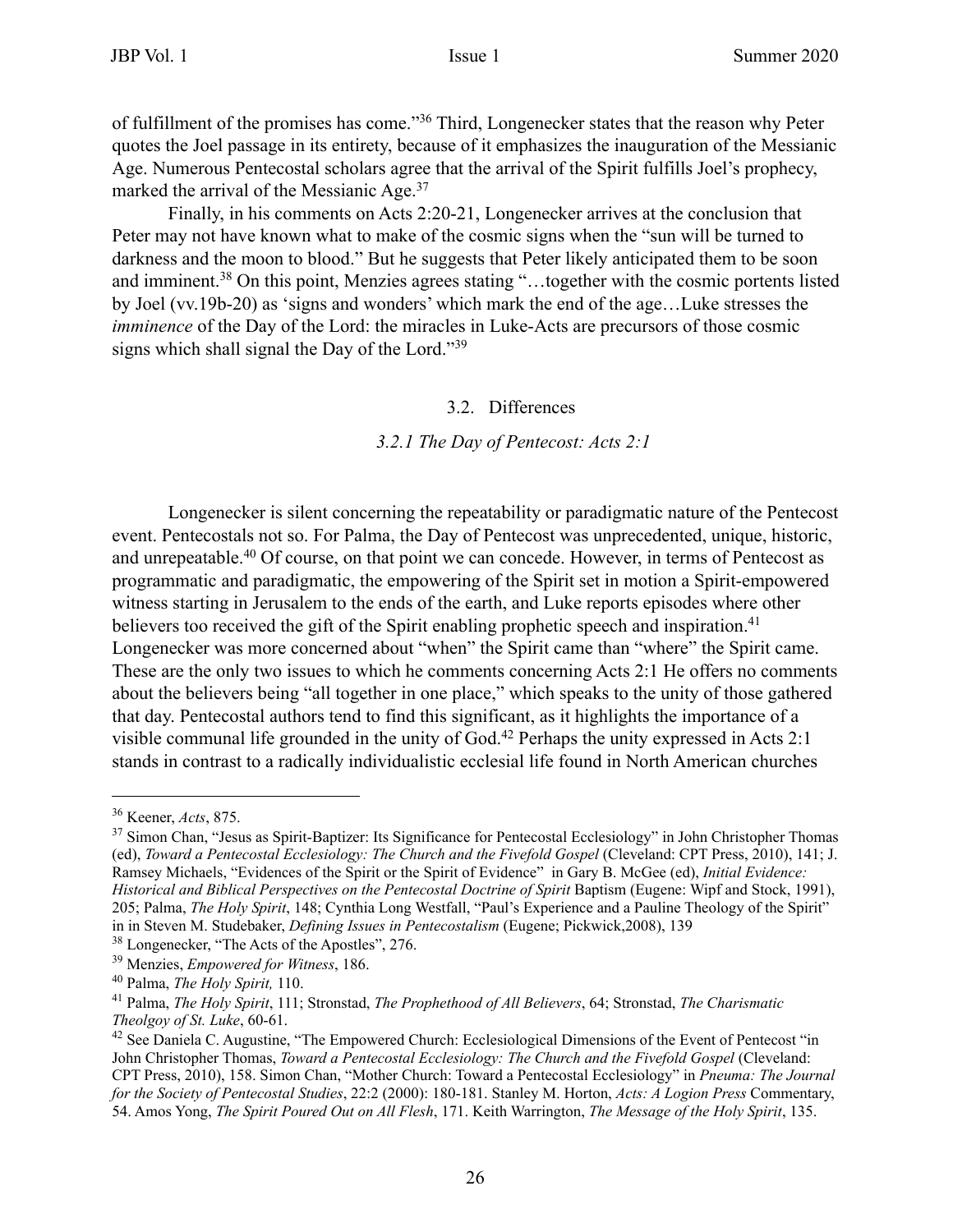where experiencing the Spirit is viewed as an individual rather than corporate pursuit. Nevertheless, the communal nature and visible unity of the Pentecost narrative serves as a model for the contemporary church regardless of tradition.

#### *3.2.2 Where the Spirit Came: Acts 2:1*

Although Menzies agrees with Longenecker that the disciples were in the "upper room," other Pentecostal commentators disagree. For example, Palma, Warrington, and Horton all note that Luke does not explicitly identify the location.43 Horton notes that it may have been in the Court of the Women or one of the porticoes, or roofed colonnades on the edge of the court, which would have explained the crowd that gathered after the Holy Spirit was outpoured, making an easy transition to an open-air market place.<sup>44</sup> Warrington claims that Luke doesn't even state they were praying for the Spirit to come.<sup>45</sup>

#### *3.2.3 Theophanic Signs: Acts 2:2-4*

There is much Longenecker has in common with Pentecostal commentators related to the meaning of the theophanic signs of wind and fire that accompanied the coming of the Spirit. However, how Longenecker understands their significance within the context of Luke's narrative serves as a departure with Pentecostal perspectives. Longenecker states that when the wind and fire "filled the whole house" (Acts 2:2), it "symbolized…the presence of God's Spirit among them in a way more intimate, personal, and powerful than they had ever before experienced."<sup>46</sup> Further, that when these tongues of tire "separated and came to rest on each of them," it rightly emphasizes the accessibility of the Spirit for the individual, but he tends to see the theophanic sign(s) as paralleling Sinai, marking the inauguration of a new covenant relationship related to redemption.47 Stronstad and Menzies have a different take. While Stronstad connects the dramatic signs of the wind and fire at Pentecost as reminiscent of the theophany at Sinai when the covenant was given to Israel constituting them as God's covenant people, rather than focusing on law or covenant relationship, he sees the allusion to Sinai serving to contrast the vocation of Israel and the church. In other words, just as "the theophany at Mt. Sinai established Israel as a kingdom of priests the theophany on the day of Pentecost establishes the disciples as a community of prophets."48 Menzies, on the other hand, believes that Luke's account was not

<sup>43</sup> See Horton, Acts, 54; Palma, *The Holy Spirit: A Pentecostal* Perspective, 58 and Warrington, *The Message of the Holy Spirit: The Spirit of Encounter*, 131.

<sup>44</sup> Horton, *Acts*, 54.

<sup>45</sup> Warrington, *The Message of the Holy Spirit*, 135.

<sup>46</sup> Longenecker, "The Acts of the Apostles", 270.

<sup>47</sup> Horton, *Acts*, 56.

<sup>48</sup> Stronstad, *The Prophethood of All Believers*, 59.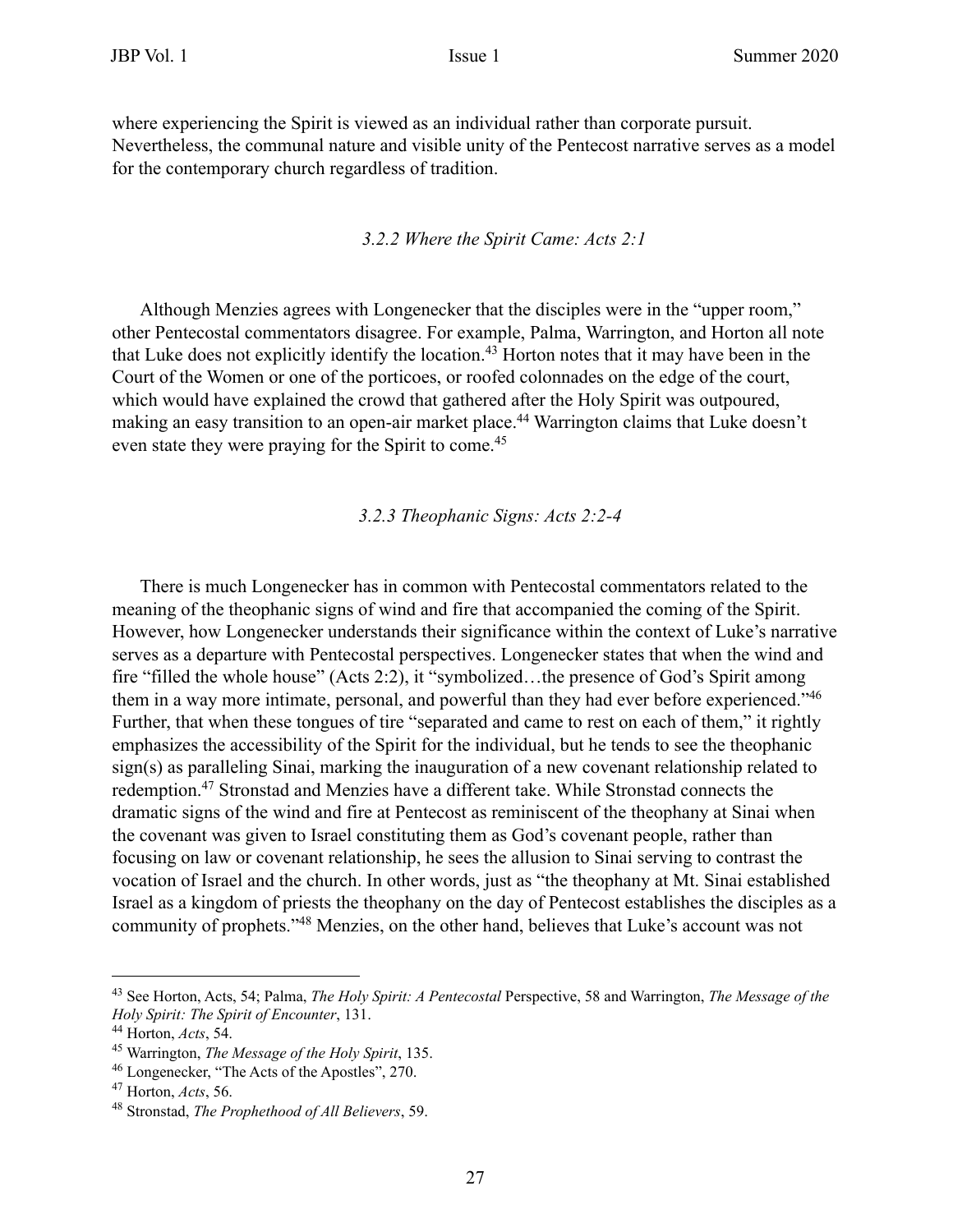shaped by the Sinai tradition but rather exclusively on the Spirit as the source of prophetic inspiration.49

*3.2.4 Tongues: A Pentecostal Perspective: Acts 2:4*

Though Longenecker agrees with Pentecostals that tongues in Acts 2:4 is prophetic speech and real languages, he fails to provide the answer as to *why* God used tongues. He may find affinity with Keith Warrington who asserts that Luke doesn't explore the reason for tongues and claims that Luke doesn't ascribe an evidential character to it. Warrington does however believe that tongues function "as the outpouring of the activity of the Spirit in through a person in mission activity to unbelievers, cutting across barriers of language."50 His discussion of tongues demonstrates the diverse ways Pentecostals have understood tongues. He notes that tongues are viewed as a sign of the baptism in the Spirit, thought of as a private prayer language, a tool for edification, and that tongues serve as a sign that one is part of a charismatic community and is thus expected to function in charismatic ministry.<sup>51</sup> In what follows are Pentecostal understandings of the significance of tongues in Acts 2:4.

Pentecostals understand tongues to function in the following ways: First, tongues are a sign of *commissioning/ministry inauguration.* Palma suggests that tongues were "a foreshadowing of their commission to go into all the world."52 Martin Mittelstadt notes that French Arrington's commentary on Acts sees Acts 2:1-4 as "ministry inauguration" comparable with that of Jesus in Luke 3:21-22.<sup>53</sup> Tim Enloe takes a functional approach, seeing tongues as a component of various "*prophetic commissioning*" motifs, reminiscent of such OT prophets as Isaiah, Jeremiah, Ezekiel, and Daniel, where divinely inspired sounds, sights, sensations, and speech served to confirm a commission for prophetic ministry.<sup>54</sup> Enloe's view is congruent with Stronstad's transfer motif, where he sees Jesus' anointing/commissioning (Luke 3) for prophetic ministry parallels the anointing/commissioning of the disciples.<sup>55</sup>

Second, unlike Longenecker, Pentecostals believe that tongues serve as *the initial evidence of Spirit Baptism.*56 Representing this view, Craig Keener states, "I would argue that

<sup>49</sup> Menzies, *Empowered for Witness,* 201.

<sup>50</sup> Warrington, *Pentecostal Theology, 139.*

<sup>51</sup> Ibid, 89-90.

<sup>52</sup> Palma, *The Holy Spirit*, 148.

<sup>53</sup> Martin William Mittelstadt, *Reading Luke-Acts in the Pentecostal Tradition* (Cleveland, CPT Press, 2010), 168-169.

<sup>&</sup>lt;sup>54</sup> Tim Enloe, "A Thirty Something Minister Looks at Initial Evidence: A Function Approach to a Sometimes Touchy Subject", *Enrichment Journal. http://enrichmentjournal.ag.org/201003/2-1003.105thirtysome.cfm*

<sup>55</sup> Stronstad, *The Charismatic Theology of St. Luke*, 55; Stronstad, *The Prophethood of All Believers,*65-66.

<sup>56</sup> See J.L. Hall, "A Oneness Pentecostal Looks at Initial Evidence" in Gary B. McGee (ed), *Initial Evidence: Historical and Biblical Perspectives on the Pentecostal Doctrine of Spirit Baptism (Eugene: Wipf and Stock, 1991),* 182-183; Horton, *Acts*, 58; Keener, *Acts,* 803; J. Ramsey Michaels, "Evidences of the Spirit, or the Spirit of Evidence" in Gary B. McGee (ed), *Initial Evidence: Historical and Biblical Perspectives on the Pentecostal Doctrine of Spirit* Baptism (Eugene: Wipf and Stock, 1991), 203; Stronstad, *The Prophethood of All Believers*, 63; Yong, *The Spirit Poured out on All Flesh*, 83-84, 157, 295.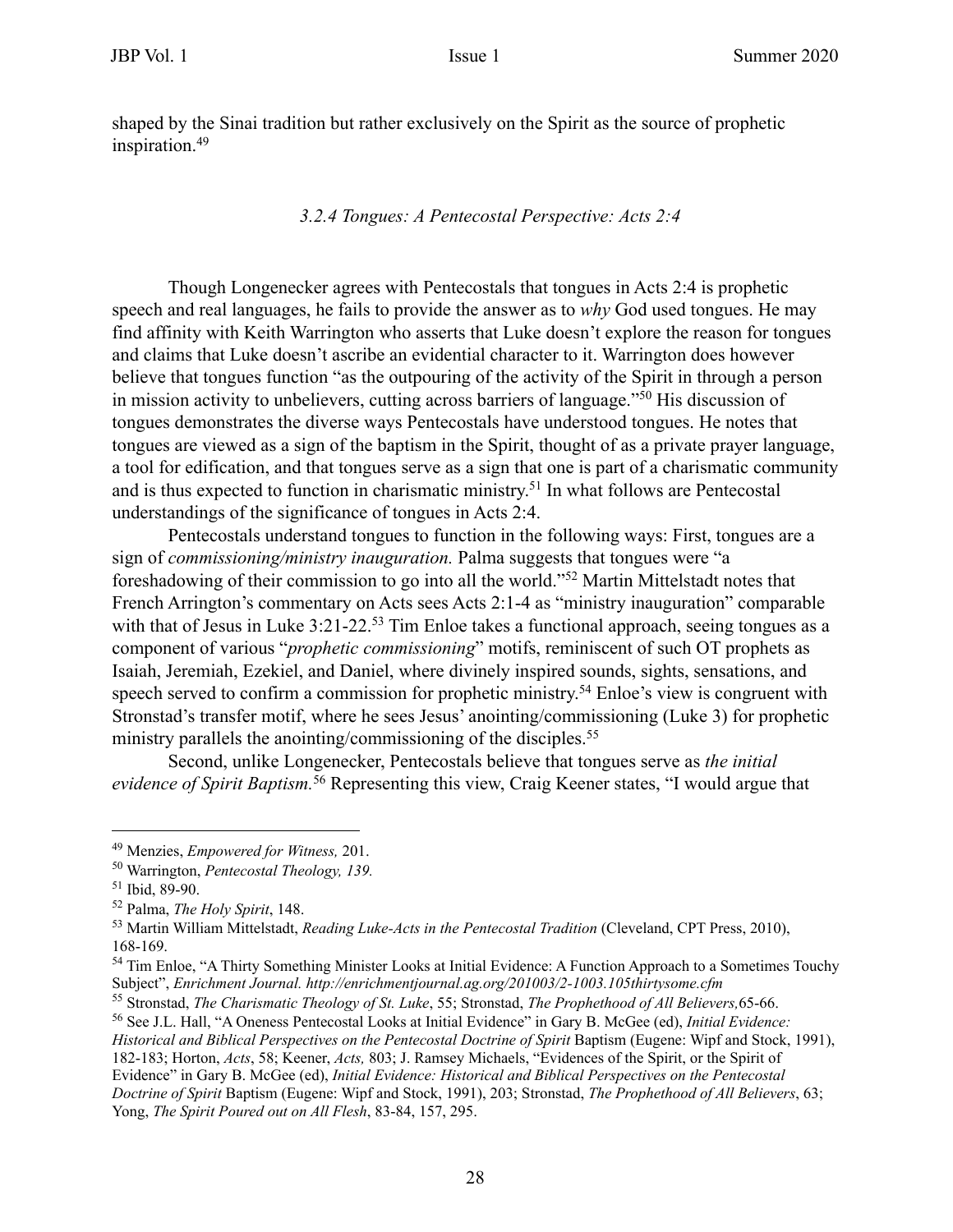Luke does in fact use tongues as evidence of baptism in the Spirit and in one sense would argue this more strongly than most traditional Pentecostals: tongues is not an arbitrary evidence but is highlighted because it is intrinsically related to the point of what Luke means by baptism in the Spirit."57

Third, speaking in tongues for Pentecostals is seen as *essential for being filled with the Spirit*. While Longenecker is silent on the relationship between being filled with the Spirit and speaking in tongues, Pentecostals confidently assert that "The phenomenon of speaking in tongues, unlike the wind and fire, is integral to the disciples' being filled with the Spirit."58

#### *3.2.5 Pentecost: The Birthday of the Church?*

As stated above, Longenecker on the one hand views the church as already existing prior to Pentecost, since those who received the gift of the Spirit on the Day of Pentecost were disciples of Jesus. On the other hand, he makes room for Pentecost as the church's birthday because he sees Pentecost as "a new model of divine redemption…incorporating both the individual and corporate" and because Luke portrays the church as an instrument of service called into mission.<sup>59</sup> On the issue of whether or not Pentecost is the "birthday of the Church," it appears some Pentecostals are divided. Warrington asserts that Acts begins with the birth of the church and that the church didn't exist until the Spirit came.<sup>60</sup> Peter Althouse seems to agree when he states that, "The gift of the Spirit promised in the ascension of Christ and fulfilled in the Spirit's descent, *inaugurated the Church as the people of God* under the eschatological reign of the Lord Jesus Christ."61

#### *3.2.6 "Filled with the Spirit": Acts 2:4*

Longenecker fails to give any commentary as to what Luke meant by "*filled with the Holy Spirit.*" Perhaps it is because as Warrington suggests, Luke provides no immediate connection with any function on the part of the believer. However, Warrington goes on to say that "*filled with the Holy Spirit*" is synonymous with being clothed with power (Lk. 24:49), baptized with the Holy Spirit<sup>62</sup> (Lk 3:16; Acts 1:5), receiving the Spirit (Acts 2:28; 10:45) and the pouring out of the Spirit (Acts 2:17; 10:45).63 Keener adds to Warrington's list that it is an experience that

<sup>57</sup> Keener, *Acts*, 828.

<sup>58</sup> Palma, *The Holy Spirit*, 141; Warrington, *Pentecostal Theology*, 126.

<sup>59</sup> Longenecker, "The Acts of the Apostles", 271.

<sup>60</sup> Warrington, *The Message of the Holy Spirit*, 131

<sup>&</sup>lt;sup>61</sup> Peter Althouse, "Ascension-Pentecost-Eschaton: A Theological Framework for Pentecostal Ecclesiology" in John Christopher Thomas, *Toward a Pentecostal Ecclesiology: The Church and the Fivefold Gospel* (Cleveland: CPT Press, 2010), 225.

<sup>62</sup> Menzies and Horton, *Bible Doctrines*, 125.

<sup>63</sup> Warrington, *The Message of the Holy Spirit*, 135.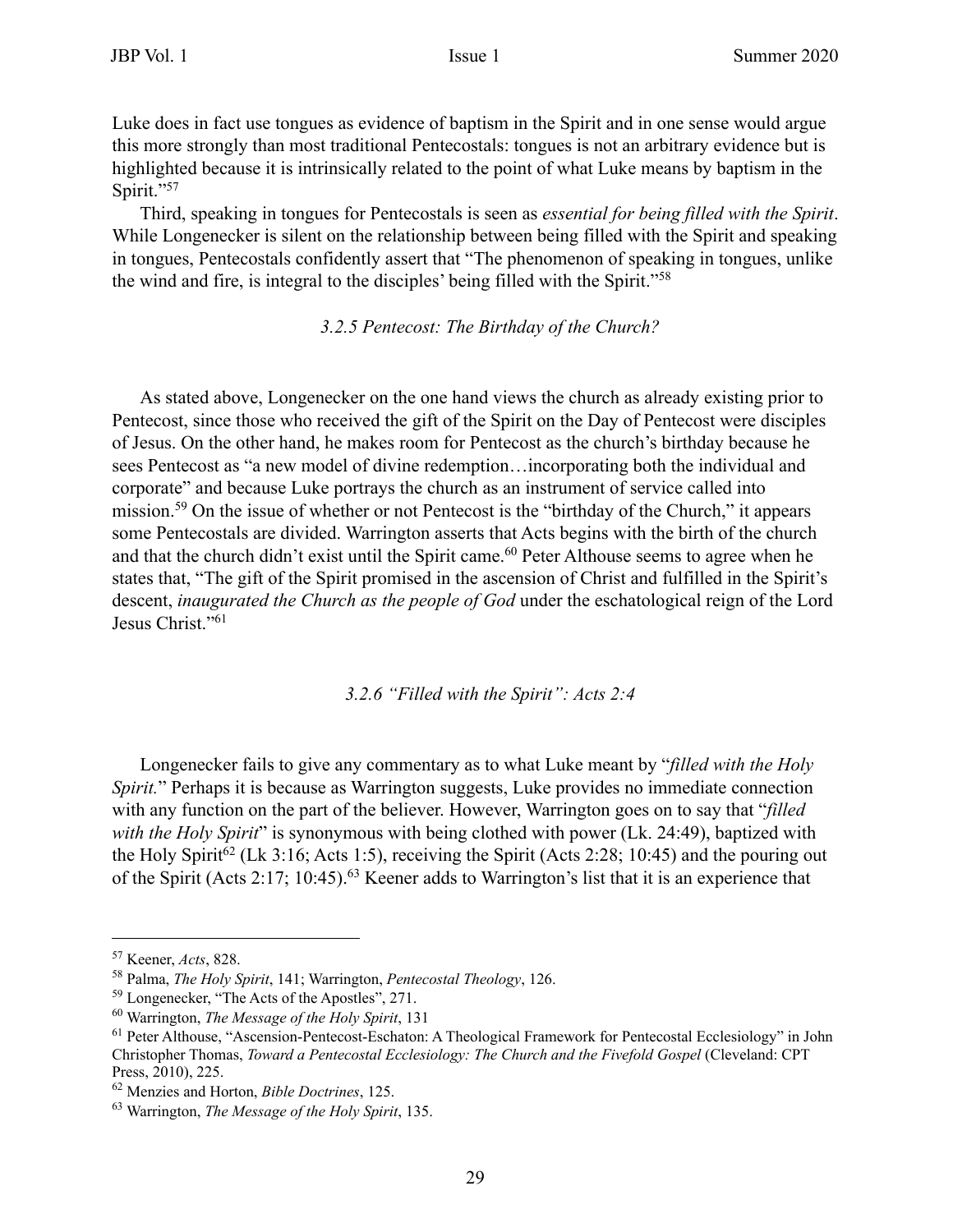enables prophets and prophetic inspiration, power for proclamation,<sup>64</sup> and that Luke indicates subsequent fillings but restricts "Spirit baptism" to the initial experience.<sup>65</sup> Stronstad argues from the Lukan data that "filled with the Spirit", with the exception of Ephesians 5:18, is uniquely a Lukan term (9 times in Luke-Acts) meant to describe a corporate or individual experience that enables prophetic inspiration in the forms of prophecy and worship.<sup>66</sup>

#### *3.2.7 The Significance of their Prophetic Witness: Acts 2:5-11*

As noted in my summary of Longenecker's commentary covering Acts 2:5-11, the information he provides offers help to answer the question as to *who* it was that was gathered in Jerusalem (God-fearing Greeks, Diaspora Jews, "every nation under heaven) and *what* occurred, but his commentary is thin in terms of offering the *significance* of what was occurring. However, by mining Pentecostal thinkers, many suggestions emerge.

The first is *missiological*. Menzies offers that in Acts 2:5, the gift of the Spirit enabled the disciples to communicate with people "from every nation under heaven."<sup>67</sup> Secondly, it demonstrates the *hospitality of God* in welcoming all nations under heaven as the disciples glorify God in their own languages.68 Third, is the universal appeal of the gospel that serves as a prophetic and *powerful political alternative* to Roman ideology.<sup>69</sup> Finally, Yong sees in Luke's narrative a powerful depiction of *racial reconciliation* where "the ethnicities and languages brought together at Pentecost" constitute a new people of God that includes Jews, Africans, and Arabs in anticipation of the eschatological gathering of all peoples in the Kingdom of God.<sup>70</sup>

*3.2.8 Peter's Pentecost Interpretation: Acts 2:14-21*

While the Pentecostal perspective on Acts 2:14-21 shares much with Longenecker's, there are a few significant differences. First, Longenecker uses the word "sermon" to describe Peter's address to the bewildered and accusative crowd that demanded an explanation. But a "sermon" is a prepared speech, and Peter's was clearly extemporaneous. Because Peter was among those "filled with the Spirit," and because the same word for "utterance" (*apophthengomai*) is used in Acts 2:14 as was used in Acts 2:4, Peter's "sermon" is better understood to be prophetic speech.<sup>71</sup>

<sup>64</sup> See Yong, *The Spirit Poured out on All Flesh*, 162. Yong states, "Note prevalence of kerygmatic activity, emboldened speech, and widespread impact of the word of God following movements of the Spirit in Acts." 65 Keener, *Acts*, 805-806.

<sup>66</sup> Stronstad, *The Charismatic Theology of St. Luke*, 59-61.

<sup>67</sup> Menzies, *Empowered for Witness*, 177.

<sup>68</sup> Augustine, "The Empowered Church: Ecclesiological Dimensions of the Event of Pentecost" in *Toward a Pentecostal Ecclesiology*, 172; Tyra, *The Holy Spirit in Mission*, 62, 83.

<sup>69</sup> Mittelstadt, *Reading Luke-Acts in the Pentecostal Tradition*, 154-155.

<sup>70</sup> Yong, *The Spirit Poured out on All Flesh*, 94.

<sup>71</sup> Horton, *Acts,* 65; Menzies, *Empowered for Witness,* 177; Palma, *The Holy Spirit,* 148; Tyra, *The Holy Spirit in Mission*, 63;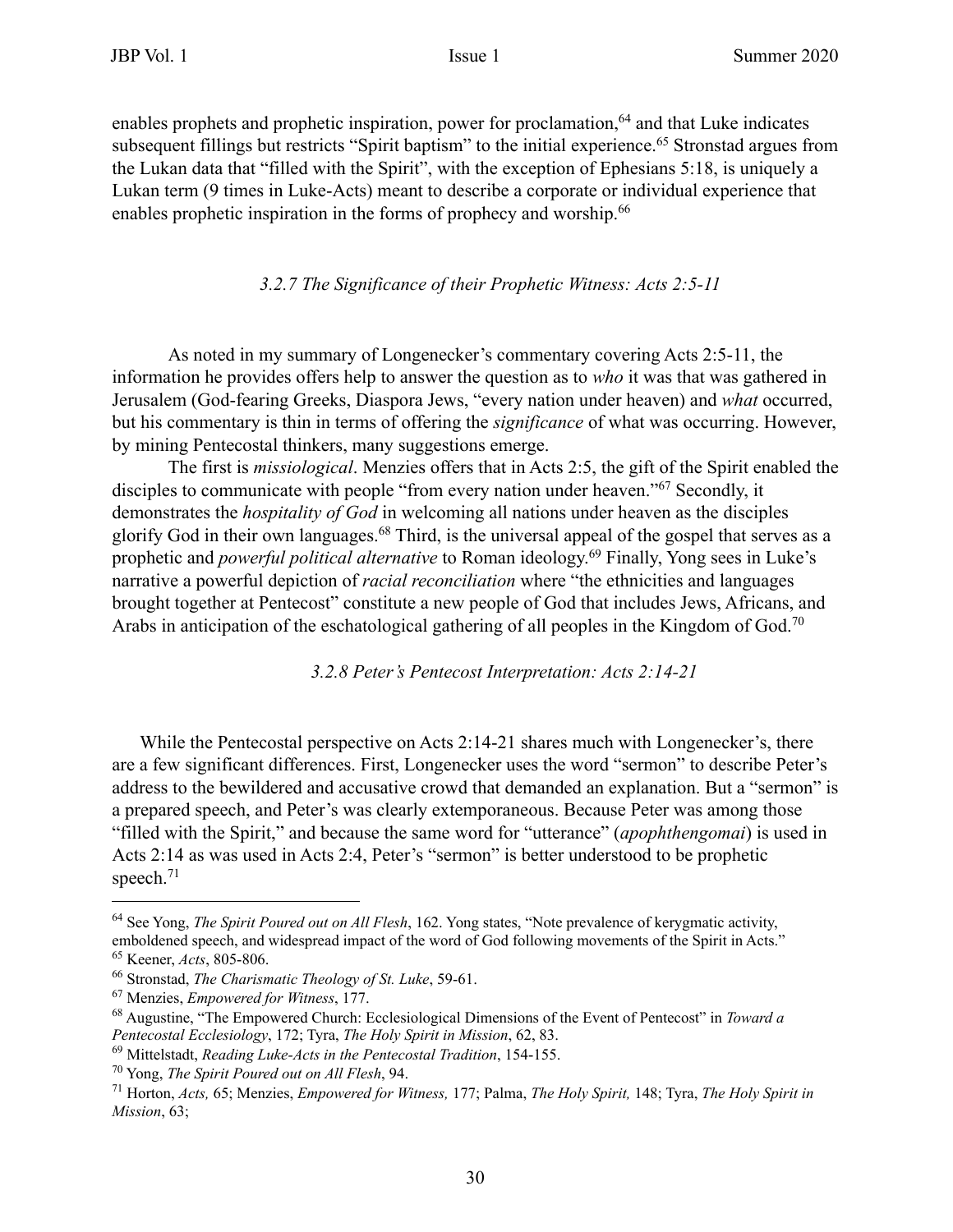Second, though Longenecker agrees with Pentecostals that Peter's explanation of Pentecost by the use of Joel 2:28-32 validates the reinstatement of prophecy and the last days of God's redemptive plan, he asserts that it will be through "the apostle's proclamation there will go out from Jerusalem a prophetic message of salvation and call for repentance."72 While it is true that the apostles preached the gospel, Longenecker's statement implies an exclusively apostolic mission. Pentecostals, rather, understand prophetic inspiration to be universally inclusive. The potential is that all believers can have the capacity regardless of gender, age, socio-economic status, race, culture, language, or nationality to prophetically speak and act. The outpouring of the Spirit of prophecy on "all flesh" provides the ability to receive direct revelation and inspiration necessary to participate in the witness of the charismatic-prophetic community.73 As such, Pentecostal interpreters see themes such as an emphasis on diversity, class and gender equality/reconciliation, social equality, inclusivity,<sup>74</sup> what Augustine calls the "radical hospitality of God to humanity and the rest of creation",75 all because "the charismatic community proclaims a renewed social structure with visible sign posts of the future kingdom age."76

Third, Longenecker understands Peter's quote of Joel 2:28-32 as important because of its "traditional messianic significance", meaning that Peter is emphasizing the inauguration of the Messianic Age.77 And despite many Pentecostal scholars agreeing, Menzies dissents arguing that for Luke, the miraculous event of the birth of Jesus and the prophetically charged events surrounding the birth narratives was the time of messianic fulfillment. Jesus' ministry was carried out in the last days and therefore, Pentecost did not mark the beginning of the last days.78

Finally, Longenecker doesn't see a message of salvation until Acts 2:22-36, a section he calls the kerygma. But Amos Yong does. In Acts 2:19-20 he sees Luke referring to cosmic salvation, or the redemption of all things.79 He writes, "…this is metaphorical language functioning as apocalyptic discourse that calls attention to the cataclysmic events attending the arrival of the Day of the Lord and the salvation and vindication of the people of God."<sup>80</sup>

#### **4. Affirmations of Pentecostal Theology**

In Longenecker's introductory comments to his commentary on Acts 2:1-21, and throughout, there are places where he is seen lending support for Pentecostal theology. First, while he sees the coming of the Spirit as inaugurating the church and a new covenant, he connects the coming of the Spirit to the mission of the church. Second, he recognizes that those who received the gift

<sup>72</sup> Longenecker, "The Acts of the Apostles", 275-276.

<sup>73</sup> Augustine, "The Empowered Church", 178; Frank D. Macchia, *Baptized in the Spirit: A Global Pentecostal Theology,* (Grand Rapids: Zondervan, 2006), 218; Tyra, *The Holy Spirit in Mission*, 64; Warrington, *Pentecostal Theology*, 141;

<sup>74</sup> Mittelstadt, *Reading Luke-Acts in the Pentecostal* Tradition, 103; Horton, *Acts,* 68; Yong, *The Spirit Poured out on All Flesh*, 94-95, 173-174, 193.

<sup>75</sup> Augustine, "The Empowered Church", 178.

<sup>76</sup> Mittelstadt, *Reading Luke-Acts in the Pentecostal Tradition,* 117.

<sup>77</sup> Longenecker, "The Acts of the Apostles", 276.

<sup>78</sup> Menzies, *Empowered for Witness*, 180.

<sup>79</sup> Yong, *The Spirit Poured out on All Flesh*, 95.

<sup>80</sup> Ibid, 268.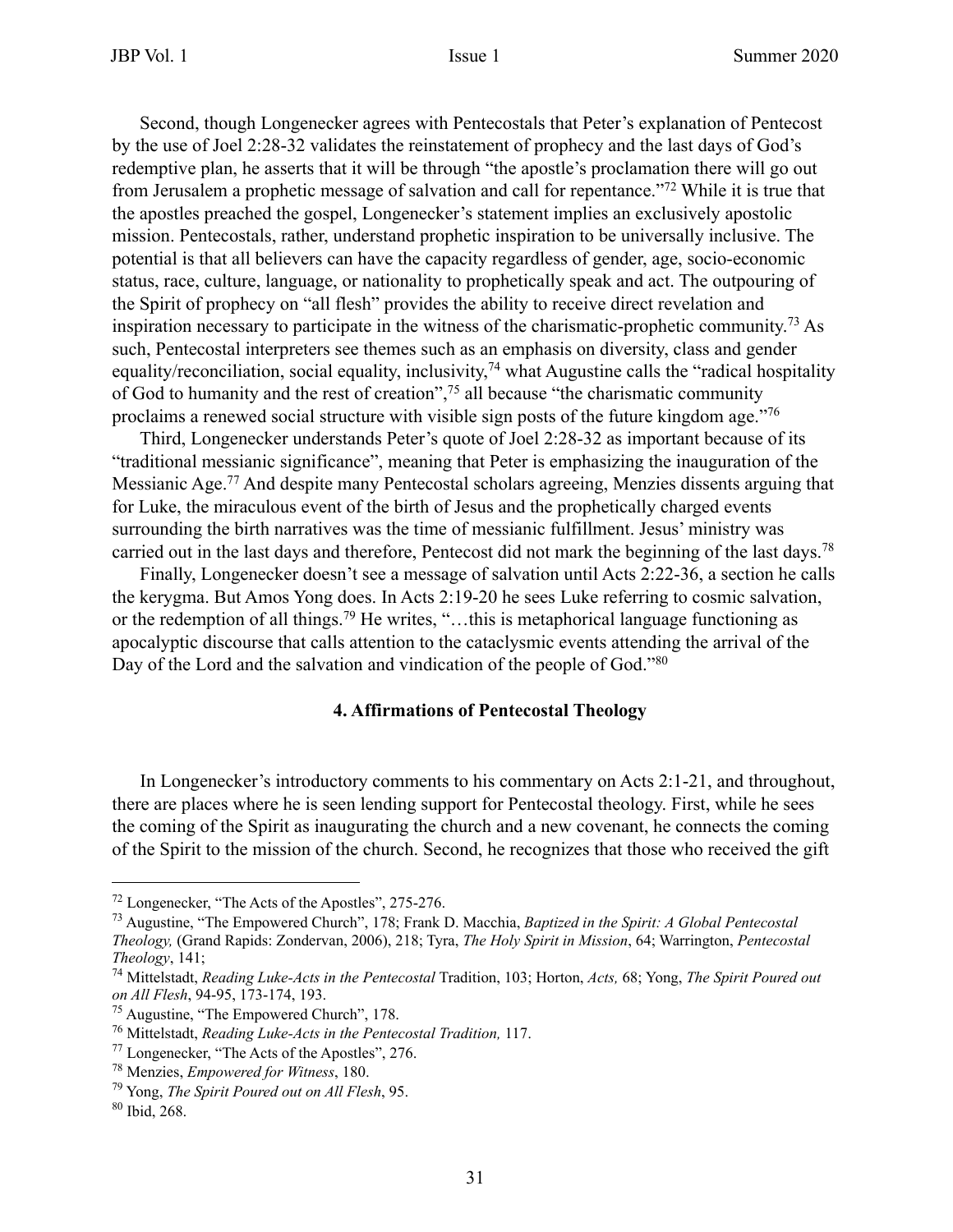of the Spirit on the Day of Pentecost were already believers. In other words, this was a distinct and subsequent experience of the Spirit to the disciples' previous conversion. Third, he notices the parallel of Jesus' baptism and the Pentecost event as programmatic for both Jesus' ministry and the disciple's mission. Fourth, he, like Pentecostals, agree that tongues are both prophetic speech and real languages that served a missiological purpose. Finally, by suggesting that Peter's eschatological expectation was that the Day of the Lord was imminent, it lends credibility to the doctrine of imminent return of Christ long held among Pentecostals. These points serve to lend validity to Pentecostal theology and interpretations of the meaning of the gift of the Spirit at Pentecost as empowerment for a charismatic-prophetic mission.

#### **5. Conclusion**

Following a summary of Longenecker's commentary on Acts 2:1-21, comparing his exposition with that of Pentecostal commentators and scholars, I found that Longenecker offers the reader a basic exposition of the passage. He focuses more on answering the who, what, where, and when questions of the text, rather than fleshing out the *why*; though at points, he offers modest suggestions. To be fair, his commentary was afforded limited space, and therefore, he was forced to be selective in his comments. This of course, revealed what he believed was most pertinent to explain. The questions he left unanswered required other sources to fill in the details and to offer stimulating implications and applications.

Though I found instances of common ground between Longenecker and modern Pentecostal scholarship, in the final analysis, there were significant points of departure. (1) Longenecker is silent concerning the repeatability or paradigmatic nature of the Pentecost event. Such silence could imply that he reads Pentecost as merely an unrepeatable/historical event. (2) For Longenecker, the theophanic signs parallel Sinai and mark the inauguration of a new covenant related to *redemption* rather than instituting the church as a prophetic community. (3) He also fails to address the multifaceted significance of tongues outlined by numerous Pentecostal voices, most significantly, their evidential nature as it relates to Spirit Baptism. (4) Longenecker fails to explain the Lukan phrase *filled with the Holy Spirit*, whereas Pentecostals see it as synonymous to the baptism of the Holy Spirit, and an experience that enables prophetic inspiration, prophetic speech, and power for gospel proclamation as was the character of Peter's Pentecost speech. Based on my analysis, I conclude that while Longenecker's commentary supplies an informative albeit a basic exposition of the passage under review, I found the commentary thin for adequately supporting the theological perspectives and identity of contemporary Pentecostals.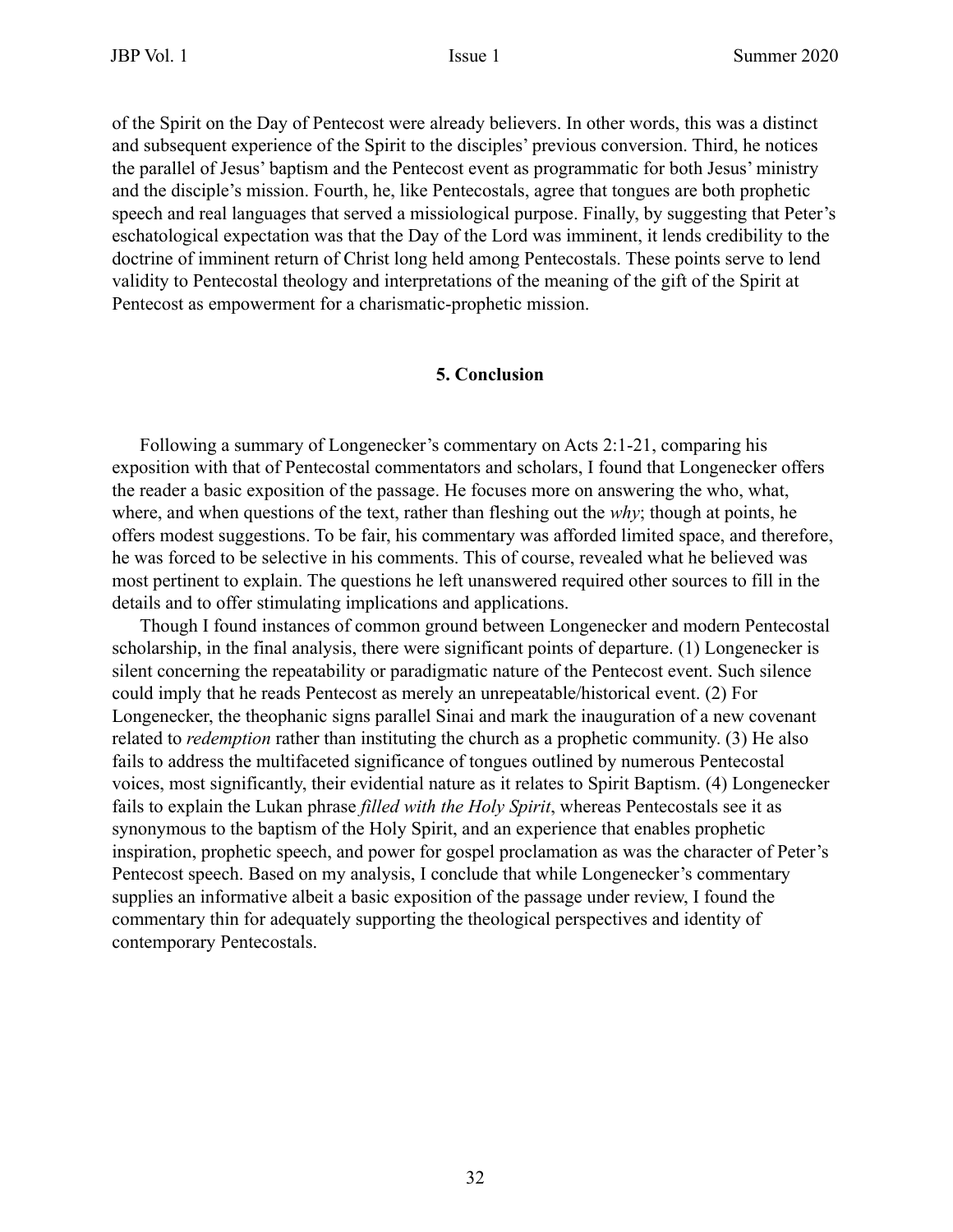## Spirit-Empowered Ministry

- The following section will present articles that provide guidance in modern-day, Pentecostal ministry and ethical topics.
	- ⁃ The biblical text, historical concerns, and Pentecostal doctrines are relied on to make decisions regarding ministry and ethics.
	- ⁃ The emphasis in this section is on application of the biblical principles to Pentecostal ministry.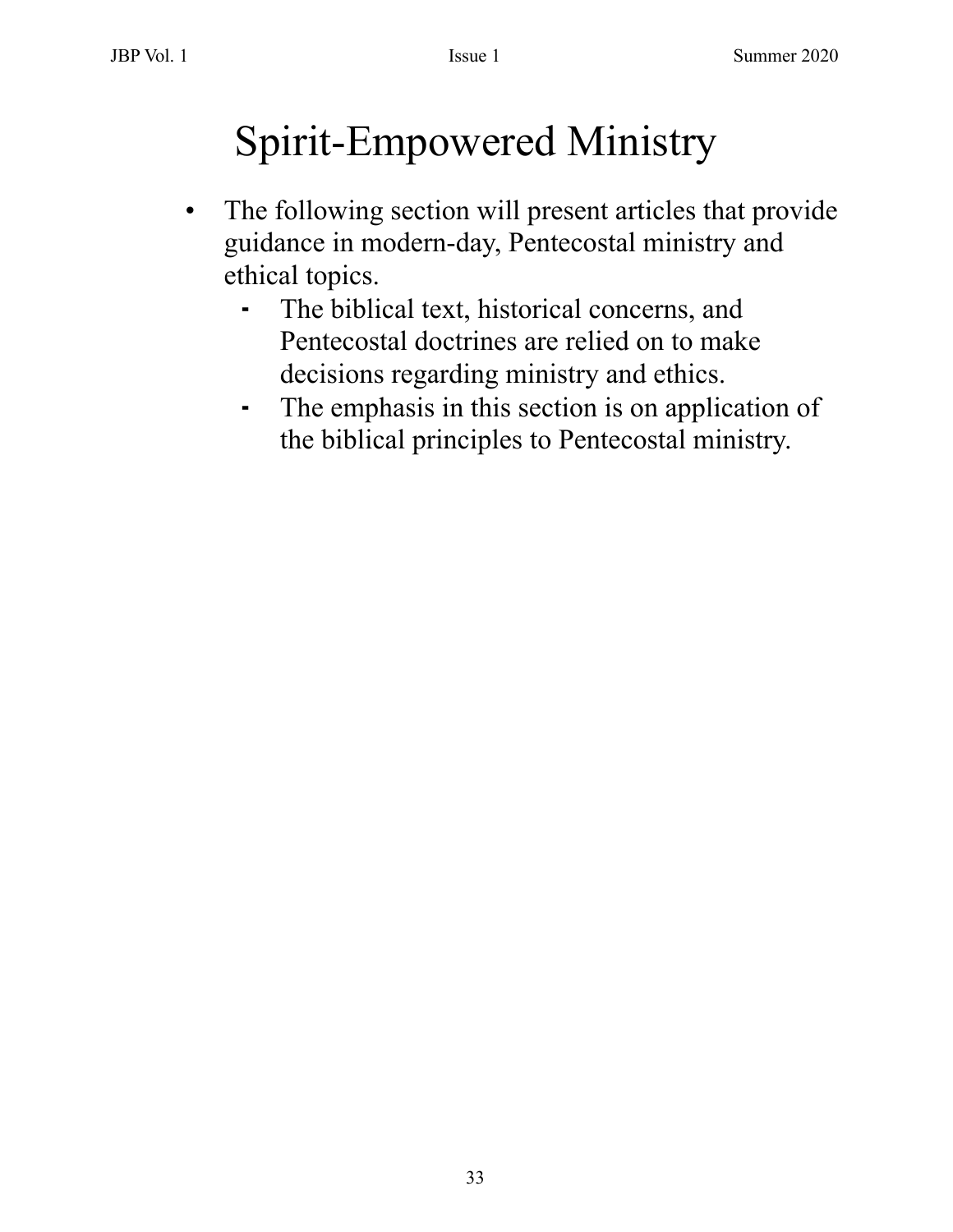### **FORGIVENESS IN FIRST CENTURY JUDAISM**

Gary L. Pickens, D.Min.

 "If a born again, Spirit filled Christian refuses to forgive a person and dies, in an unforgiving state, will that person lose their eternal salvation?"

Forgiveness goes to the heart of Jewish and Christian teachings. God created humanity perfect in His image, but in the Garden of Eden, Satan enticed God's perfect creation leading humanity into sin (Gen. 3:1-7). God being omniscient, knew humans would sin against him. The first messianic prophecy in Genesis 3:15 promised that a redeemer, the Messiah, would be crucified and make atonement for the sins of the whole world. The Prophet Isaiah foretold of the coming Messiah as the King of Kings to redeem the world in the millennium, but first he came as a suffering servant to Israel, who died for humanity's sins. In order to live eternally in heaven, God requires humanity to believe and trust in the Messiah; therefore, forgiveness by God would be the key to humanity's future.

"Forgiveness in the Bible is primarily the act of God by which he graciously takes away the obstacles or barriers which separate man from his presence, thus opening the way to reconciliation and fellowship. It is secondarily man's forgiveness of his neighbor, an aspect which becomes especially prominent in the teaching of Jesus."<sup>1</sup>

This essay has two parts: Part One details first century Jewish teachings about forgiveness. Part Two will deal with New Testament teachings about forgiveness and current theological teachings. The second part, a later article, will focus mainly on the Lord's Prayer in Matthew 6 and the parable of the unforgiving servant in Matthew 18.

#### **Part One**

#### *How Forgiveness was taught in First Century Judaism*

"The ancient world was a constant struggle for survival with individual interest as a primary concern. Any threat to personal well-being was serious, so crimes committed against individuals or groups were dealt with according to current concepts of justice."2

Among the Hebrews a person's forgiveness of his fellow is only mentioned infrequently, and in each instance the one requesting pardon is in a position of subservience, and is petitioning for that to which he has a natural right (Gen 50:17; Ex.10:17; I Samuel 15:25; 25:2. Otherwise forgiveness is spoken of in relation to sin against God, where divine pardon is sought (Nu.14:19; I Kings 8:34: Am. 7:2).3

<sup>&</sup>lt;sup>1</sup> George Arthur Buttrick, ed, Thomas Samuel Keller, John Knox, Herbert Gordon May, Samuel Terrien, Emory Stevens, Editors. *Interpreter's Dictionary of the Bible*, vol E-J. "Forgiveness," 314-5.

<sup>2</sup>  *International Standard Bible Encyclopedia,* vol. 2, "Forgiveness" Contributors: Everett F. Harrison – Associate Editor, Geoffery W. Bromiley – Editor, Roland K. Harrison – Editor, William Sanford Lasor – Editor, Lawrence T. Geraty- Editor, Edgar W. Smith Jr, - Editor (Grand Rapids: W.B. Eerdmans, 1979), 349.

<sup>&</sup>lt;sup>3</sup> "Forgiveness" in *International Standard Bible Encyclopedia*, vol. 2(Nashville: Abingdon Press, 1962), 349.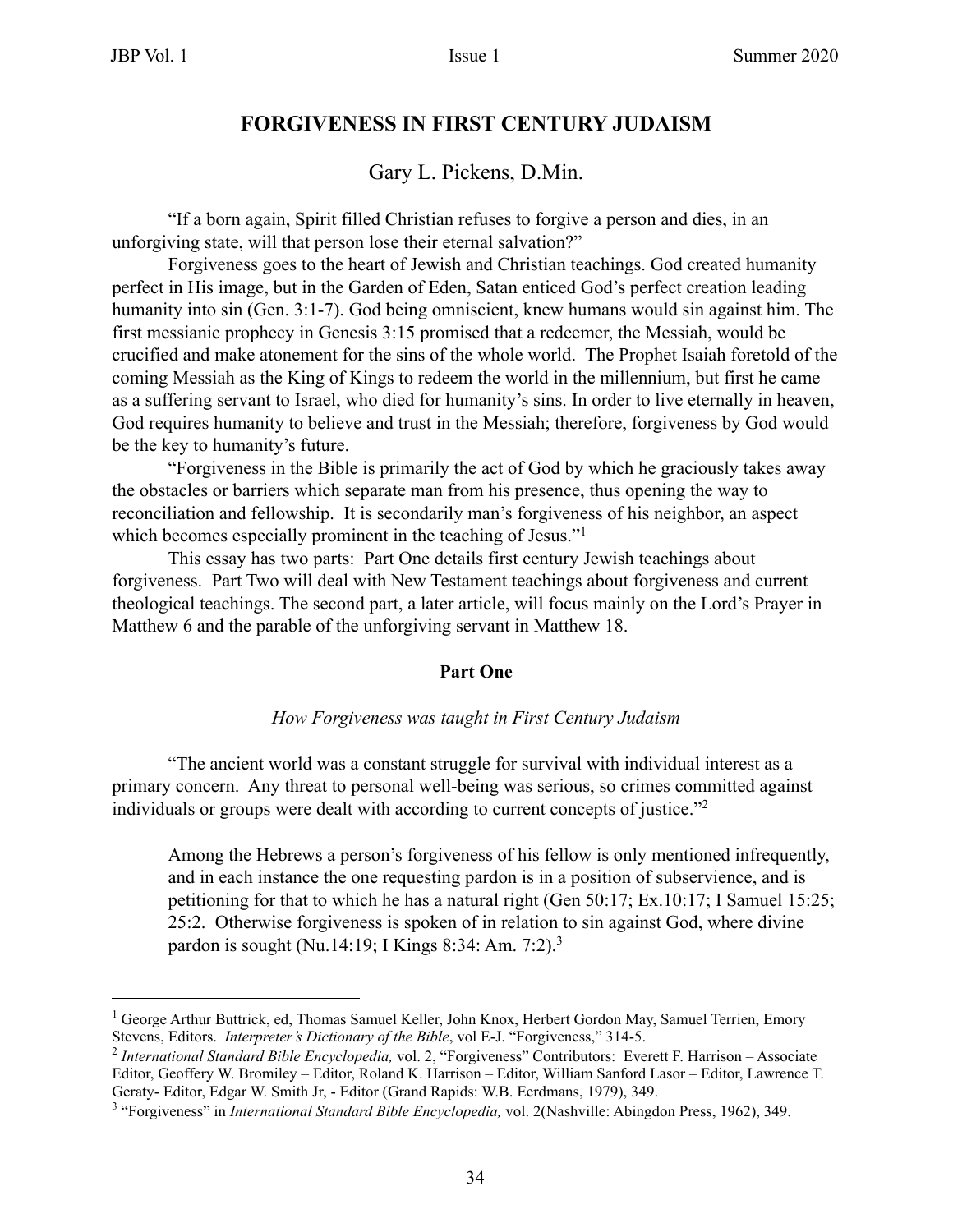Forgiveness is a cure for wrongs both personal and against God. God's forgiveness leads to eternal salvation, and the personal forgiveness provides both mental and physical health. Much has been written about the physical and mental benefits of forgiveness. Failure to forgive a person can cause mental anguish, physical well-being issues, and spiritual disaster.

When the early church emerged, Jewish literature concerning forgiveness included the Hebrew Bible, Midrash collections, the Mishnah, the Talmud, and the Sirach writings. These resources will be compared to Christian literature of that time. "The Gospel of Matthew was set in the first-century CE, when some of Christianity's fundamental claims about forgiveness came to be articulated and perhaps slowly differentiated from those of Judaism."4

Matthew's Gospel where Jesus' statements on forgiveness place pivotal importance on interpersonal forgiveness, interpersonal forgiveness is virtually absent from the Old Testament… Notions of death and judgement sharpen the consideration of divine forgiveness (in the Old Testament). In Sirach 28:1-2, this combination of traditional concepts (death as punishment for sin, obedience to the commandments of the law and loyalty to the covenant) produces the conclusion that divine judgment can be influenced by human activity.<sup>5</sup>

"Regarding eternal salvation the rabbis taught that the condition for having a portion in the world to come was obedience to the Law. However, they also believed in grace. They taught that God would forgive disobedience if one truly turned from his sins and made restitution where necessary."6

Today people think of forgiveness as either judicial or God's forgiveness as related in the Bible. God gave the Ten Commandments; Israel broke them, and God punished them. When they repented, God forgave them. Ancient Judaism defined forgiveness in various ways: "First, forgiveness is one of a cluster of related concepts – law, sin, sacrifice, justice, mercy, or compassion, repentance, atonement, purification, pardon and forgiveness. Second, the primary 'victim' of wrong, so to speak- is the one who is wronged and the one with whom a relationship has been breached by the wrong is God."<sup>7</sup> Therefore, when a person, who is in divine-human relationship, has wronged God, the responsibility for repentance resides with that person.

The God of the Hebrew Scriptures gave the law. Sin ( פֶּשַׁע - *pesha*) 8 transgresses against the divine law; "It is disobedience to a divine commandment an act of rebellion. The Normative response, of God to sin is anger and retribution."9 God is just, but also, he is a God of compassion and mercy. Many people see God as a God of anger, especially in the Hebrew

<sup>4</sup> Isaac Kahwa Mbabazi, "The Jewish Background to Interpersonal Forgiveness in Matthew," *African Journal of Evangelical Theology*, vol 30 (1, 2011): 15-6.

 $<sup>5</sup>$  Ibid., 16.</sup>

<sup>&</sup>lt;sup>6</sup> Robert N. Wilkin, *The Doctrine of Repentance in the Old Testament* (Denton, TX: GES publisher, 2004), 8.

<sup>7</sup> Charles L. Griswold and David Knonstan, *Ancient Forgiveness: Classical, Judiac, and Christian* (Cambridge, UK: Cambridge University Press, 2012), 138.

<sup>&</sup>lt;sup>8</sup> The Hebrew word *pesha* means rebellion; see Petuchowski, "The Concept of Teshubhah in the Bible and Talmud," *Studies of Modern Theology and Prayer* (Philadelphia: Jewish Publishing Society, 1998), 15.

<sup>&</sup>lt;sup>9</sup> Griswold, and Knonstan, 138.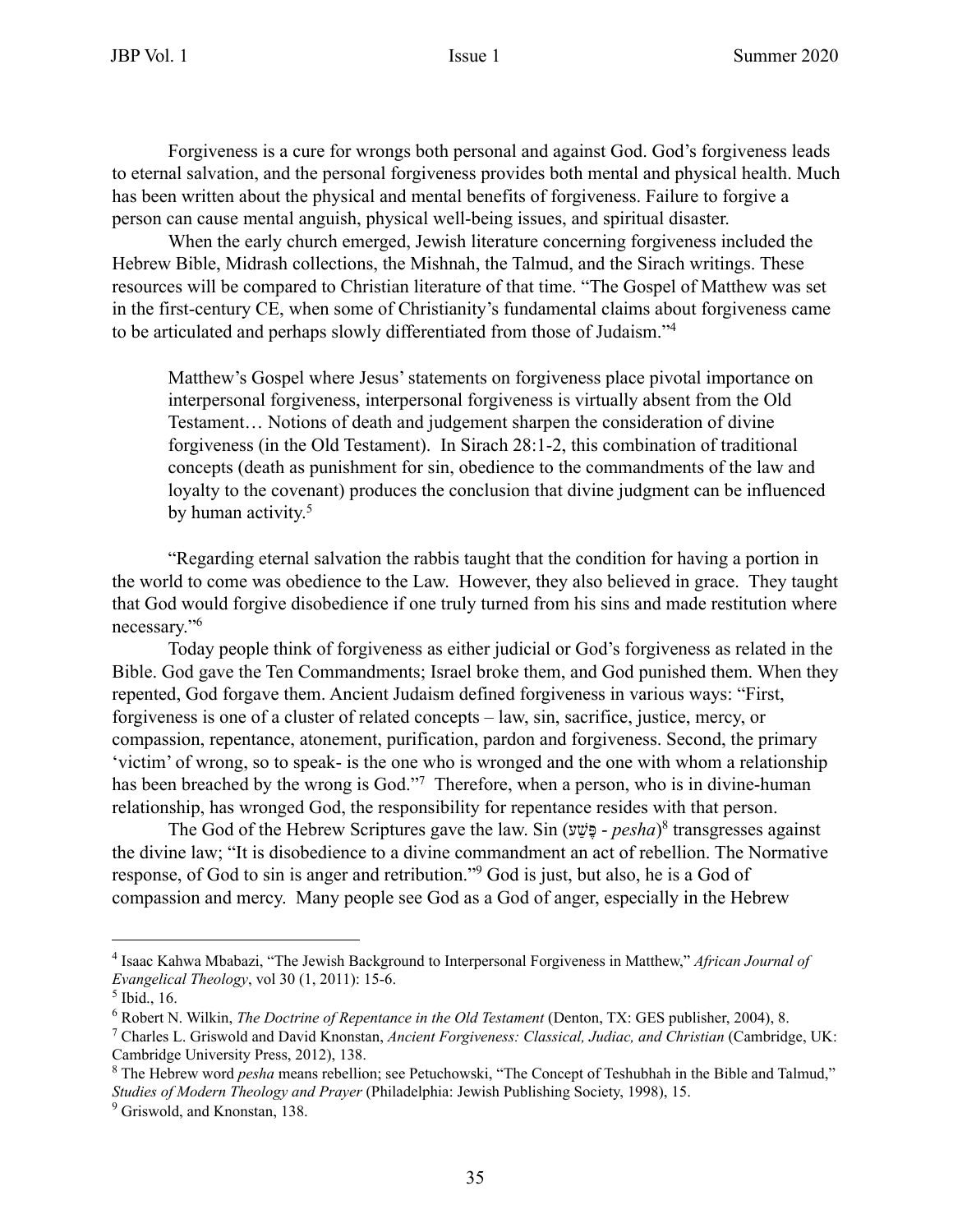Scriptures. Throughout the Old Testament, Israel sinned against God and his anger bought punishment through oppression and natural disasters. After Israel's repentance God would forgive and remove the object of punishment. Truly, God is a God of mercy, even in the Old Testament.

Throughout the Hebrew Scriptures the divine-human relationship manifests itself. When Israel sinned, God's anger produced oppression and curses as promised in Deuteronomy 27, but if Israel repented from its sins, God provided blessings. The Book of Judges exemplifies this cycle of disobedience, punishment, cries for God's relief, and then deliverance. Because of disobedience to God's Law, every generation experienced cycles of blessings and cursings. God gave Moses His special revelation (*Torah* - רוֹתָּה ( to the nation of Israel. This special revelation contained 613 laws. These laws/regulations became the contract by which God and Israel's divine-human relationship was established.

Exodus 19-34 details the account of God (*Yahweh*-*Elohim*) formalizing His covenant with Israel. The stone tablet, Ten Commandments, memorialized God's relationship with Israel. On Mount Sinai God revealed himself to Moses for forty days and nights. The people grew weary waiting for Moses' return and entreated Aaron, the priest, to make a god, an idol that would lead them through the desert to the promised land. Amazingly Aaron, who with Moses, observed God's power over Pharaoh, saw God's authority over the Egyptian gods, and experienced His deliverance of the people thorough the Red Sea would now capitulate to the people's demand to make a golden calf. Their actions clearly broke God's first commandment of the Law, "You shall have no other gods before Me" (NASV Ex. 20:3). God informed Moses of Israel's rebellion and told Moses:

Now then let me alone, that my anger may burn against them, and that I may destroy them…then Moses entreated (interceded before) the Lord, and said, 'O Lord, why doth Thine anger burn against Thy people whom Thou has brought out from the land of Egypt with great power and a mighty hand?... Turn from Thy burning anger and change Thy mind… So, the Lord changed his mind about the harm which He said He would to do to his people (NASV Ex. 32:10-14).

When Moses came down from the mountain and saw the people dancing before the golden calf, full of anger against the Israelites, he broke the stone tablets into pieces.

Moses returned to the Lord and interceded for the people, asking God to please forgive them and if not to take his name out of the book that God had written (Ex. 32:31-32) Then God instructed Moses to make two stone tablets and rewrite the commandments upon the stones (Ex. 34:1ff). Then God said:

The Lord God compassionate and gracious, slow to anger, and abounding in lovingkindness and truth; who keeps lovingkindness for thousands forgives iniquity, transgression and sin; Yet he will by no means leave the guilty unpunished, visiting the iniquity of fathers on the children, and on the grandchildren to the third and fourth generation" (NASV Ex. 34:6-7).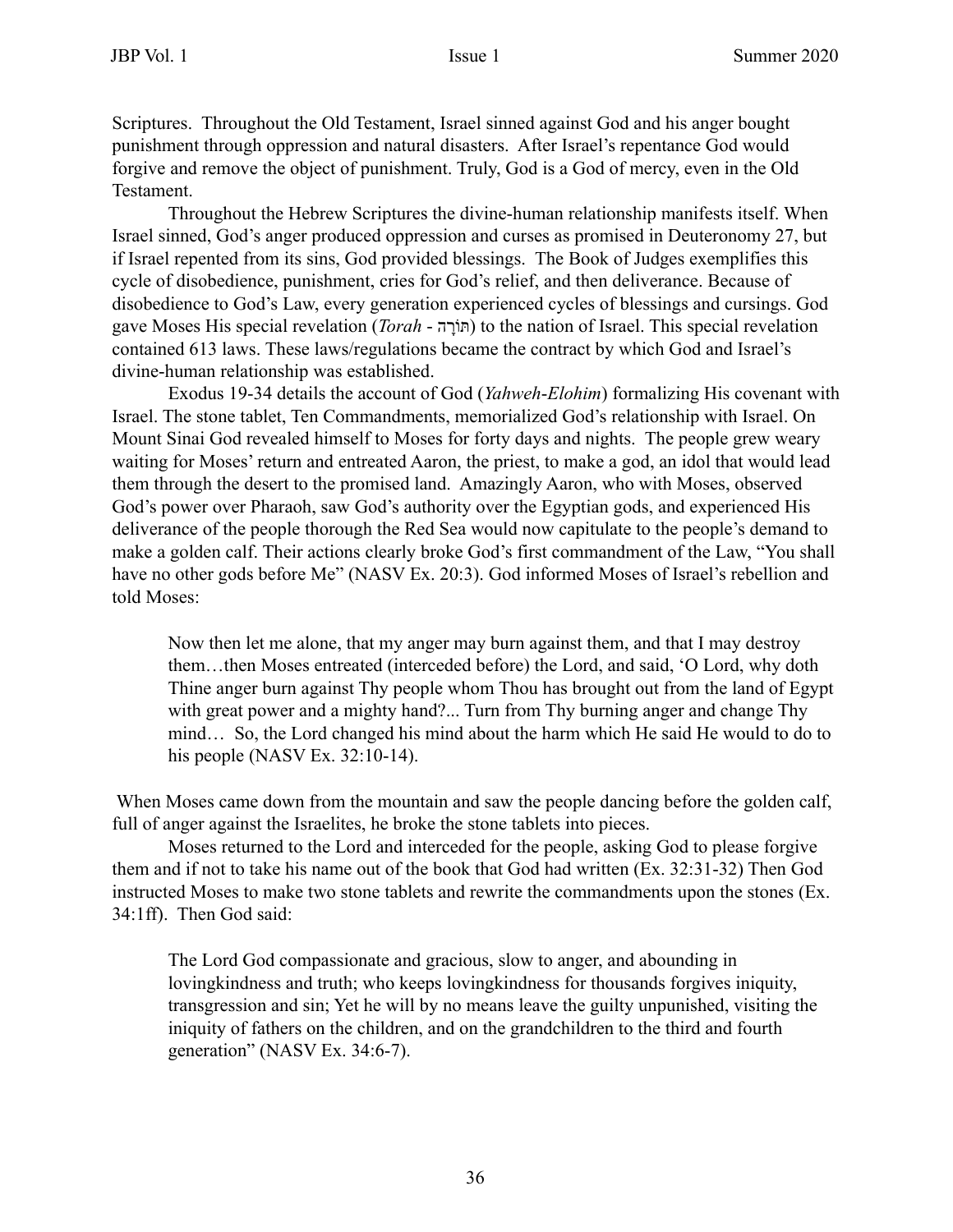Therefore, if they repented, God would forgive their sin; but, the ones who refused to repent, their legacy of sin would continue into future generations.

God responded by renewing the covenant, "Then God said, Behold I am going to make a covenant before all your people. I will perform miracles which have not been produced on all the earth, nor among any of the nations (NASV Ex. 34:10)." God expressed divine mercy through a pardon. This pardon required God to atone or cover over their sins ( כָפַרְ - *kaphar* Dt. 32:43) in order to remove his anger.

Jeremiah provided the next example where God compared the Northern Kingdom of Israel with the Southern Kingdom of Judah, both committing adultery with false gods. God said to Jeremiah:

Faithless Israel has proved herself more righteous than treacherous Judah. Go and proclaim these words toward the North and said, return faithless Israel; declares the Lord; I will not look upon you in anger. For I am gracious declares the Lord; I will not be angry forever. Only acknowledge your iniquity, that you have transgressed against the Lord your God…Return, O faithless sons, declares the Lord; And I will bring you to Zion (Jerusalem) (NASV Jer. 3:11-14).

In this narrative God pursued Israel instructing them to repent and be forgiven and, in a sense, welcoming them back home to where they always belonged.

This cycle repeats throughout the Hebrew Scriptures. Israel sinned, God brought impending destruction, but if Israel repented, God would turn away his wrath and forgive them (Ez. 18:21-23; I Kings 21:27-28; I Kings 7:46-52. When the people acknowledged their sin and return to him, God granted mercy and withdrew his anger.

When a nation or individual violates God's commandments, God responded with either punishment (no repentance) or forgiveness (after repentance). The Book of Jonah provides a great example. The prophet, Jonah prophesied to the Ninevites that if they did not repent, God would punish them for their sin by allowing their city to be destroyed. The people of Nineveh believed in God, called a fast, and the king issued a proclamation and said,

Let men call on God earnestly, that each may turn from his wicked way and from violence which is in his hands. Who knows, God may turn and relent and withdraw His burning anger so that we shall not perish. When God saw their deeds, that they turned from their wicked way, then God relented concerning the calamity which He had declared He would bring upon them. And He did not do it (NASV Jonah 3:8b-10).

Forgiving in this case neither excuses the Ninevite's sin nor condones it. God's wrath kindled against Ninevite's sins, but when they repented, he had compassion on them. God reversed his wrath and did not bring the deserved destruction. Again, one can see God as a merciful, loving, and compassionate God in the divine-human relationship.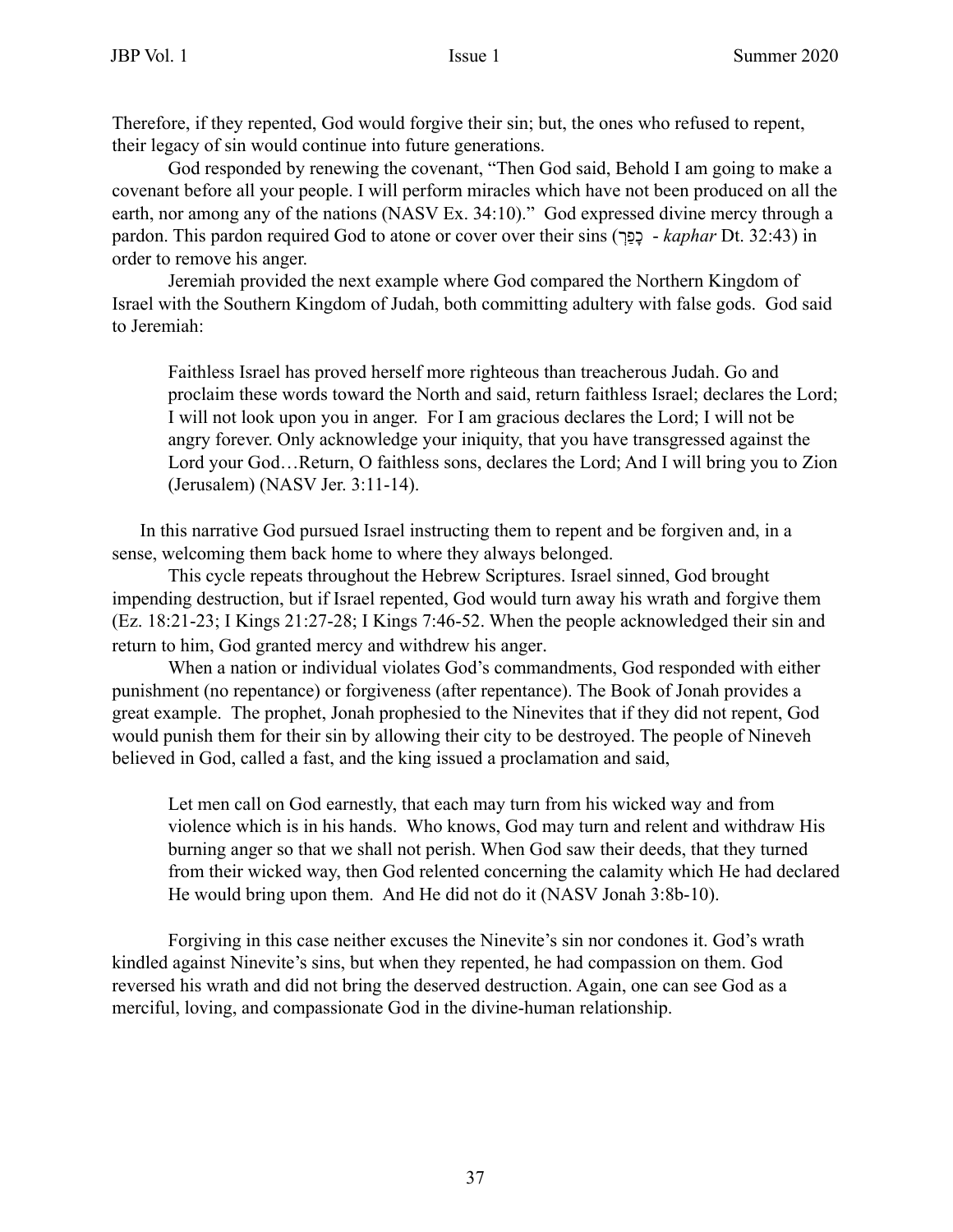"Relatively speaking, (in the Bible) there is very little attention paid to interpersonal wrongdoing and forgiveness. But the Bible does relate a few instances that involve interpersonal injury, repentance and forgiveness."10 One such case involves the story of Jacob and Esau.

In the narrative of Jacob and Esau, Jacob tricked Esau into giving up his birthright and blessing (Gen. 25:33-34; 27:23). Years later, Jacob, fearing retribution for his treachery, sent his servants to Esau hoping to find favor with his brother. Jacob, fearing Esau would attack him, divided his family into two groups; Leah the wife he loved less, was placed first in line and Rachel his favorite wife, was placed last in line with Jacob. So, if Esau attacked Leah, his less favored wife, she would be captured, and Jacob and Rachel would escape. That night Jacob prayed to God to save him from his brother and he had an encounter with an angel, or theophany (a man representing God). "Jacob called the place Peniel, saying, it is because I saw God face to face, and yet my life was spared." (Gen.32:3, 6-7, 9-12, 22-32 NIV). This encounter with God changed Jacob's life.

Jacob and Esau met along the road with Jacob and his wives, Leah and Rachel and all their servants and flocks. Jacob, the sinner, the perpetrator, bowed down before Esau seeking mercy. Esau completely surprised Jacob by running toward him, kissing him and they embraced, and wept. Jacob then offered Esau an appeasement or a gift of animals for stealing his birthright and blessing, but Esau refused as he had plenty. However, Jacob insisted saying, "If I have found favor in your eyes, accept this gift or (appeasement) from me. For to see your face is like seeing the face of God" (NIV Gen.33:10).

Esau, the one who was sinned against, the victim, had already changed his heart and attitude towards Jacob. Esau made the first move of reconciliation by kissing Jacob, in a sense forgiving him. Jacob also had a change of attitude towards Esau, no longer fearing him. Previously at Peniel, Jacob wrestled with a man, a visual manifestation of God. Jacob had seen the face of God, changing him into a new person. That encounter with God caused Jacob to have a change of heart towards Esau. Perhaps Esau's reaction towards Jacob resulted from the fact that Jacob's deceptions against him had failed. Jacob fled to Haram and did not inherit any of Isaac's wealth and as far as Esau's perception, he had received God's blessing because of his material wealth.

Another case would be Joseph's reconciliation with his brothers in Egypt (Gen.37:12-28). Joseph's brothers harbored jealousy towards him and sold him to a caravan of Ishmaelites who took him to Egypt. God used Joseph to interpret Pharaoh's dream of a coming famine. As a result of this divine revelation, Pharaoh placed Joseph in charge of famine planning and preparations. Joseph administered the food distribution for Pharaoh's government. This position of authority enabled Joseph to help his brothers and his father during the food crisis. Jacob relocated to Egypt at the request of Joseph to escape the desperate food shortage in Canaan. Joseph had every right to be angry with his brothers as they had sinned against him, selling him into slavery. In this narrative Joseph made no direct request for forgiveness. However, the victim, Joseph, had a change of heart and attitude towards his brothers. He knew that God had ordain the events that culminated with his position in Egypt (Gen.45:5). His position enabled him to rescue his family

<sup>&</sup>lt;sup>10</sup> Griswold, and Knonstan, 142.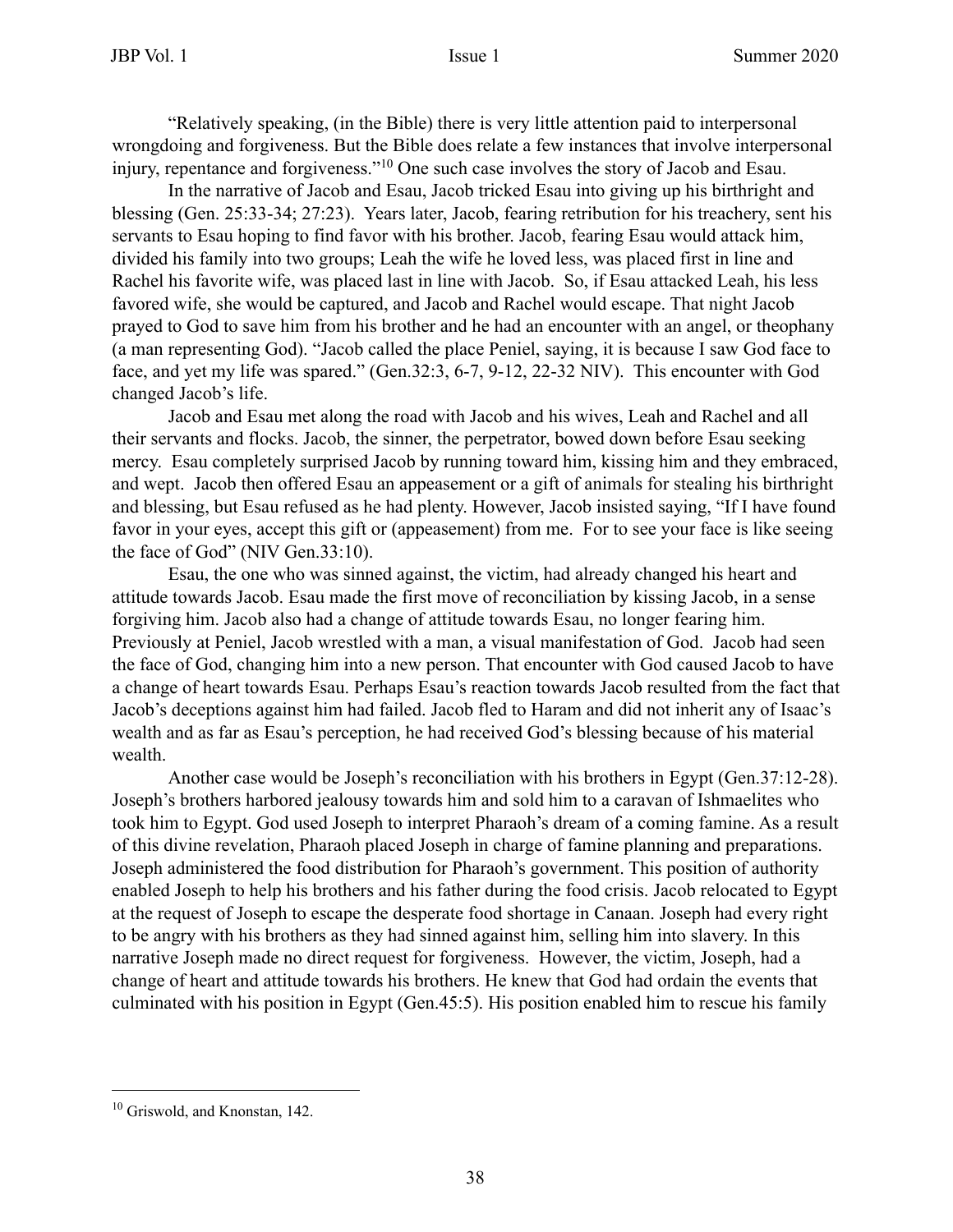in a time of famine. "Neither he nor his brothers were free agents they were all instruments of the divine will."<sup>11</sup>

The Hebrew Scriptures seem to lack statutes that command forgiveness, but one passage related to forgiveness occurs in Leviticus:

Do not hate your brother in your heart. Rebuke your neighbor frankly so you will not share in his guilt. Do not seek revenge or bear a grudge against one of your people but love your neighbor as yourself. I am the Lord" (Lev.19:17,18 NIV).

Similar to the passage in Leviticus, Sirach, states in 28:2 "Forgive your neighbor a wrong, and then when you pray, yours sins will be forgiven.<sup>12"</sup>

I Samuel 21:1-14 concerns King David and the Gibeonites. The Gibeonites had heard that God had given Israel the land and Moses had commanded Joshua to wipe out all the inhabitants. They knew that Joshua had conquered Jericho (Joshua 9:3), so they feared their coming destruction. The Gibeonites devised a plan to trick Joshua into making a covenant with them (Josh. 9:22). God had made a covenant with Abraham and then with Moses through the Law. Scott J. Hafemann, in his work, *Central Themes in Biblical Theology* presented a very thorough analysis of the covenantal relationship between Yahweh and Israel:

The life of Abraham is the patriarchal, and hence foundational, a model of what it means to live in a covenant relationship with the "God of our fathers'(Deut.26:7; I Chr.12:17; 20:6; Acts 3:13; 5:30; cf. Rom 4; Gal 3). In an act of undeserved mercy designed to redeem humanity after the judgment of the tower of Babel (Gen.11:7-9), God appeared to Abraham when he was an idolater in Ur and called him to go to Canaan (Gen 11:31-32; 15:7; Joshua 24:2-3: Acts 7:2. Once in Canaan, he would inherit the land and become the father of a great nation through whose blessings from God the other the nations of the earth would be blessed (Gen. 12:1-3).<sup>13</sup>

The Israelites lived by their covenant with God and to make a covenant was to keep a promise. Joshua unwittingly made a covenant with the Gibeonites allowing them to live (Josh.9:3-15). During King David's reign a famine gripped the land. David inquired of the Lord the reason for the famine. God responded that Saul had violated the Joshua/Gibeonite covenant. King Saul had put the Gibeonites to death which violated that covenant. This massacre of the Gibeonites, by Saul, was not recorded in 1 Samuel.

David went to the Gibeonites, whom Saul had victimized, asking what he could do to atone for the death of their people. The Gibeonites said that they could not accept silver or gold, as an appeasement from Saul's family. Instead they requested that seven of Saul's relatives to be executed, for retribution of the Gibeonites murdered by Saul. As per the Gibeonites request,

<sup>&</sup>lt;sup>11</sup> Griswold and Knonstan, 143.

<sup>12</sup> Sirach is a second century book of wisdom of Yeshua ben Sira, commonly called the *Wisdom of Sirach*, and is also known as the book of *Ecclesiasticus of Ben Sira*, a work of ethical proverbs, 200-175 BCE.

<sup>13</sup> Scott J. Hafemann, "The Covenant Relationship." *Central Themes in Biblical theology: Mapping Unity in Diversity*, eds, Scott J. Hafemann, Paul R. House (Grand Rapids: Inter-Varsity Press, 2007), 22.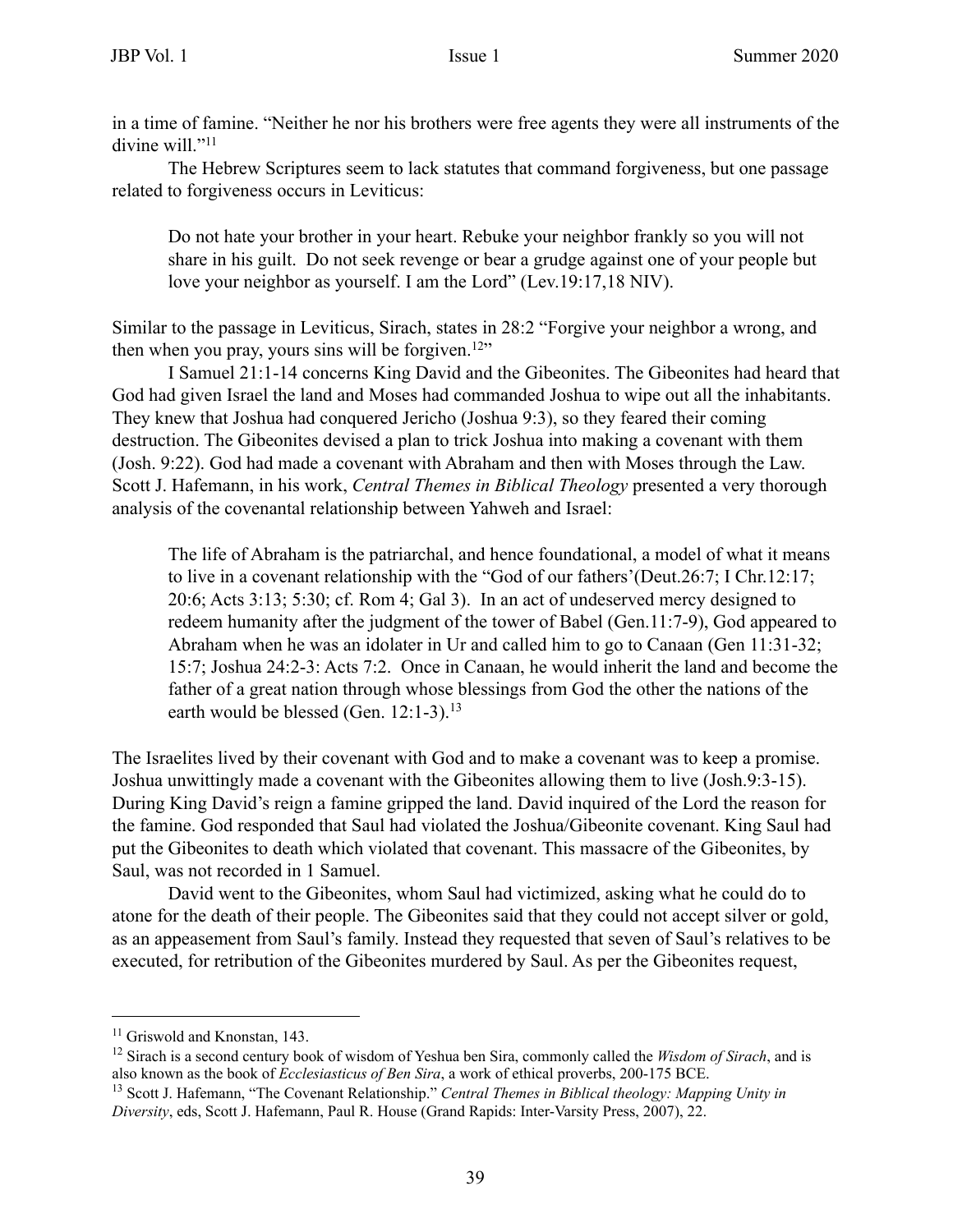David handed over the seven relatives, but he spared Mephibosheth, son of Jonathon because of an oath between David and Jonathon protecting Mephibosheth (2 Samuel 1-9).

The rabbis said, "David agreed but only reluctantly, first because he did not think that sons should be punished for the sins of their fathers and second, because he thought the Gibeonites should have acted out of mercy and not justice."<sup>14</sup>

Why did David hand over Saul's relatives? In order that the covenant that Joshua had made with the Gibeonites would be honored. One can see the importance of keeping the covenants, from Abraham, Moses, Joshua, David throughout the Bible.

The implication of the Talmudic commentary, then, is that David was torn between honoring the old covenant and showing respect for the stranger (victim), on the one hand, and forgiving a crime (i.e., Saul's crime against the Gibeonites), on the other. Had David been the victim of wrongdoing, he would have pardoned his enemy and not exacted just retribution.<sup>15</sup>

The Gibeonites were not like David but, "The Gibeonites seemed to show no anger or resentment; they do not come to David, but he comes to them. They were simply responding to his request for a means of expiation, their failure to forgive is in fact the expression of a firm sense of justice and fairness."16 David was acting between the perpetrator, sinner, King Saul and the victims, the Gibeonites. David did not want to hand over his best friend's son and six more of Saul's sons, but in order to honor the covenant made by Joshua, he had no choice. The handing over seven relatives of Saul made appeasement to the Gibeonites for the sin of Saul against them.

The narrative between Abraham and Abimelech in Genesis 20 seems to come close to forgiveness as a change of heart. When Abraham and Sarah resided in Gerar, Abraham told King Abimelech that Sarah was his sister because he thought that the king would kill him and take Sarah for his wife. Then God came to the king in a dream and told him Sarah was Abraham's wife and if he touched her that he would die. Abimelech had not touched her, and God reassured him in another dream that He had kept him from sinning. God then told Abimelech to return Sarah to Abraham, for Abraham was a prophet and would pray for him. The king asked Abraham how he had wronged him and brought guilt on his kingdom. Abraham answered Abimelech that he felt there was no fear of God in Gerar, and he was afraid that Abimelech would kill him and take Sarah as his wife. Abraham assured the king that he had not lied about Sarah, she was his wife but also his half-sister. Then King Abimelech gave Abraham sheep and goats and money as an appeasement.

King Abimelech, the perpetrator, gave Abraham, the victim, appeasement of sheep, cattle, and money. But he was not forgiven until he requested forgiveness from Abraham, whom he insulted (Gen.20:14-17). This understanding occurs in the Babylonian Talmud, at Mishnah Baba Kamma 8:7:

<sup>&</sup>lt;sup>14</sup> Griswold, and Knonstan, 144.

 $15$  Ibid.

<sup>16</sup> Ibid.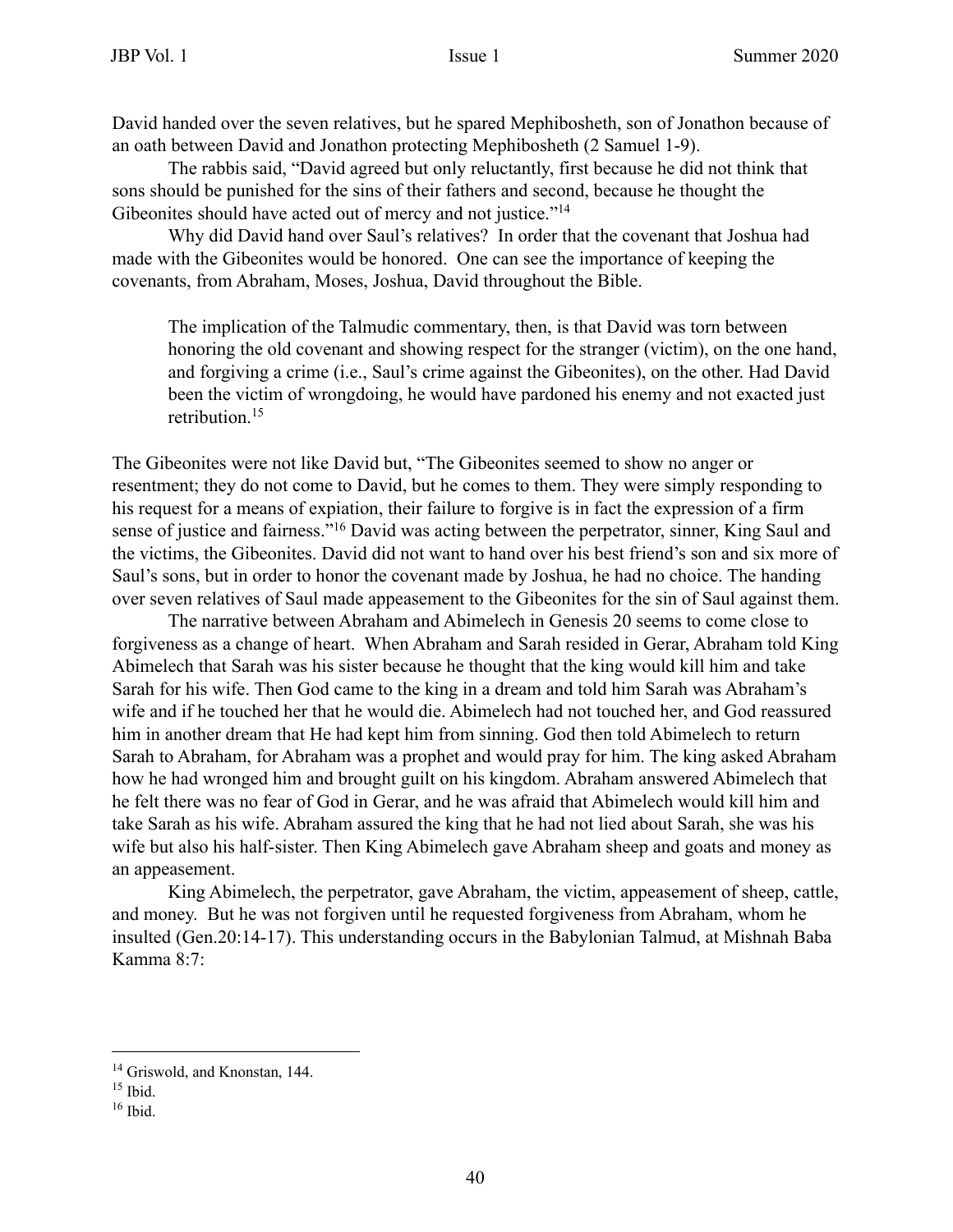Commentators regularly cite this Mishnaic passage as evidence for forgiveness that is more than a merciful or compassionate pardon or mitigating of punishment. Here we are told that forgiveness does not excuse the sin or cancel the punishment, that what elicits the forgiveness from the victim (and from God) is a request for forgiveness…and finally the victim should not withhold forgiveness once it is requested.<sup>17</sup>

Abraham prayed for the king and God forgave him and opened up the wombs of his wife and slave girls so they could have children (Gen. 20:17). Abraham, the human victim, acted as a mediator between the sinner, Abimelech, and God.

In the Hebrew Scriptures and ancient Judaism, repentance focused on the Day of Atonement, (Yom Kippur), with fasting, prayer, sacrifices, and cleansing (Leviticus 16; Exodus 30:10; Leviticus 23:27-31; 25:9; Numbers 29:7-11.

For transgressions done between a person and God, the Day of Atonement atones (provides purification; i.e., seals the reconciliation). For transgressions between one person and another, the Day of Atonement atones, only if the first one appeases (*y'ratzeh*, compensates) the other. $18$ 

The Day of Atonement features the victim as the target of wrongdoing. The victim must be compensated by the perpetrator, sinner before he can repent. If the sinner repents, he may be forgiven by God, if it happens before the Day of Atonement.

The Gemara records an incident that notes the seriousness of one's obligation to seek forgiveness and to repent. The context is in the Mishnah's requirement that before Yom Kippur, one must compensate the victim of sin and seek forgiveness from him.19

Rav had been offended by a butcher. But during the year the butcher had not approached Rav to seek his forgiveness. With the Day of Atonement drawing near, Rav decided to approach the butcher to confront him about his sin. Rav approached the butcher and he got very angry and told Rav to leave him alone. As the butcher was cutting some meat, a bone flew up and stuck in the butcher's throat, killing him. Rav's reason for going to the butcher was to try to get him to confess his sin so that he could be forgiven by God on the Day of Atonement.<sup>20</sup>

The story makes clear that the fundamental relationship of interest to the rabbis was between the sinner and God not that between the sinner and his human victim. The Talmud is concerned with human indignation, anger, and such emotions; it clearly wants human beings to eliminate such feelings. But the person of interest in this regard is not the victim of harm (Rav) but rather its perpetrator (the butcher). $121$ 

*Conclusion*

 $17$  Ibid., 144-5.

<sup>18</sup> Ibid., 148.

<sup>19</sup> Ibid., 150.

 $20$  Ibid., 149-51.

 $21$  Ibid., 150-1.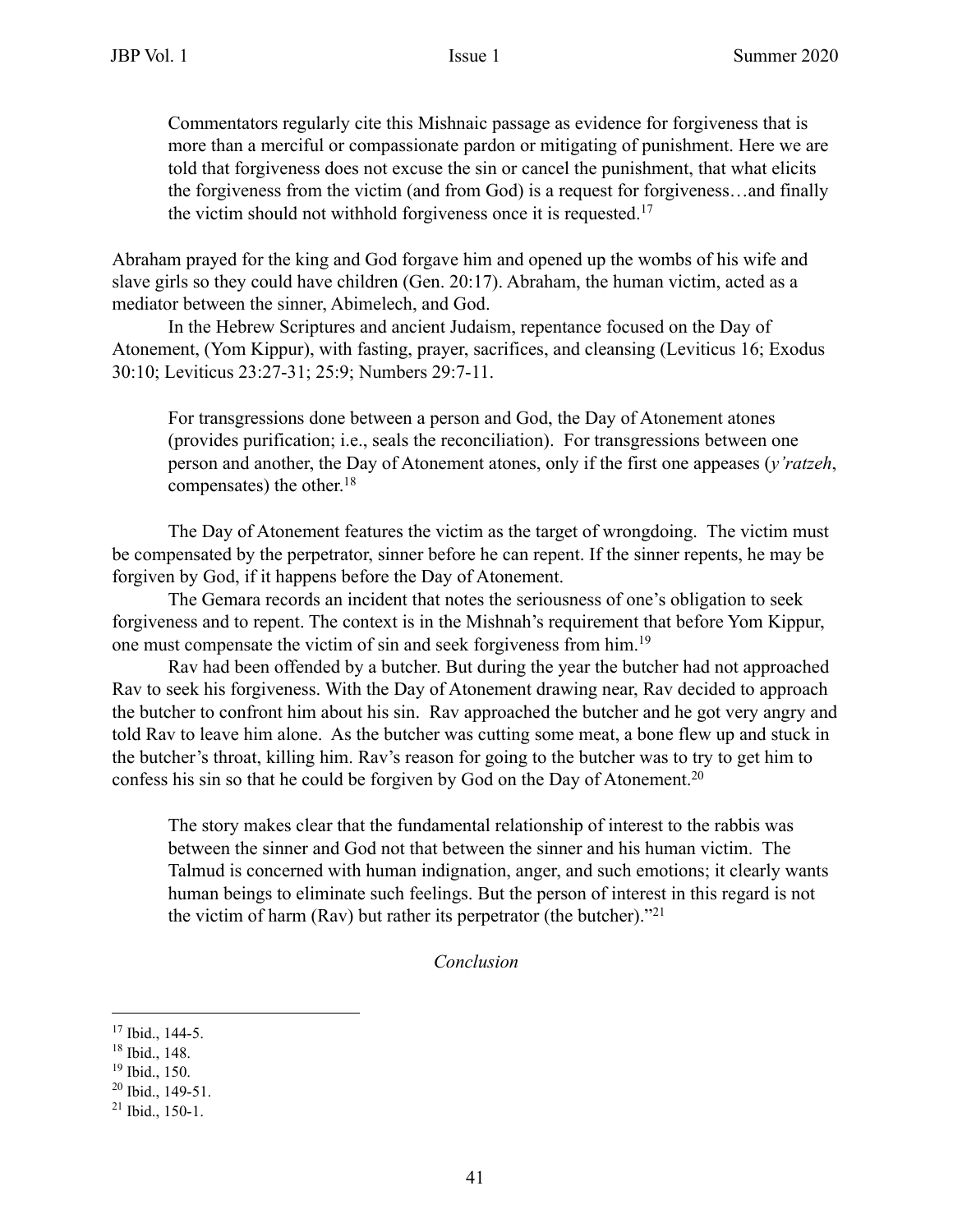Early first century Judaism seems to conclude that in the personal injury category, the sinner and perpetrator of the wrongful act must make appeasement restitution to the victim before they can be forgiven by God and this must take place before the Day of Atonement. Examples of these personal wrongful acts seemed to be rare in the Old Testament.

Most of the transgressions listed in the Old Testament describe individuals or groups who transgress against God and in early Judaism literature discuss the perpetrator/sinner and God. The offended person is God. The sinner must repent of their sins before the Day of Atonement so that they will be forgiven by God.

In the Jewish teaching of forgiveness, the victim must make the first move. The perpetrator or the sinner sins against the victim by committing an offence against the victim. The victim, out of his/her love for God, does not retaliate or hate the sinner but has a change of attitude about them and intercedes with prayer to God for the sinner. The rabbinic teachings suggest that truly to forgive someone requires removal of all hostility towards the sinner. No one single act can define the character or nature of that person. The change of attitude of the victim toward the sinner causes the sinner to repent and because of the victims change of mind and love for the sinner, God relents the punishment that was due the sinner and forgives the sinner or perpetrator for their sin.

This essay, in part one, has sought to investigate forgiveness in first century Judaism and how it would apply to Jesus' instruction on forgiveness from the Lord's Prayer in Matthew 6:14-15 and the Unmerciful Servant in Matthew 18. Jesus said, "if you do not forgive, you will not be forgiven," which was based on one's relationship to God and one's neighbor.

Part Two of this essay will investigate the conditionality of forgiveness in Jesus' teaching. Are we forgiven only as we forgive others? This question will be addressed in a later journal article.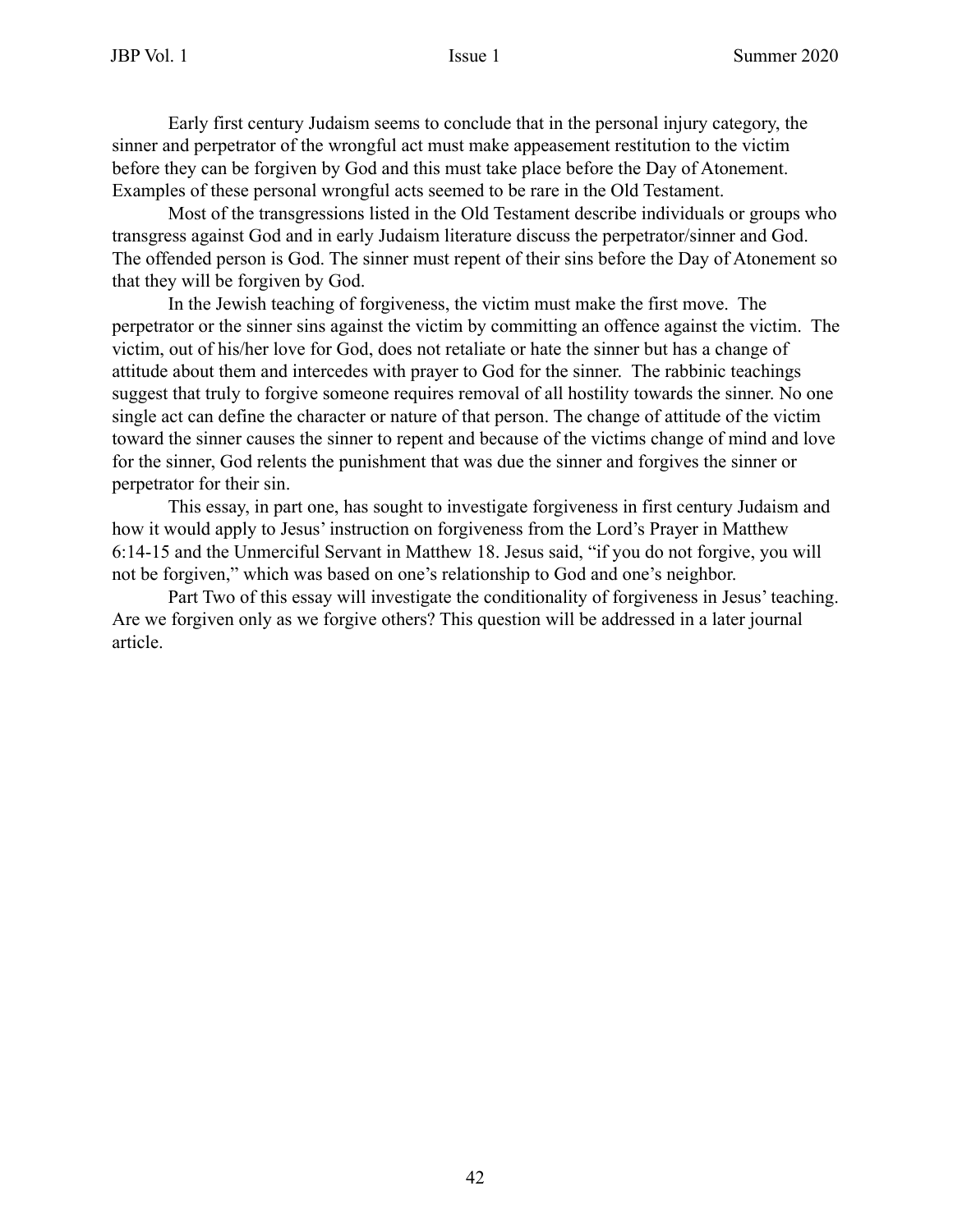#### **WIND IN THE FIRE**

#### David L. Craun, M.R.E, Ed.D. (ABD)

As a second-generation Pentecostal (my Mom received the Baptism in the Holy "Ghost" - as it was called then - and later, my Father was baptized when I was too young to remember) I grew up in the 1950's experiencing a Pentecostal revival with many miraculous signs being manifested. I personally received the Baptism at the age of 12, having accepted Christ as my savior at the age of 5. Both of my parents were from traditional Christian denominations – one Baptist and the other Episcopalian. At that time, neither local denomination validated this experience as being authentic for modern times. The current idea at the time was that this type of manifestation ended with the early church. When my Mom told her pastor what she had experienced as she was worshipping the Lord while washing dishes at home, he told her that this was not from God. The area of the country where I grew up was very traditional and had not yet been exposed to the Pentecostal<sup>1</sup> and the later Charismatic<sup>2</sup> movements.<sup>3</sup> People viewed us as a "cult" that was doing "weird things down there at that church." We were called "holy rollers" and other disparaging terms. All we knew is that this experience gave us the strength to live for God in a better way and drew us closer to our Lord. We were going more on experience than Biblical knowledge. Yes, we knew the scriptures in the book of Acts, and we knew of the accounts about the early disciples and others who had received the Baptism of the Holy Spirit. However, this was the extent of our foundation for what was taking place: what we were experiencing and what the book of Acts had recorded. We were and are Pentecostals – associating the account of what took place on the day of Pentecost with present-day experiences.

 It was my delight and privilege to introduce others to this experience. While in high school, I became president of our local Youth for Christ school club. Once a week after school, we met in the home of my geometry teacher, the faculty sponsor of the club, who was a Episcopalian married to a Presbyterian. They both were hungry for more of God in their life and had, by that time, heard about others in their denominations receiving this experience. My teacher received the Baptism with the Holy Spirit first during her morning devotions and shared what had happened with me. Her husband was still "seeking" the Baptism. He took me with

<sup>&</sup>lt;sup>1</sup> "Pentecostalism, charismatic religious movement that gave rise to several Protestant churches in the United States in the 20th century and that is unique in its belief that all Christians should seek a post-conversion religious experience called baptism with the Holy Spirit."

Http://www.britannica.com/tiouc/Pentecostalism, accessed May 8, 2020.

<sup>&</sup>lt;sup>2</sup> Charismatic movement: On the web site https:// history.stackexchange.com, it states that "The Charismatic" movement began on April 3, 1960, when an Episcopalian priest, Dennis J. Bennett, told his congregation that he had experienced the Baptism of the Holy Spirit. His sermon sparked a new Pentecostal revival and led to many churches adopting some of the beliefs and practices of Pentecostal Christians. http://www.christianfallacies.com/articles/ forsyth/historyOfCharismaticMovement.html, accessed May 8, 2020.

 $3$  For a good summary of the development of the Pentecostal movement, see an interview on CBN.com that Dr. Craig von Buseck did with Dr. Vinson Synan in his book *The Century of the Holy Spirit: 100 Years of Pentecostal and Charismatic Renewal*. The title of the interview is "The Early Days of the Pentecostal Movement." https://www.cbn.com/spirituallife/biblestudyandtheology/theholyspirit/

the early days of the pentecostal movement.aspx?, accessed April 22, 2020.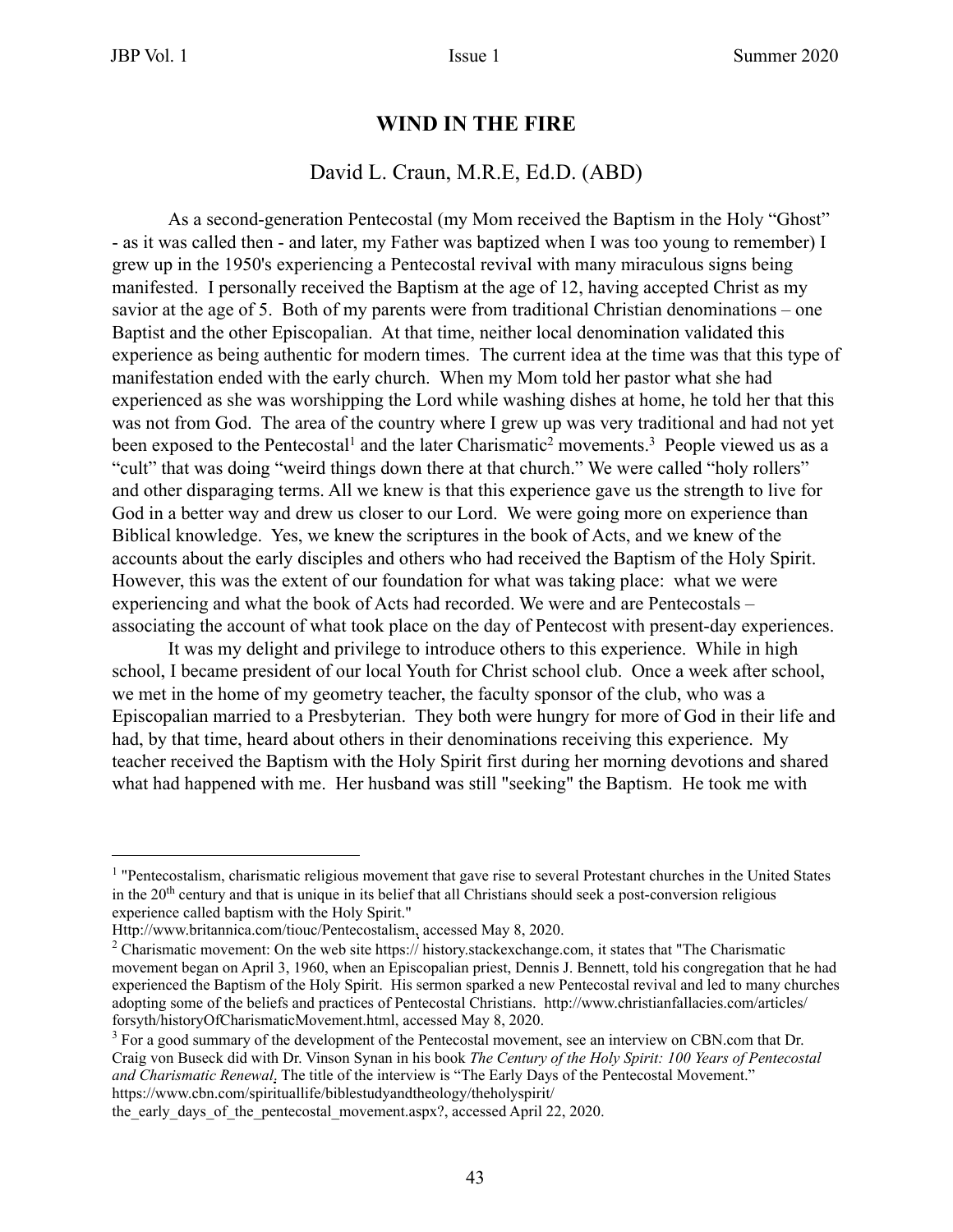him going to Full Gospel Businessmen<sup>4</sup> meetings all over the area. He was somewhat put out with God that his wife had received the Baptism before he did. About a year later, he was filled with the Holy Spirit after being humbled by the Lord. As a prominent businessman in our community, he was embarrassed to be seen coming to our little Pentecostal church (Assemblies of God). However, he became so hungry for a closer walk with God that he was willing to put aside his feelings. They became a prominent, influential source for spreading and advancing the Charismatic movement in our community during the 60's.

Over the years, I have heard many different sermons on the Pentecostal experience and receiving the Baptism of the Holy Spirit. Even after a Bible College degree in a traditional Pentecostal institution, I had never heard anyone address the meaning of the two signs that ushered in the day of Pentecost – "a mighty, rushing wind," and "divided tongues as of fire<sup>5</sup>." In fact, it was almost 50 years after my personal experience of receiving the Baptism with the Holy Spirit that I began to investigate for myself the significance of these two signs. It was only after making the association through my amateur blacksmithing experience that I realized the connection between wind and fire. When preparing to make a traditional fire using coal or charcoal to do blacksmithing, it is necessary to add air (oxygen) to the fire to make it hot enough to be effective. Having this understanding, I further noticed that the stages of preparation to do metalwork through blacksmithing were also types of the Holy Spirit found in Scripture: fire, wind, oil, and water.<sup>6</sup> With this realization, I began to ask the questions that have led me to do further research on that connection and the ensuing results, both in the natural process of blacksmithing, and the spiritual process of being filled with the Holy Spirit.

 In doing research for this article, I checked about 20 popular commentaries to see if any of them ventured into the reason for the signs of "sound of a mighty rushing wind," and "divided tongues as of fire." I found a variety of comments which help support the Old Testament references for wind and fire, but none went behind the scene to ask the question, "why these two signs?" This research further enhanced my theory that popular commentaries have not addressed my questioning. To be sure, my search was not exhaustive. I welcome to hear from anyone who can advise me to the contrary.

For those of us who have the experience of being filled (baptized) with the Holy Spirit in modern times, we can look back to what has been recorded in the New Testament as our reference. However, those early disciples who were being obedient to the instruction the Lord gave them to go back to Jerusalem and wait to receive power<sup>7</sup> had<sup>8</sup> only their scriptures: the law,

<sup>&</sup>lt;sup>4</sup> Full Gospel Business Men's Fellowship International was founded in 1953 and is currently in 85 nations. The U.S. headquarters is currently in Irvine, California. Wikipedia states that its theological roots are founded in Pentecostalism. See J. R. Zeigler, "Full Gospel Business Men's Fellowship International" in *The New International Dictionary of Pentecostal and Charismatic Movements*, revised and expanded edition, ed. Stanley M. Burgess, associate editor Eduard M. Van der Maas (Grand Rapids, Michigan: Zondervan, 2002), 653–54.  $<sup>5</sup>$  See Acts 2:2-3 (NKJV).</sup>

<sup>6</sup> 6 Charles S. Morton, *Manual of Blacksmithing,* (Chicago, The Gerlotte Publishing Co, 1902)

<sup>7</sup> Acts 1:8 NKJV

<sup>&</sup>lt;sup>8</sup> Greek: *dunamis* (δύναμις) meaning force, specifically miraculous power – ability, abundance, might. power, strength, violence, mighty work. James Strong, *Strong's Exhaustive Concordance of the Bible with Greek and Hebrew Dictionary*, (Nashville, Tenn: Regal Publishers, Inc., date unavailable in the printed edition), 24.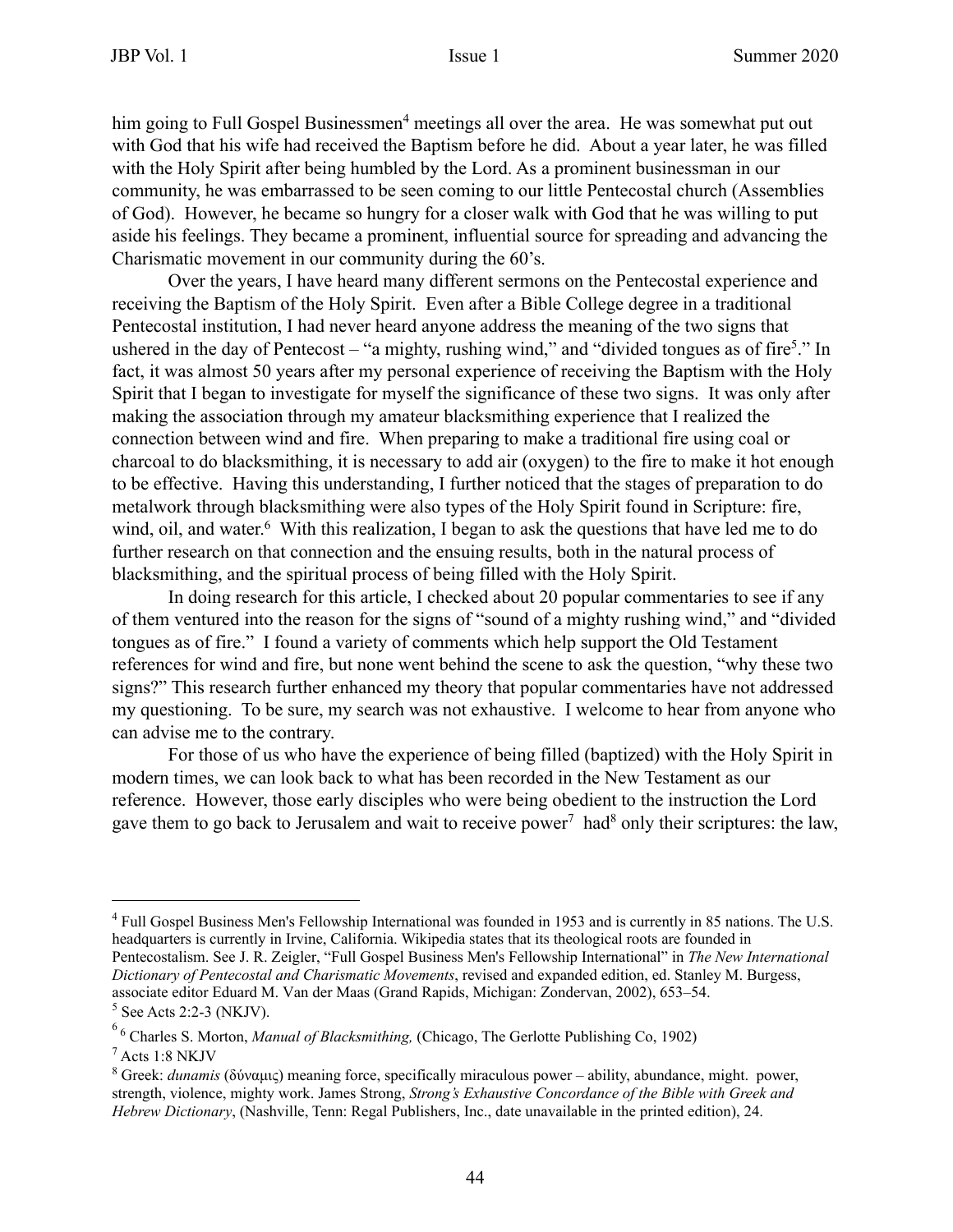prophets, poetic books, and historical books.9 Along with that, they had the teachings of Jesus and knowledge that he was indeed the Son of God who was born as a man, lived among them as a servant, died on the cross just a few weeks earlier, and rose from the dead three days later. Just ten days earlier, they saw him ascend back to heaven leaving them the instruction that there was more to come. He was not going to leave them without a comforter, without power to continue his work, without the assurance that they would not fail to further the message that faith in Jesus was the path to eternal life. They were waiting --- but for what? What was going to take place? How would they know it when it did happen? What would happen to them that would be the answer to the promise Jesus gave them?

These questions are some of the same questions that were being asked at the turn of the 20<sup>th</sup> century. Historically, the Pentecostal movement came out of what was known at the time as "Holiness."<sup>10</sup> My<sup>11</sup> home church emphasized maintaining holiness by outward manifestations such as type of dress and outward adornments along with spiritual practices that indicated one's dedication to the Lord. These preferences were hold-overs from the Holiness Movement. Some of the customs that were handed down to me were biblical; however, others were based more on social norms that were acceptable earlier in our country's history. Wanting to explore what the Bible did say, I began to search the Scriptures (like the Bereans)<sup>12</sup> to see what was based on the Word of God and what was based on customs and preferences. This on-going search has led me to explore the two signs that occurred on the Day of Pentecost more fully. Was the Baptism with the Holy Spirit primarily an emotional experience? Or does it have foundation in the Old Testament as well as New Testament scripture? It was my involvement with learning blacksmith skills to teach boys I was mentoring that brought me to a fuller understanding of the work of the Holy Spirit and the Old Testament signs of the presence of God in the affairs of mankind. Jesus had promised that he would not leave his disciples without a comforter.<sup>13</sup> Now they were waiting for the Promise and waiting together in one place, in one accord.<sup>14</sup> After waiting for ten days, Acts chapter 2 records what happened:

 $9$  The web site Torah.org provides a list of the 24 Books of the Hebrew Bible being divided into three groups: the five books of Moses (*Torah*), eight books of the Prophets (*Neviim*), and the Eleven Books of the Writings (*Ketuvim*), The *Ketuvim* contain the book of Psalms (*Tehilim*) which will be our reference used here connecting the events on the Day of Pentecost with the Hebrew scriptures known by the disciples. See Torah.org, https://torah.org/learning/ basics-primer-torah-bible/, accessed April 22. 2020

 $10$  Christianity Today, in its shortlist category states in "Phoebe Palmer: Mother of Holiness Movement" that the holiness movement was between 1824 and 1923 lasting almost a century. They state under origins that the movement began with Sarah Worrall Lankford in 1836. Timothy Merritt founded the *Guide to Christian Perfection,*  later called *Guide to Holiness,* in 1837. https://www.christianitytoday.com/history/issues/issue-82/holinessmovement-timeline.html, accessed May 8, 2020.

 $<sup>11</sup>$  Britannica describes this movement as the following, "Holiness movement, a religious movement that arose in the</sup> 19<sup>th</sup> century among Protestant churches in the United States, characterized by a doctrine of sanctification centering on a post-conversion experience. The numerous Holiness churches that arose during this period vary from quasi-Methodist sects to groups that are similar to Pentecostal churches." *Encyclopaedia Britannica*, editors, updated February 18, 2020. https://www.britannica.com/event/Holiness-movement, accessed April 8, 2020. 12 See Acts 17:10-15.

<sup>13</sup> John 14:16, 26, and John 15:26. Comforter: from the Greek *parakletos* (παράκλητος) meaning an intercessor, consoler: - advocate, comforter; Strong, *Strong's Exhaustive Concordance*, 55

<sup>14</sup> Accord: Greek *homothumadon* meaning unanimously: - with one accord. Strong, *Strong's Exhaustive Concordance*, 51.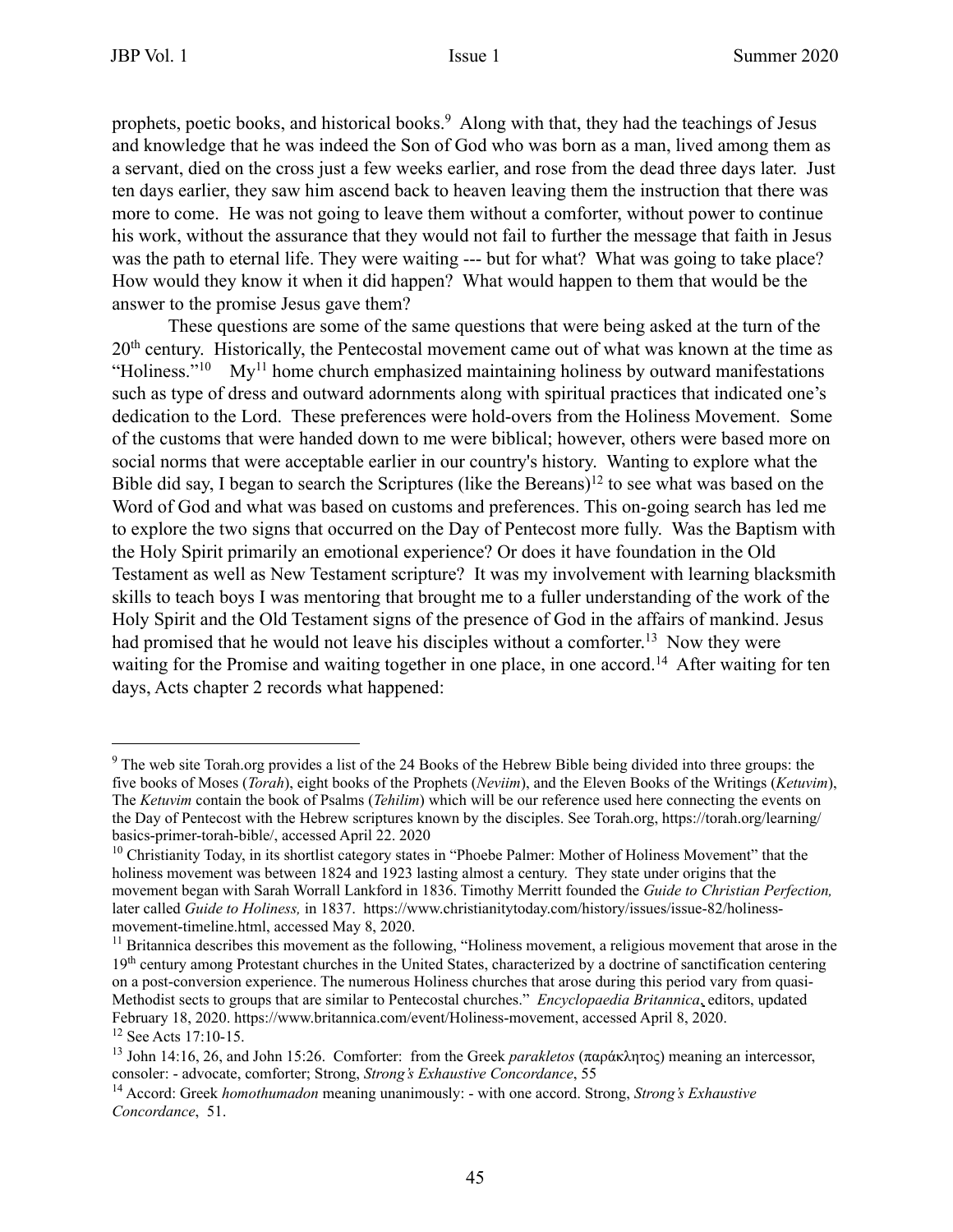When the Day of Pentecost had fully come, they were all with one accord in one place. And suddenly there came a sound from heaven, as of a mighty rushing wind, and it filled the whole house where they were sitting. Then there appeared to them divided tongues, as of fire, and one sat upon each of them. Moreover, they were all filled with the Holy Spirit and began to speak with other tongues, as the Spirit gave them utterance (Acts 2:1-4 NKJV).

These verses have become the foundation of the modern-day Pentecostal Movement, along with other references in the Book of Acts; but this was the first, the beginning that became the test later for whether Gentiles could be part of the church. It was Peter's observation that God had given the Gentiles the same gift that they had received. He observed that "the Holy Spirit fell upon them, as upon us at the beginning. Then I remembered the word of the Lord, how He said, 'John indeed baptized with water, but you shall be baptized with the Holy Spirit'" (Acts 11:15-16 NKJV). We are not told if the same signs of a sound as a mighty rushing wind and divided flames of fire took place, but the result of "speaking in tongues" was evident to Peter – enough evidence for him to defend what took place among the Gentiles to his Jewish brethren. In fact, it is never mentioned again that the sound of rushing wind and divided flames of fire ever took place when people were baptized with the Holy Spirit, but speaking with tongues is mentioned as a gift of the Holy Spirit multiple times in the New Testament.15 It was this initial occurrence on the Day of Pentecost that these two signs accompanied the giving of the promised Holy Spirit. But why? What was the significance? What did wind and fire have anything to do with the Holy Spirit coming as promised?

To investigate a plausible answer, I began the search for the connection between "wind" and "fire" that was mentioned in the Book of Acts, the Old Testament scriptures, and the Gospels. My search took me to various references in the Law and the Prophets, but it was in the Psalms, that sparked the most interest and was comparable to Acts. Looking through the lens of blacksmithing, and knowing how important the blowing of air (wind) is to make the fire capable of changing cold, hard iron into a form ready to be molded into useful instruments, I could see what took place on the Day of Pentecost. Receiving the Baptism with the Holy Spirit does to mankind what the wind in the fire does to iron – makes us ready to be shaped into useful instruments. Let's look more closely at what these signs may have meant in the minds of the disciples as they were expecting an answer from heaven.

 It has been noted that the first sign was a "sound." It sounded like a strong, blowing wind coming down from heaven – not blowing across them horizontally as in a natural storm, but coming down on them. It sounded like blowing wind. When I am teaching blacksmithing skills to young people, I emphasize the importance of building a fire correctly and getting it to the point that one can hear the air blowing up through the coal, similar to a blast furnace. Over the 40 some years that I have been doing this, I realized that it is almost useless to try to heat the iron unless first I hear the wind blowing in the flames. It is like the type of Coleman lanterns that used liquid fuel that had to have air pumped into the tank. Until there was enough heat for the flame to "generate," the light would be very dim. One knows that the point of "generation" is reached

 $15$  See Acts 10, Acts 19:1-6, and 1 Corinthians 14.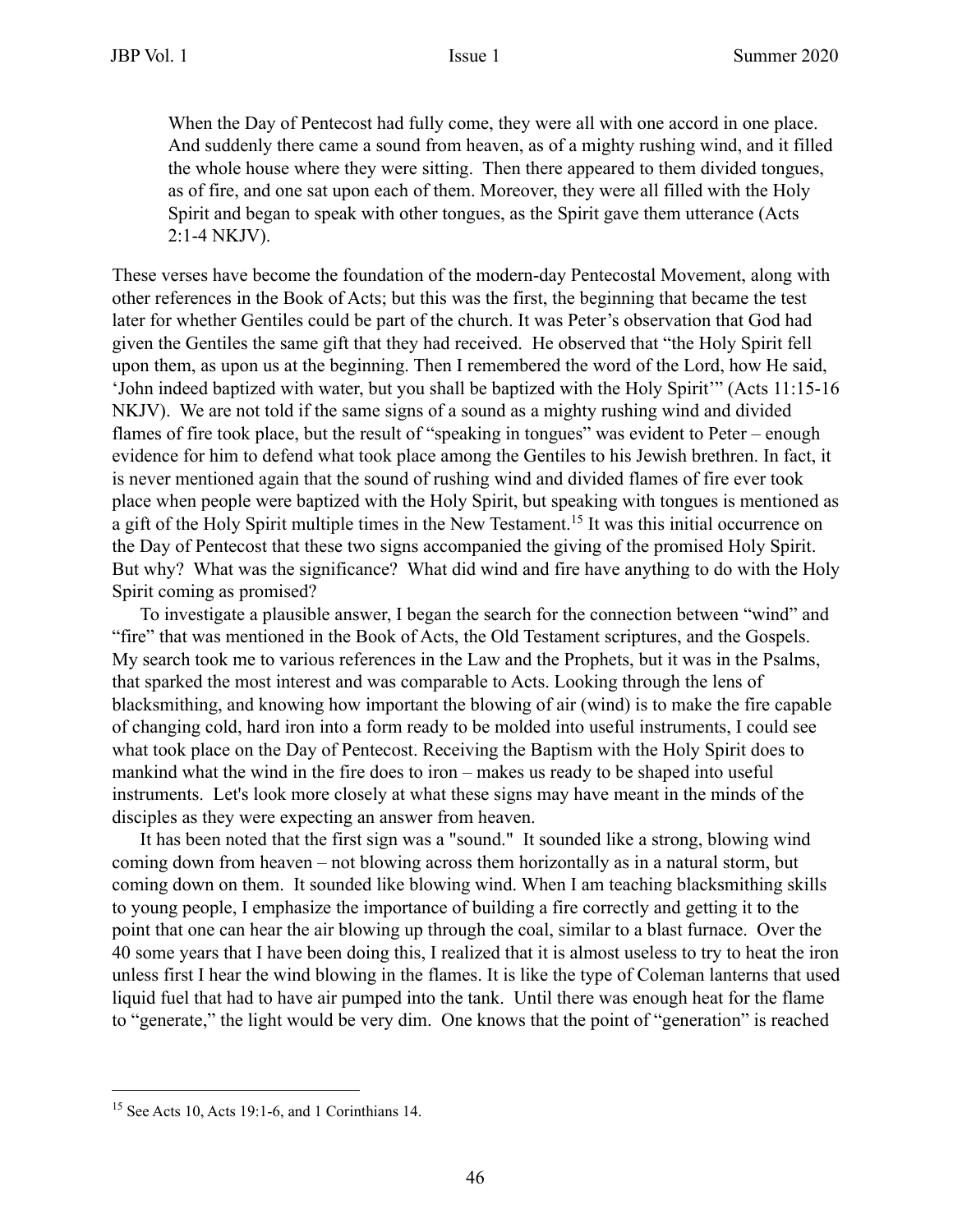when one hears the "sound of the wind" in the lantern – similar to a swooshing sound.<sup>16</sup> As a blacksmith who is also a Spirit-filled minister of the Gospel, I can make the connection of how the sound of the wind in the fire prepares the metal to become pliable enough to be shaped into useful instruments. It was the sound of a mighty wind that initiated the fulfillment of Jesus' promise that they would receive power when the Holy Spirit came upon them (Acts 1:8).

But what is the significance of this sign – the sound of a mighty, rushing wind? Albert Barnes cites a good explanation for the significance of wind by his commentary on Acts 2:2 in his *Notes on the Whole Bible*:

**As of a rushing mighty wind -** Literally, "as of a violent blast borne along" φεροµένης (*pheromenē*s) rushing along like a tempest. Such a wind sometimes borne along so violently, and with such a noise, as to make it difficult even to hear the thunder in the gale. Such appears to have been the sound of this remarkable phenomenon. It does not appear that there was any wind, but the sudden sound was like such a sweeping tempest. It may be remarked, however, that the wind in the sacred Scriptures is often put as an emblem of a divine influence. See John 3:8. It is invisible, yet mighty, and thus represents the agency of the Holy Spirit. The same word in Hebrew חוּר *ruwachand* [*ruach*] in Greek πνεῦµα *pneumais* [*pneuma*] used to denote both. The mighty power of God may be denoted also by the violence of a tempest, 1 Kings 19:11; Psalm 29:1-11; Psalm 104:3; Psalm 18:10. In this place the sound as of a gale was emblematic of the mighty power of the Spirit, and of the effects which his coming would accomplish among people.<sup>17</sup>

Barnes cites two Old Testament Psalms that give illustrations of how wind represents the presence of God – Psalm 29:1-11 and Psalm 104:3 along with other references. I want to come back to these references and take a further look at them. Further comments have been made, as expressed in the *Expositor's Dictionary of Texts* by William Robertson Nicoll:

But the wind has got at least two functions. (1) One of the Psalmists speaks about God bringing the wind out of His treasuries. That must be the wind that bloweth healthily our sicknesses to heal; whose every kiss is tonic, whose very rude and wild embrace is strength. Its very buffetings are healthy. Now that is what God's Spirit is to the spirit of a man. It is life and health and peace. But He also comes as a mighty rushing wind, as He came of old, and then He comes with great and stirring power. (2) But there is another function of the wind. It is sometimes a winnowing wind, separating chaff from grain, the false from the true; or it sometimes comes as a blight.<sup>18</sup>

<sup>16 &</sup>quot;Tool Dude Tony" has a YouTube video called "Coleman Premium Dual Fuel Lantern – What not to do!" that is an entertaining look at starting a liquid fuel Coleman lantern. By making common mistakes lighting a liquid fuel lantern, he demonstrates the brightness of the light. https://www.youtube.com/watch?v=pjFUvgw4\_TA, accessed May 8, 2020. "Tentworld – The Camping Experience" also has a video that demonstrates lighting the lantern. In both videos, when the lantern is lit and begins to heat the "generator," one can hear the sound of the air flowing from the tank up the generator tube to the fire in the mantles. https://www.youtube.com/watch?v=ZfsYqNCowJw, accessed May 8, 2020.

<sup>17</sup> https://www.studylight.org/commentaries/bnb/acts-2.html, accessed May 12, 2020.

<sup>18</sup> D.L. Ritchie, *Peace the Umpire and other Sermons*, 123.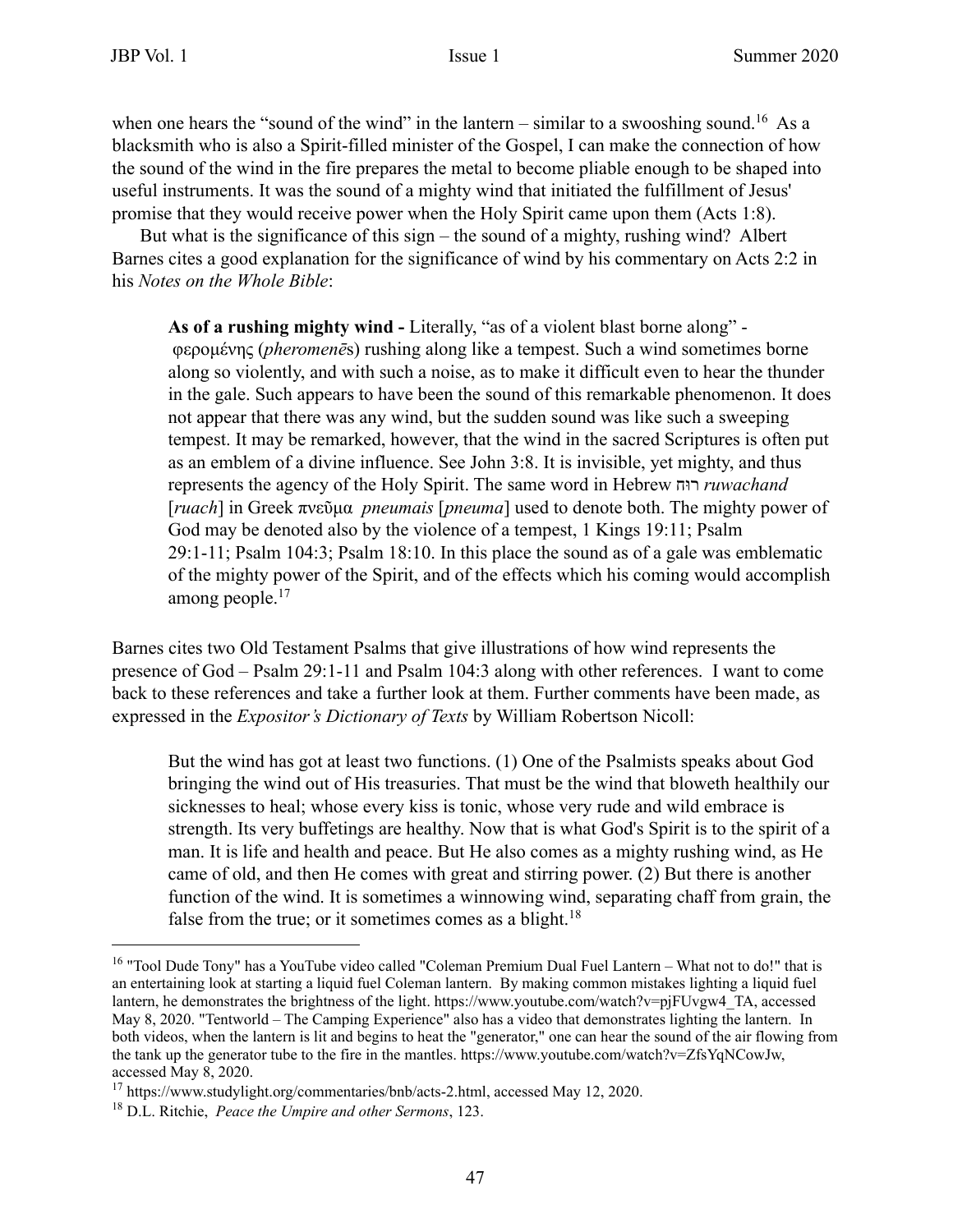Ellicott's *Commentary for English Readers* comments on Acts 2:2 with the following remarks:

A rushing mighty wind.—Better, a mighty breath borne onwards, so as to connect the English, as the Greek is connected, with St. Peter's words that, "holy men of old spake as they were moved (literally, borne on) by the Holy Ghost" (2 Peter 1:21). The Greek word for "wind" is not that commonly so translated (*anemos*), but one from the same root as the Greek for "Spirit" (*Pnoè* and *Pneuma*—both from *Pneô*, "I breathe"), and rendered "breath" in Acts 17:25. It is obviously chosen here as being better fitted than the more common word for the supernatural inbreathing of which they were conscious, and which to many must have recalled the moment when their Lord had "breathed on them, and said, Receive ye the Holy Ghost" (John 20:22). Now, once more, they felt that light yet awful breathing which wrought every nerve to ecstasy; and it filled "the whole house," as if in token of the wide range over which the new spiritual power was to extend its working, even unto the whole Church, which is the House of God (1 Tim. 3:15), and to the uttermost parts of the earth.<sup>19</sup>

Thus, "wind" in the scriptures signifies a purifying process like that described in Psalms 1:4, "…but are like the chaff which the wind drives away." Jesus added more insight and analogy: "The wind blows where it wishes, and you hear the sound of it, but cannot tell where it comes from or where it goes. So is everyone who is born of the Spirit" (John 3:8 NKJV). These references seem to indicate that there was an idea in the disciples' minds that the Spirit functions like the wind – even though you cannot see it, you can hear and feel the effects of it. On the Day of Pentecost, they certainly did hear the sound of it like it as a mighty and rushing wind.

Psalm 104:3-4 seems to be an Old Testament link between the sign of the wind and the sign that resembled a flame of fire dividing up and setting on top of each person. 20 In very descriptive language these metaphors are used to help describe the activity of God: "beams of His upper chambers in the waters," "clouds are his chariot," "He walks on the wings of the wind," "He makes his angels spirits, His ministers a flame of fire." Very seldom in Scripture are the two images of wind and fire used in close conjunction with one another. However, this is the case in both Psalm 104:3-4 and Acts 2:2-3. I conjecture that when the disciples were experiencing these two phenomena, their minds may have flashed back to this Psalm as a validation that God's presence was indeed among them. Was it the intent of this Psalm to be, in fact, prophesying – foretelling - what was going to be taking place in this upper room?21 All we can know is the

<sup>19</sup> https://www.studylight.org/commentaries/ebc/acts-2.html, accessed April 22, 2020.

<sup>&</sup>lt;sup>20</sup> The New King James uses the phrase "divided tongues as of fire," whereas the King James Version uses the phrase "cloven tongues like as of fire." The Amplified Bible says, "tongues resembling fire." In each case, the image that is being described coming, after hearing the wind, was something that resembled fire that divided (split) up and came over the top of each of them. The Greek word used here is "*diamerizo*" (διαµερίζω) meaning to partition thoroughly (literally distribution). Strong, *Strong's Exhaustive Coconcordance*, Greek Dictionary, 22. The root word "*merizo*" means "to part, to apportion, share, distribute, or give parts." The Greek word used here for "tongue" is "*glossa*" (γλῶσσα) meaning "the tongue" and by implication a language. Strong, *Strong's Exhaustive Concordance*, Greek Dictionary, 20.

<sup>&</sup>lt;sup>21</sup> It is interesting that the Book of Acts makes a note that the disciples were staying in an "upper room" (Acts 1:13). This is a description of a chamber built on top of the flat roof of houses constructed at this time in history. The same imagery is used in Psalm 104:3&4 "He lays the beams of His **upper chambers** in the waters … who walks on the wings of the wind, who makes His angels spirits, His ministers a flame of fire." Perhaps this is coincidental, but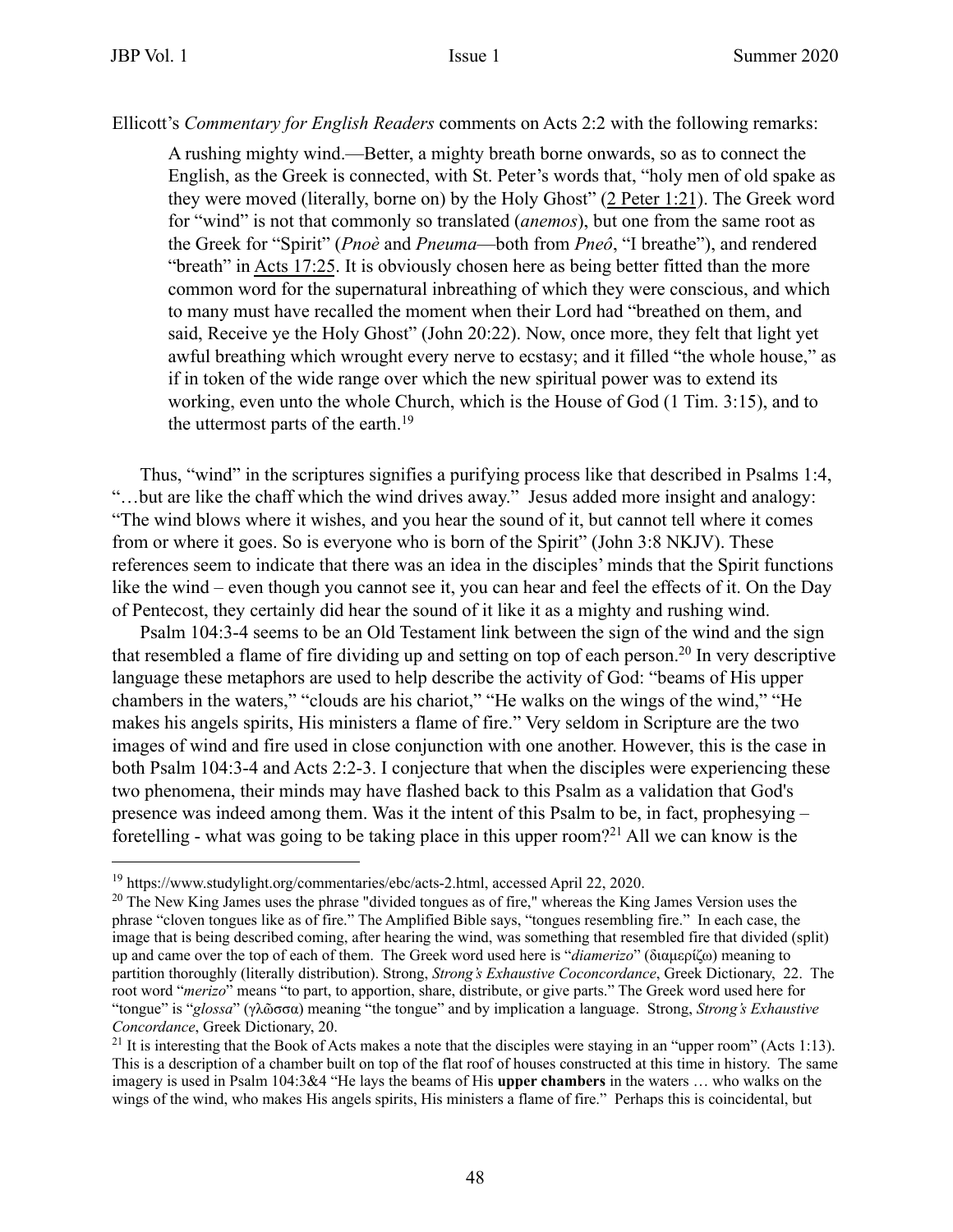metaphors used in Psalm 104 were also being described in Acts 2 – the sound as of wind, and pointed objects (tongues) that looked like flames setting over each of them. In Psalm 104, it is clear that these metaphors are descriptive of the presence of God and how God manifests Himself.

 I would be remiss to infer that this is the only reference that describes the presence of God like wind and fire in the Old Testament. Just to recount a few cases, I will mention Exodus 3:2, where the "Angel of the Lord" appeared to Moses in a flame of fire in the burning bush that attracted His curiosity to the point that he came to investigate it. Later, when Moses was leading Israel out of Egypt, God's presence was demonstrated as a cloud by day and a pillar of fire by night, both separating the Egyptians from the Israelites. Likewise, the cloud hovered over their camp in the day to protect from the intense heat, and the pillar of fire hovered over them at night to protect from the desert cold (Ex. 13:21). Moses later wrote in Deuteronomy 4:24, "The Lord your God is a consuming fire, a jealous God." The account of Elijah being taken up in a chariot of fire in a whirlwind (2 Kgs. 2:11) is another reference where wind and fire appear as images that represent the presence of the Lord. Thus, the image of both wind and fire is established as Old Testament images to describe the presence of God among men.

Faithful Jews were those who were assembled together in the upper chamber on that Day of Pentecost. They had made it a practice to attend the synagogue faithfully, as did Jesus their Master and Teacher.<sup>22</sup> It is presumed that they would have had a knowledge of the Old Testament scriptures to the point that they would have made the association of these supernatural manifestations of wind and fire with confirmation that God's presence was among them.

Wind and fire are specific references in the Old Testament to the presence of the Lord. As we have already noted, "wind" in Acts is also translated "breath" in other passages. The choice of using "pneuma" (πνεῦμα) to describe this wind was intentional. Luke obviously wanted to make the connection that a supernatural breath was coming down on those who were in the upper chamber. God was breathing on them just as Jesus did earlier when He said: "Receive the Holy Ghost" (John 20:22 NKJV). Just as God "breathed" life into Adam, so now He was once again "breathing" life into what would become His church.

perhaps this is the Holy Spirit's way of also linking what was taking place in Acts to the prophetic proclamation being uttered in Psalm 104. Was Psalm 104 more than a poetic exaltation of the majesty of God? Is it also looking forward to the Day of Pentecost and giving a hint of how God was going to send His Spirit to infill faithful followers (Emphasis is mine)? https://biblehub.com/commentaries/barnes/psalms/104.htm, accessed May 8, 2020.

<sup>&</sup>lt;sup>22</sup> Bible Odyssey has an interesting article on first-century synagogues written by Chad Spigel assistant professor of religion at Trinity University in San Antonio, Texas. He states that Jesus taught in synagogues, one being in Capernaum (Mark 1:21:28), as did Paul the apostle (Acts 17:1-2). Spigel states that the word "synagogue" literally means "a gathering of people but also the place of assembly." They were used as schools, for communal meals, as hostels, as courts, and as a place to collect and distribute charity as well as political meetings. Spigel noted that worship also took place in first-century synagogues, but the main focus for worship in the time of Jesus was the temple in Jerusalem. It was in the synagogue that Jesus read from Isaiah and declared that the reading was being fulfilled in their time. Not only at synagogue, but in every devout Jewish home, the practice of reading Scripture was performed. https://www.bibleodyssey.org/places/related-articles/first-century-synagogues, accessed May 8, 2020.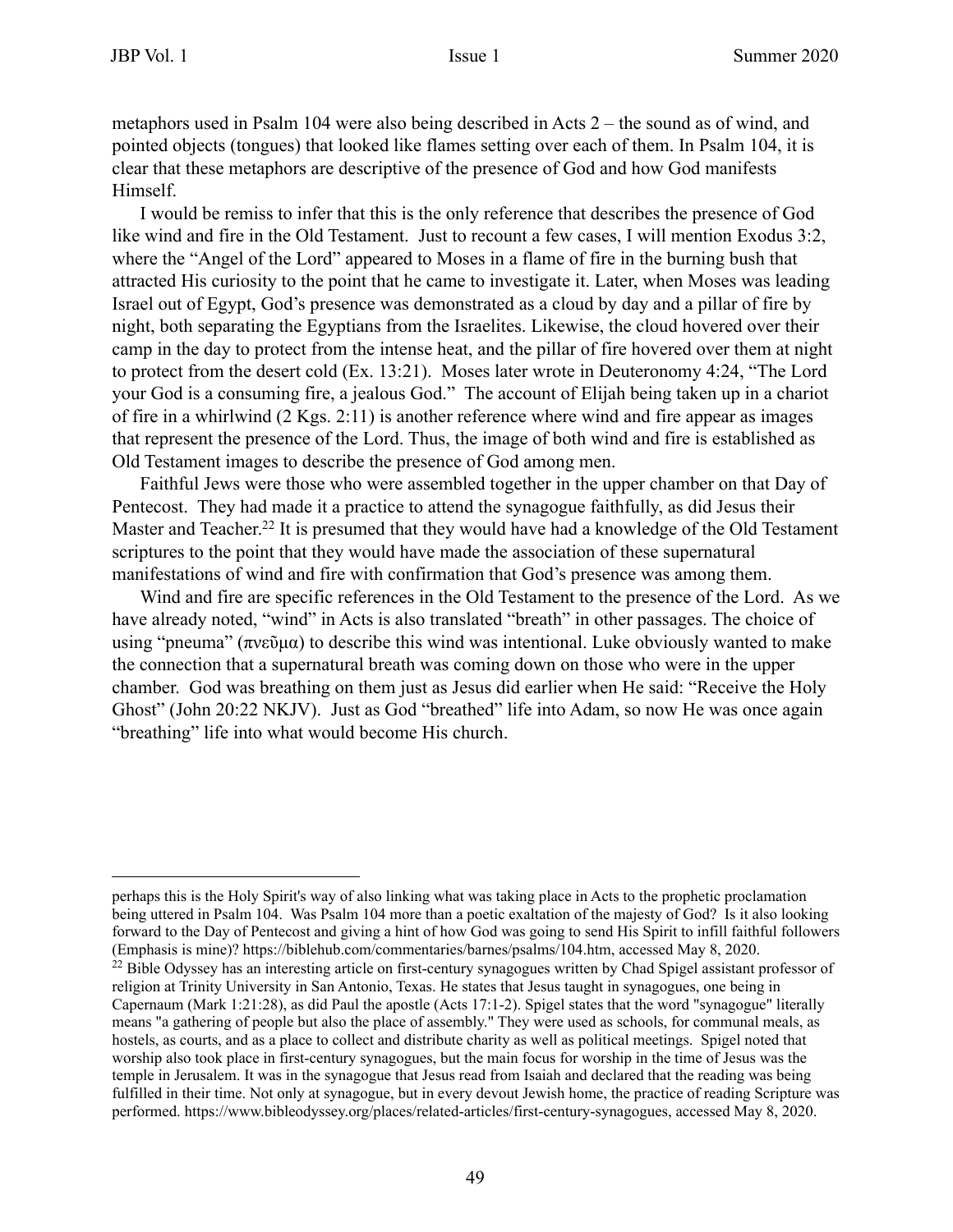As this "breath" was coming down rapidly and with force, another phenomenon also occurred – something described as a tongue of fire<sup>23</sup> that divided and sat on top of each person there.

What is the significance of fire dividing and sitting on each person? I have noted already from my references to Old Testament scriptures that fire was often a supernatural sign of the presence of God. I would like to take a further look at Psalm 29:7, "The voice of the Lord divides the flames of fire."Albert Barnes comments on Acts 2:3 thus:

The unique appearance that of tongues was an emblem of the diversity of languages which they were about to be able to utter. Any form of fire would have denoted the presence and power of God, but a form was adopted expressive of "what was to occur." Thus, "any divine appearance" or "manifestation" at the Baptism of Jesus might have denoted the presence and approbation of God; but the form chosen was that of a dove descending - expressive of the mild and gentle virtues with which he was to be imbued. So in Ezekiel 1:4, any form of flame might have denoted the presence of God; but the appearance actually chosen was one that was strikingly emblematical of his providence. In the same way, the appearance here symbolized their special endowments for entering on their great work - the ability to speak with new tongues. $^{24}$ 

Gill's Exposition of the Entire Bible makes the connection between Psalm 29:7 and Acts 2:3 in the following quote:

The voice of the Lord divideth the flames of fire. Or "cutteth with flames of fire" (e); that is, the thunder breaks through the clouds with flames of fire, or lightning, as that is sometimes called, Psalm 105:32; and with which it cleaves asunder trees and masts of ships, cuts and hews them down, and divides them into a thousand shivers. Some refer this, in the figurative and mystical sense, to the giving of the law on Mount Sinai (f), on which the Lord descended in fire, and from his right hand went a fiery law; **but rather this may be applied to the cloven or divided tongues of fire which sat upon the disciples on the day of Pentecost, as an emblem of the extraordinary gifts of the Spirit bestowed on them;** though it seems best of all, as before, to understand this of the voice of Christ in the Gospel, which cuts and hews down all the goodliness of men, and lays them to the ground, Hosea 6:5; and is of a dividing nature, and lays open all the secrets of the heart, Hebrews 4:12; and, through the corruption or human nature, is the occasion of dividing one friend from another, Luke 12:51; and like flames of fire it has both light and heat in it; it is the means of enlightening men's eyes to see their sad estate, and their need of Christ, and salvation by him; and of warming their souls with its

 $^{23}$  The phrase "tongue of fire" occurs once, and once only, in the Old Testament Isaiah 5:24, "Therefore as the fire devoureth the stubble (Hebrew: tongue of fire), and the flame consumeth." In this place, the name tongue is given from the resemblance of a pointed flame to the human tongue. Anything long, narrow, and tending to a point is thus in the Hebrew called "a tongue." The word here means, therefore, "slender and pointed appearances" of flame, perhaps at first moving irregularly around the room. Taken from Albert Barnes' *Notes on the Whole Bible* – Acts 2:3. https://biblehub.com/commentaries/barnes/acts/2.htm, accessed May 12, 2020.

<sup>&</sup>lt;sup>24</sup> https://www.studylight.org/commentaries/bnb/acts-2.html, accessed May 8, 2020.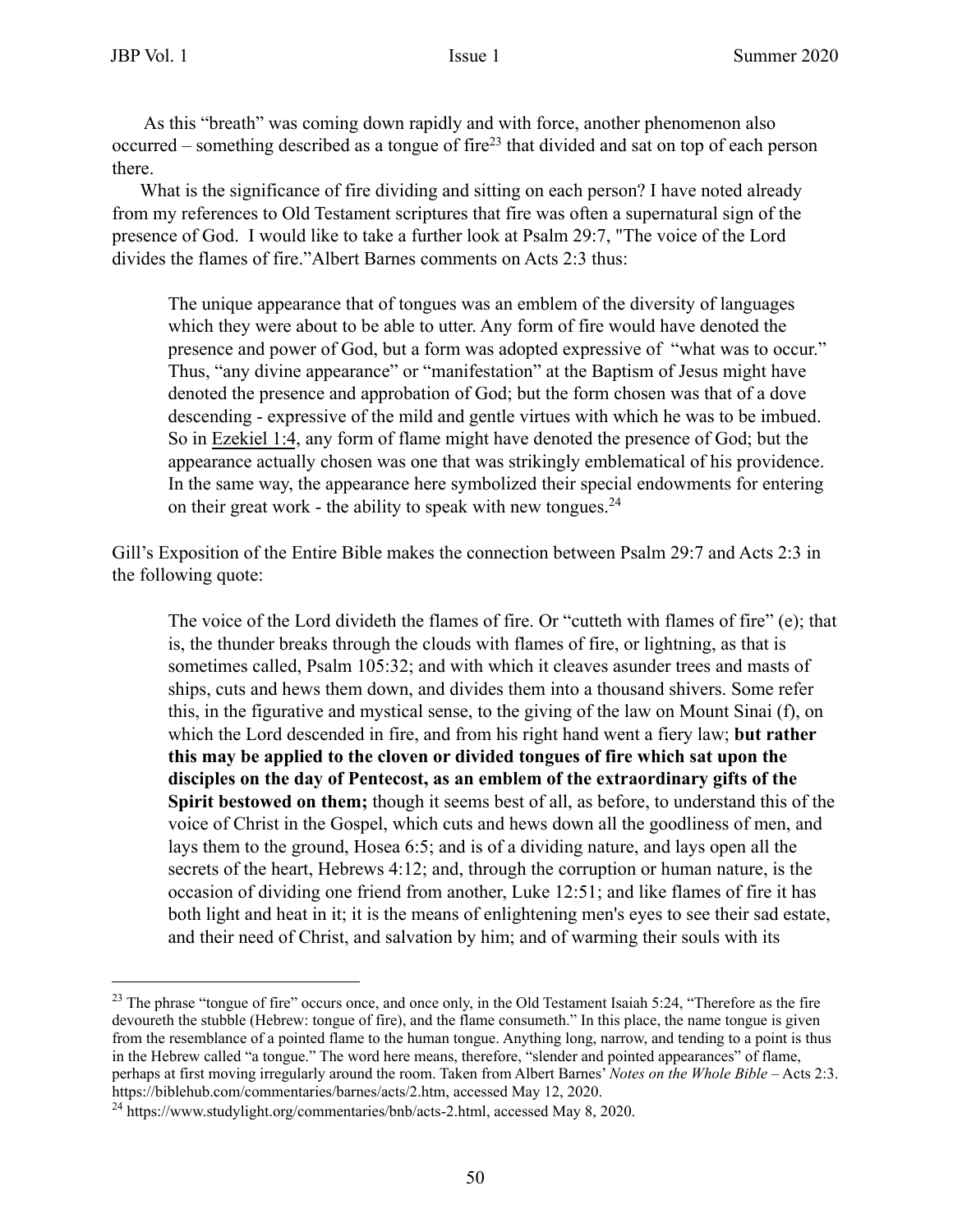refreshing truths and promises, and of inflaming their love to God and Christ, and of setting their affections on things above, and of causing their hearts to burn within them (Emphasis mine). $25$ 

Ellicott's Commentary for English Readers reveals some interesting insights in the following quote:

**The voice. .**—Literally, *the voice of Jehovah cleaving flames of fire.* The word is used of hewing stone and wood<sup>26</sup> (Is. 10:15). The reference to lightning in this verse is universally admitted. But the most various explanations are given of the image employed. But the comparison with Isaiah 51:9, and Hosea 6:5, where the same verb is used of God's "judgments," makes it possible that the lightnings here are regarded as **"thoughtexecuting fires,"** and if language would allow, we might translate "hewing with flames of fire,"(Emphasis mine).27

These commentators confirm what I suspected – that Psalm 29:7 is speaking about more than how God speaks like a thunderstorm – thunder and lightning flashes in nature. It seems that there is a double meaning – not only does lightning demonstrate the power of God, but the way this Psalm describes various metaphors that are like the voice of the Lord leads me to conjecture that the reference to "divides the flames of fire" signifies more than a comparison to a thunderstorm. The connection to Psalm 104 is in verse 4: "Who makes his angels spirits, His ministers a flame of fire" (NKJV)28. This "fire" is a supernatural reference, and the metaphors represented in both Psalm 29 and 104 lead to an understanding that what was taking place on the Day of Pentecost was foretold in these Psalms. Both wind and fire are seen as supernatural manifestations of God's presence. The wind signified God "breathing" on them as Jesus did, and the fire represented God's speaking to and through them. When they saw that the fire was being hewn apart (divided) and resting over each of them, most likely, they understood that what was about to take place was indeed the work of Jesus fulfilling His promise to endue them with power as He baptized them with His Holy Spirit. If they had knowledge of the Psalms I have been referencing, then they would have understood the meaning of the wind and the dividing flame of fire – the breath of God was blowing into them.

Acts 2:4 gives us the response from these disciples: "And they were all filled with the Holy Spirit and began to speak with other tongues, as the Spirit gave them utterance" (NKJV). Even though verse 4 goes beyond the scope of this article, let it suffice to say that I take this passage at face value: the disciples did the speaking – they used their voice, lips, and tongue to form the

26 Benson Commentary - Divideth the flames of fire: Hebrew, בצח , *chatzeb*, hews, or cuts up,

<sup>25</sup> https://biblehub.com/commentaries/gill/psalms/29.htm May 12, 2020

divides, or distributes. https://biblehub.com/commentaries/benson/psalms/29.htm, accessed May 12, 2020.

<sup>27</sup> https://biblehub.com/commentaries/ellicott/psalms/29.htm May 12, 2020

<sup>28</sup> *The Cambridge Bible for Schools and Colleges* comments on Psalm 104:4: (1) If the construction of the A.V. and LXX is retained, and it is the most natural construction of the Heb. words, we may render, Who maketh his angels winds, His ministers a flaming fire, (2) Most commentators, however, think that the context demands the rendering, Who maketh winds his messengers, Flaming fire his ministers…..Jehovah forms His messengers and ministers out of winds and lightnings; He uses these natural agents for the execution of His purposes. See https://biblehub.com/ commentaries/cambridge/psalms/104.htm, accessed April 22, 2020.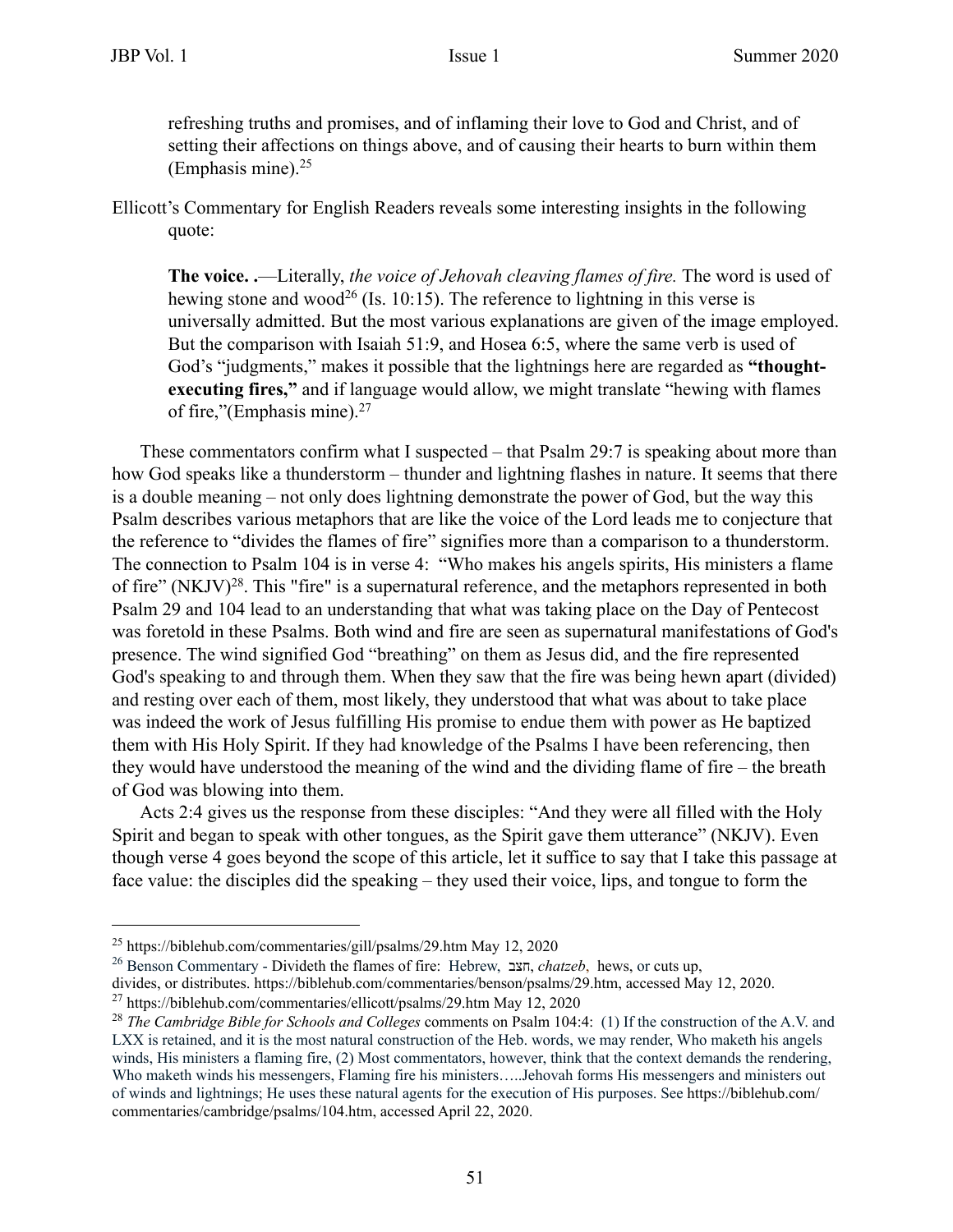sounds (utterance) the Holy Spirit was giving them. They spoke with "other tongues – languages" that were understood by the crowd assembling outside from many parts of the known world. This supernatural utterance became the evidence that they indeed were being filled with the Holy Spirit.

I personally experienced a modern-day example of hearing in my language (English) what was being spoken in tongues by a Welch young person who had not learned English in school. It was during the first Royal Rangers Euro Camp held in Switzerland in the early 90's. There were youth from about 20 different nationalities. We were meeting in a large horse arena with sawdust on the floor. The platform speakers spoke either in English or German. Whichever language was not spoken (English or German), the other language would be interpreted from the platform. All those who did not understand either language would have a third translator in the audience who would translate into the language spoken by the youth in their group. After the platform speakers finished, there was an invitation to come down to the center area for prayer. While praying with many that I could not understand, I finally heard someone speaking in English – praying and praising the Lord. I had met the national leader from England several years prior. He was there with his wife. They were close by where I was hearing the youth speaking in English. I remarked how nice it was hearing someone praying in English. The British leaders explained that the young person was praying in tongues. In Wales, they did not learn English until they were much older and in a higher grade. I was experiencing my personal "Day of Pentecost" from the viewpoint of hearing the praising of God in my language spoken supernaturally by someone who had not learned it. I had heard about this from others, but now I was experiencing what it was like for those visitors in Jerusalem on the Day of Pentecost when they heard the apostles speaking in their foreign language.

God chooses to reveal himself to us in ways that we are capable of understanding. He is omniscient as well as omnipotent. He knows what metaphors and analogies to use to relate supernatural truth to us. Jesus illustrated this when he used parables to help his disciples understand what his kingdom was like: "The kingdom of heaven is like a landowner" (Matt. 20:1 NKJV). Thus, the choice to send a sound like the wind (breath) and to send fire that split up in the shape of a tongue to sit over each of those present is not coincidental – it was intentional. God selected these two phenomena because of what it would evoke in the hearts and minds of those who were experiencing them. Not only would they realize from the sound of wind and the presence of supernatural fire in the room that God was manifesting Himself to them, but when the fire divided up (hewn apart into the shape of tongues) they would recognize that the sounds they were uttering were indeed coming from (breathed by) the Holy Spirit as "the voice of the Lord" –they spoke as the Spirit gave them utterance. God used the scriptures that they had available to them to validate the experience that was happening to them – Psalms 104 and Psalms 29.29

<sup>&</sup>lt;sup>29</sup> The first time I personally experienced supernatural fire was when I was five years old – the year I accepted Christ as my savior. My parents had traveled from northern Virginia to attend a tent revival in another state. As I recall they knew the evangelist Rev. Gallor (not sure of the spelling). He invited my sister (4 years old) and I to come to the platform and sing the song "Jesus Loves Me this I Know." While we were singing there was a commotion going on outside. My parents were told later that at the same time we were singing, there were balls of fire on top of the tent going from pole to pole. Yet, it was clear weather. That supernatural phenomenon brought a mighty revival that lasted for some time.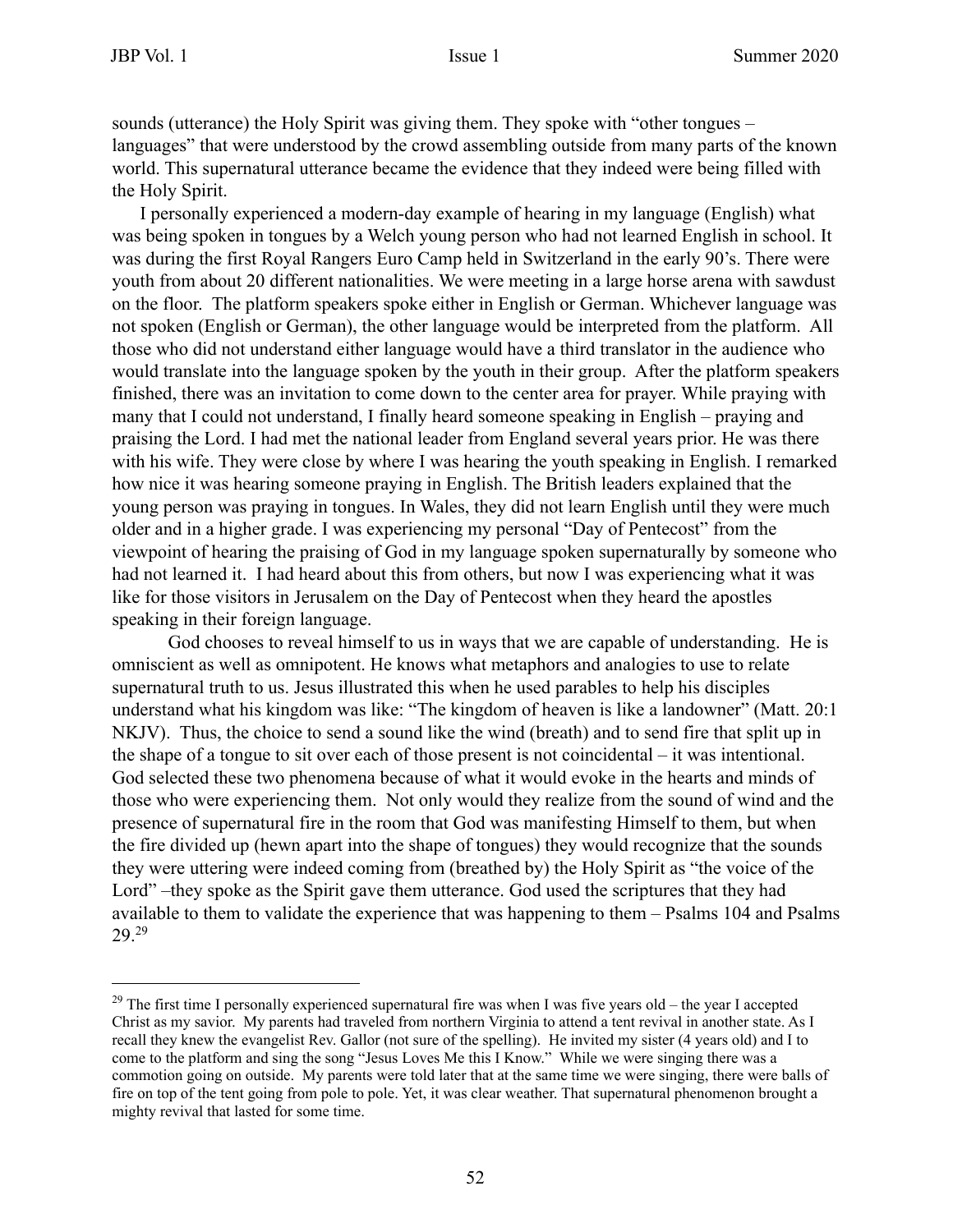I would like once again to bring the reader to the point that I came to understand the relationship between wind and fire better. Most of us know from personal experience that when we blow on fire, it helps to increase the intensity. That is precisely what must happen in the process of blacksmithing in order to successfully heat cold, hard iron into a state that makes it possible to be shaped into useful instruments. Together, wind and fire work to make the metal ready for transformation. So together, the "sound as a mighty, rushing wind" worked with "tongues as of fire" to transform the disciples into useful instruments to fulfill the Great Commission given to them just days before. The "breath of God" came together to work with the "voice of the Lord" that was dividing those flames of fire. The Holy Spirit gave the disciples not only utterance of new languages they had not learned, but the power that Jesus had promised. Those same disciples who had been hiding and cowering out of sight for weeks since the death of Jesus were now emboldened with the ability to stand up publicly and proclaim, "Men of Judea and all who dwell in Jerusalem, let this be known to you, and heed my words. For these are not drunk as you suppose, since it is only the third hour of the day. But this is what was spoken by the prophet Joel" (Acts 2:14-16 NKJV). They also proclaimed, "This Jesus God has raised, of which we are all witnesses. Therefore being exalted to the right hand of God, and having received from the Father the promise of the Holy Spirit, He poured out this which you now see and hear" (Acts 2: 32-33 NKJV). These followers of Jesus were now useful instruments that had been shaped (forged) in the wind and fire.

 I conclude with a personal testimony. As I mentioned earlier, I received my personal Baptism with the Holy Spirit when I was 12 years old. It also transformed me into a person more useful to the Lord because of the power I received. Prior to my Baptism, I was a very shy, bashful boy. So bashful that when my own relatives would come to our house to visit, I would hide outside and play with our cats to avoid them. But my hunger for more – more of the Lord in my life – brought me to the place to personally seek the Baptism of the Holy Spirit. I had seen how it had transformed some of my relatives and gave them the ability to overcome bad habits and sinful practices.

I still can recall that morning some sixty-one years ago. Hidden in between the first and second pews while most were praying at an old fashioned altar (yes, we had wooden benches between the front pew and the platform that were called altars), I was praying for more of the Lord in my life to be a better witness for him. With tears of contrition in my eyes and a broken spirit in my heart, I was transformed when the Holy Spirit gave me one sound (utterance), that by faith, I spoke out loud (even though it was softly). That one syllable spoken by faith in my heavenly Father, who gives good gifts to his children, has now been exercised and developed into many different languages. How many I do not know, but I do know just as I heard a Welch young person speaking in tongues that I understood as English, so I have spoken in Hebrew that was understood by a Jewish lady who was a machine gunner in the Six-Day War. While I was praying in tongues softly standing next to her in a neighborhood Bible study during closing "circle prayers" being given by those present, she heard my whispers. After everyone finished praying, she whirled around to face me and said, "Where did you learn Hebrew? I've studied it for years and cannot speak it as well as you did." Then she told me what I was praying. I told her that I did not know Hebrew and that it was a gift Jesus gives believers. Just like the Day of Pentecost, a stranger at the time heard me speaking in a supernatural language that became the means for her and her family to find Christ as their personal savior.